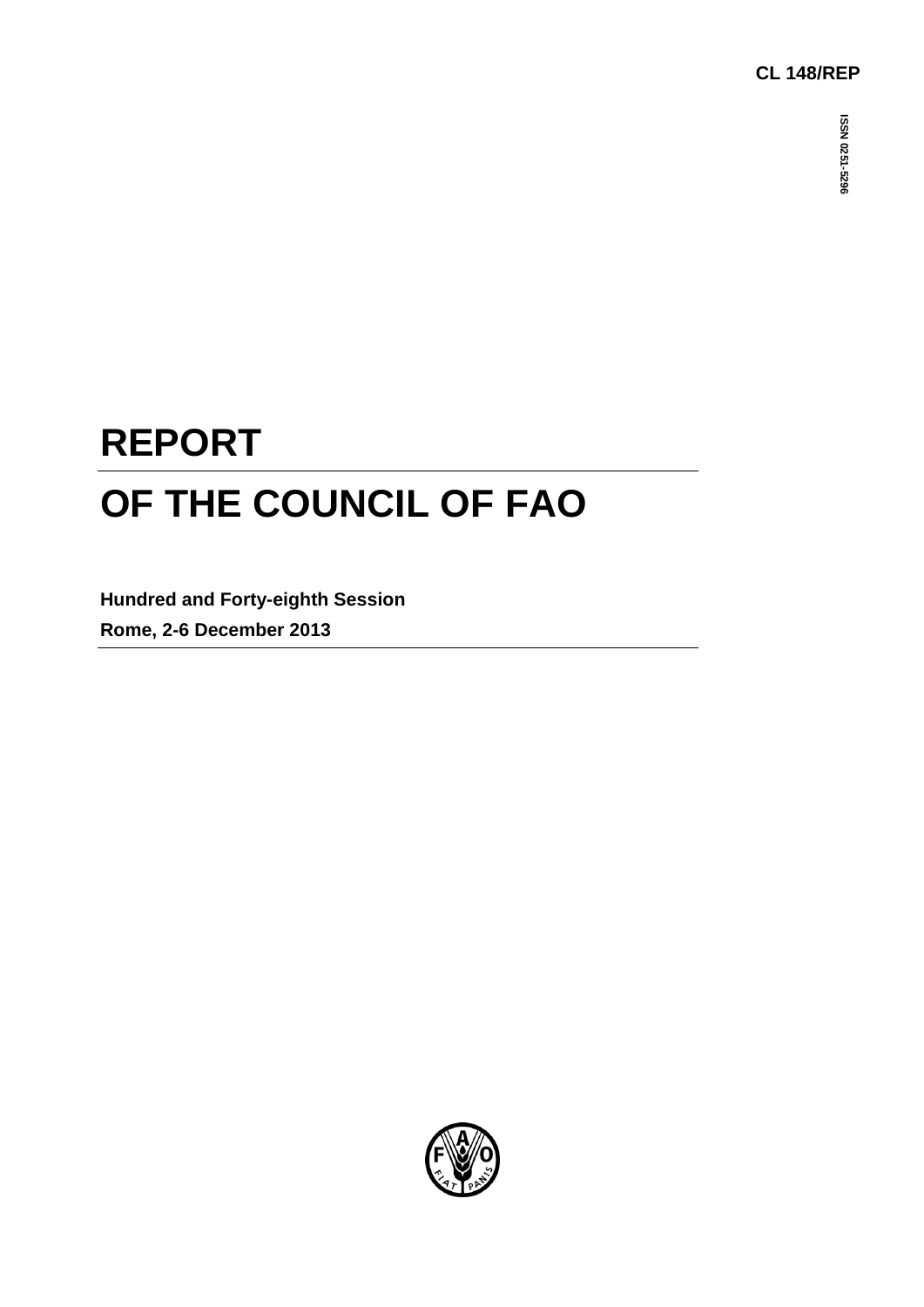#### **COUNCIL**

#### **(as from 24 June 2013)**

*Independent Chairperson of the Council: Mr Wilfred J. Ngirwa*

Afghanistan<sup>1</sup> Algeria<sup>1</sup> Angola<sup>3</sup> Argentina<sup>3</sup> Australia <sup>1</sup> Bangladesh<sup>2</sup> Brazil<sup>3</sup> Cameroon<sup>1</sup> Canada<sup>3</sup> Chile $^2$ China<sup>2</sup> Congo<sup>2</sup> Cuba $3$ Denmark<sup>1</sup> **Ecuador** Egypt $<sup>1</sup>$ </sup> El Salvador<sup>2</sup>

Eritrea<sup>2</sup> France<sup>1</sup> Gabon<sup>2</sup> Germany<sup>2</sup> **Guinea** Hungary<sup>3</sup> India Indonesia $1$ Iran (Islamic Republic of)<sup>3</sup> Iraq<sup>3</sup> Italy<sup>1</sup> Japan<sup>2</sup> Jordan <sup>2</sup> Liberia<sup>3</sup> Madagascar<sup>3</sup> Mexico<sup>3</sup>

Morocco<sup>3</sup> Pakistan<sup>1</sup> Philippines<sup>2</sup> Poland<sup>1</sup> Portugal<sup>2</sup> Republic of Korea<sup>2</sup> Russian Federation<sup>3</sup> Saudi Arabia<sup>1</sup> South Africa<sup>3</sup> Thailand<sup>2</sup> Togo<sup>1</sup> Trinidad and Tobago<sup>3</sup> Turkey<sup>3</sup> United Kingdom<sup>2</sup> United States of America<sup>3</sup> Venezuela (Bolivarian Republic of) <sup>2</sup>

1 Term of office: 1 December 2011 – 30 June 2014

 $2$  Term of office: 1 July 2012 – end of 39<sup>th</sup> Session of Conference (June 2015)

 $^3$  Term of office: end of 38<sup>th</sup> Session of Conference (June 2013) – 30 June 2016

#### **COUNCIL**

#### **(as from 1 July 2014)**

*Independent Chairperson of the Council: Mr Wilfred J. Ngirwa*

| Afghanistan <sup>3</sup>    | Eritrea <sup>1</sup>                    |
|-----------------------------|-----------------------------------------|
| Algeria <sup>3</sup>        | France <sup>3</sup>                     |
| Angola <sup>2</sup>         | Gabon <sup>1</sup>                      |
| Argentina <sup>2</sup>      | Germany <sup>1</sup>                    |
| Australia <sup>3</sup>      | Hungary                                 |
| Bangladesh <sup>1</sup>     | Iceland <sup>3</sup>                    |
| Brazil <sup>2</sup>         | India $3$                               |
| Cameroon <sup>3</sup>       | Iran (Islamic Republic of) <sup>2</sup> |
| Canada <sup>2</sup>         | Iraq                                    |
| Chile $1$                   | Italy $3$                               |
| China <sup>1</sup>          | Japan $1$                               |
| Congo <sup>1</sup>          | Jordan                                  |
| Cuba <sup>2</sup>           | Liberia <sup>2</sup>                    |
| Czech Republic <sup>3</sup> | Madagascar <sup>2</sup>                 |
| Ecuador                     | Mali <sup>3</sup>                       |
| Egypt <sup>3</sup>          | Malaysia <sup>3</sup>                   |
| El Salvador                 |                                         |

Mexico<sup>2</sup> Morocco<sup>2</sup> Pakistan<sup>3</sup> Philippines<sup>1</sup> Portugal<sup>1</sup> Republic of Korea<sup>1</sup> Russian Federation <sup>2</sup> Saudi Arabia<sup>3</sup> South Africa<sup>2</sup> Thailand<sup>1</sup> Trinidad and Tobago <sup>2</sup> Turkey<sup>2</sup> United Kingdom<sup>1</sup> United States of America<sup>2</sup> Venezuela (Bolivarian Republic of) <sup>1</sup> Zimbabwe

<sup>1</sup> Term of office: 1 July 2012 – end of 39<sup>th</sup> Session of Conference (June 2015)

 $2$ <sup>2</sup> Term of office: end of 38<sup>th</sup> Session of Conference (June 2013) – 30 June 2016

 $3$  Term of office: 1 July 2014 – end of 40<sup>th</sup> Session of Conference (June 2017)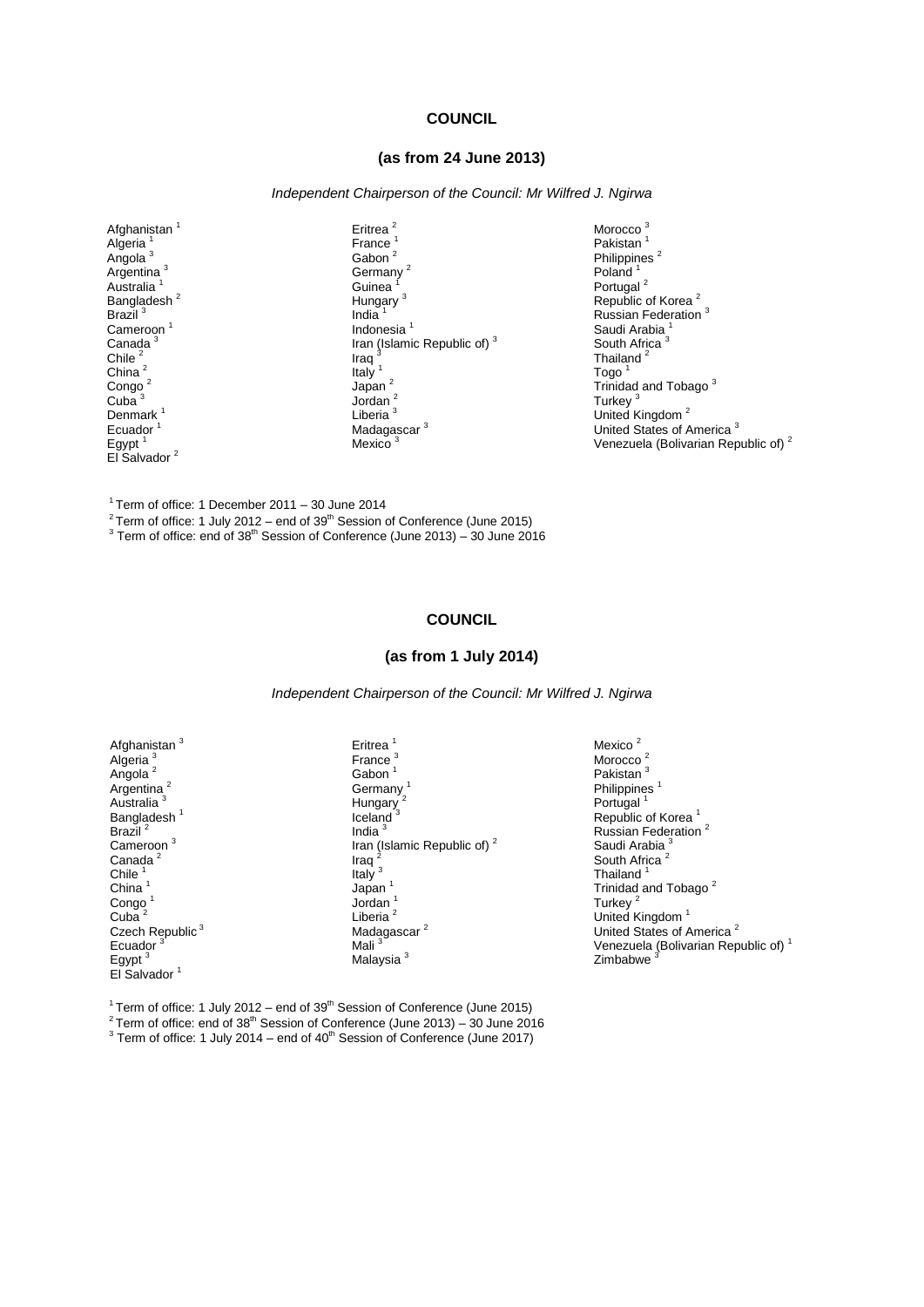**CL 148/REP**

## **REPORT OF THE COUNCIL OF FAO**

**Hundred and Forty-eighth Session Rome, 2-6 December 2013**

**FOOD AND AGRICULTURE ORGANIZATION OF THE UNITED NATIONS**

**Rome, 2013**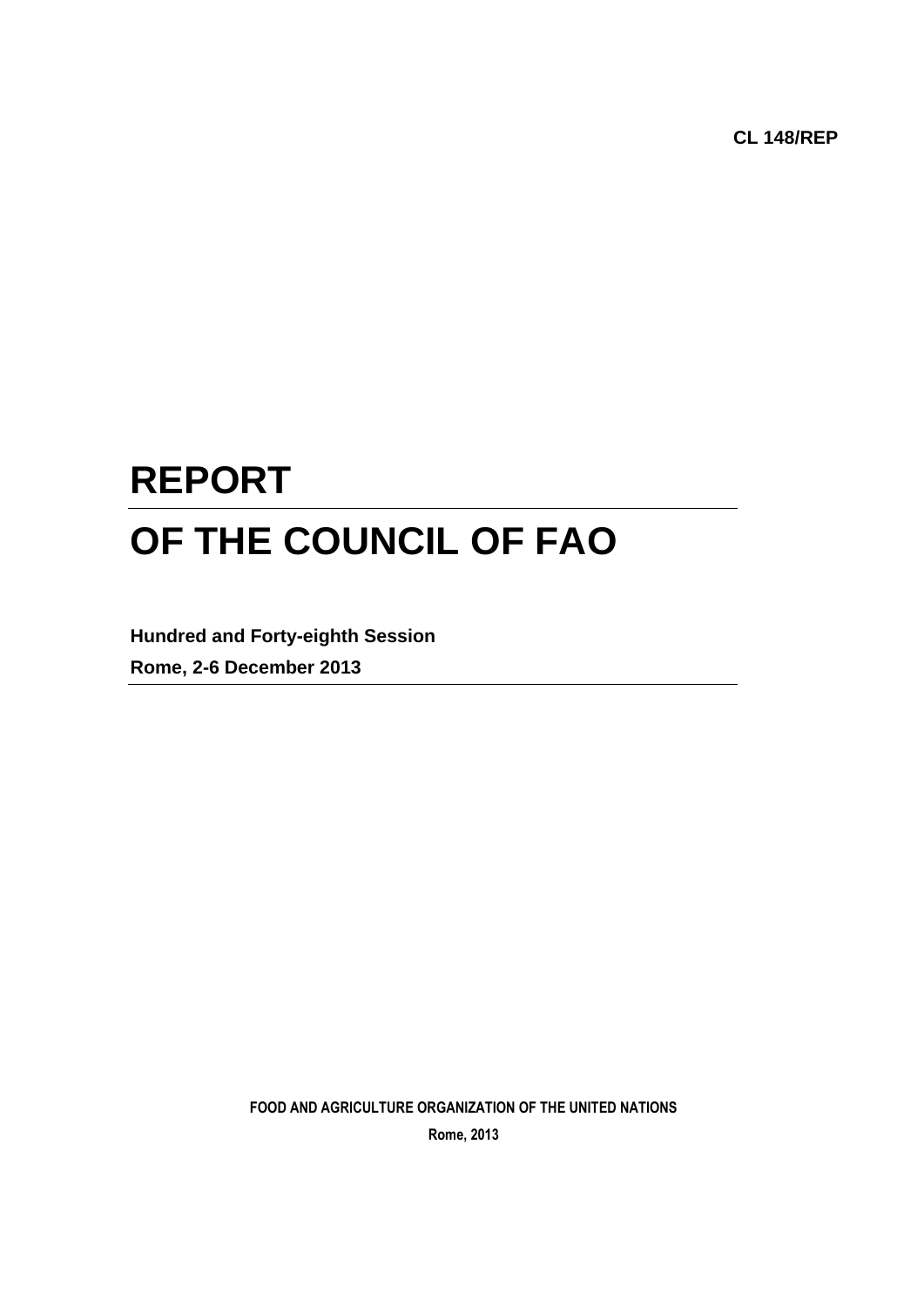The designations employed and the presentation of material in this information product do not imply the expression of any opinion whatsoever on the part of the Food and Agriculture Organization of the United Nations (FAO) concerning the legal or development status of any country, territory, city or area or of its authorities, or concerning the delimitation of its frontiers or boundaries. The mention of specific companies or products of manufacturers, whether or not these have been patented, does not imply that these have been endorsed or recommended by FAO in preference to others of a similar nature that are not mentioned.

#### © FAO 2013

FAO encourages the use, reproduction and dissemination of material in this information product. Except where otherwise indicated, material may be copied, downloaded and printed for private study, research and teaching purposes, or for use in non-commercial products or services, provided that appropriate acknowledgement of FAO as the source and copyright holder is given and that FAO's endorsement of users' views, products or services is not implied in any way.

All requests for translation and adaptation rights, and for resale and other commercial use rights should be made via [www.fao.org/contact-us/licence-request](file://hqfile1/cscc/GB_Docs/Council/146th%20April%202013/Report%20Final/Final%20Version/www.fao.org/contact-us/licence-request) or addressed to [copyright@fao.org.](mailto:copyright@fao.org)

FAO information products are available on the FAO website [\(www.fao.org/publications\)](http://www.fao.org/publications) and can be purchased through [publications-sales@fao.org.](mailto:publications-sales@fao.org)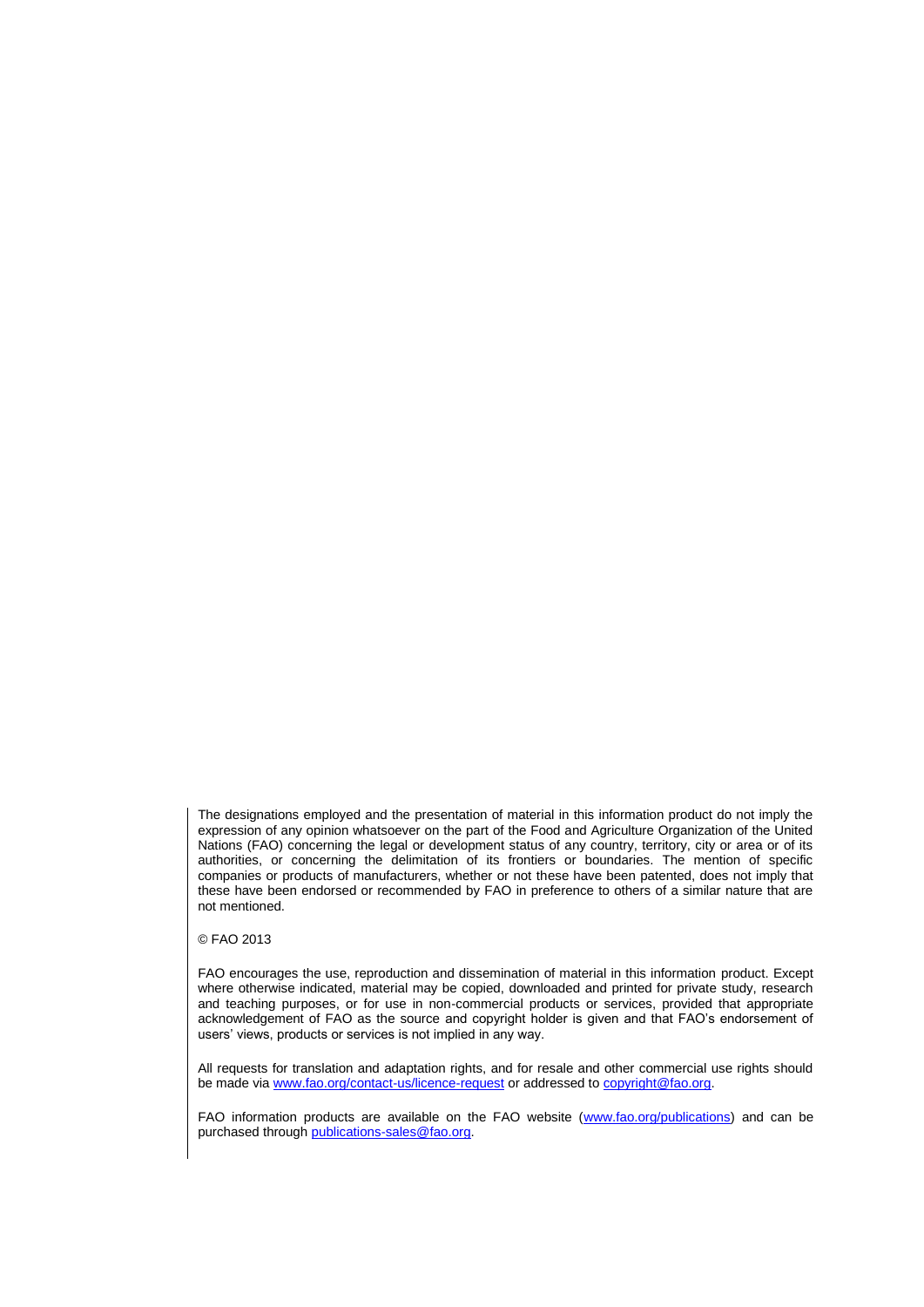## **Table of Contents**

## **Paragraphs**

| Election of three Vice-Chairpersons and Designation of the Chairperson and Members of the                                                                    |  |
|--------------------------------------------------------------------------------------------------------------------------------------------------------------|--|
|                                                                                                                                                              |  |
|                                                                                                                                                              |  |
| Report of the Joint Meeting of the 114 <sup>th</sup> Session of the Programme and 151 <sup>st</sup> Session                                                  |  |
| Report of the 114 <sup>th</sup> Session of the Programme Committee (11-15 November 2013)  10-11                                                              |  |
| Reports of the 149 <sup>th</sup> (27-28 May 2013), 150 <sup>th</sup> (21-22 October 2013) and                                                                |  |
|                                                                                                                                                              |  |
|                                                                                                                                                              |  |
| Report of the 40 <sup>th</sup> Session of the Committee on World Food Security (7-11 October 2013)  17-18                                                    |  |
|                                                                                                                                                              |  |
| Report of the 97 <sup>th</sup> Session of the Committee on Constitutional and Legal Matters                                                                  |  |
| Amendment of Rule XII, subparagraph 10(a) of the General Rules of the<br><b>Organization (Draft Resolution for the Conference)</b>                           |  |
| Amendment of Rule XII, subparagraph 3, 4, 12 and 13 of the General Rules<br>of the Organization (Draft Resolution for the Conference)                        |  |
|                                                                                                                                                              |  |
|                                                                                                                                                              |  |
| Progress Report on the Multi-year Programmes of Work (MYPOW) of the: Council;<br>Committee on Constitutional and Legal Matters; Finance Committee; Programme |  |
|                                                                                                                                                              |  |
|                                                                                                                                                              |  |
| Report of the First Meeting of the Plenary Assembly of the Global Soil Partnership                                                                           |  |
|                                                                                                                                                              |  |
|                                                                                                                                                              |  |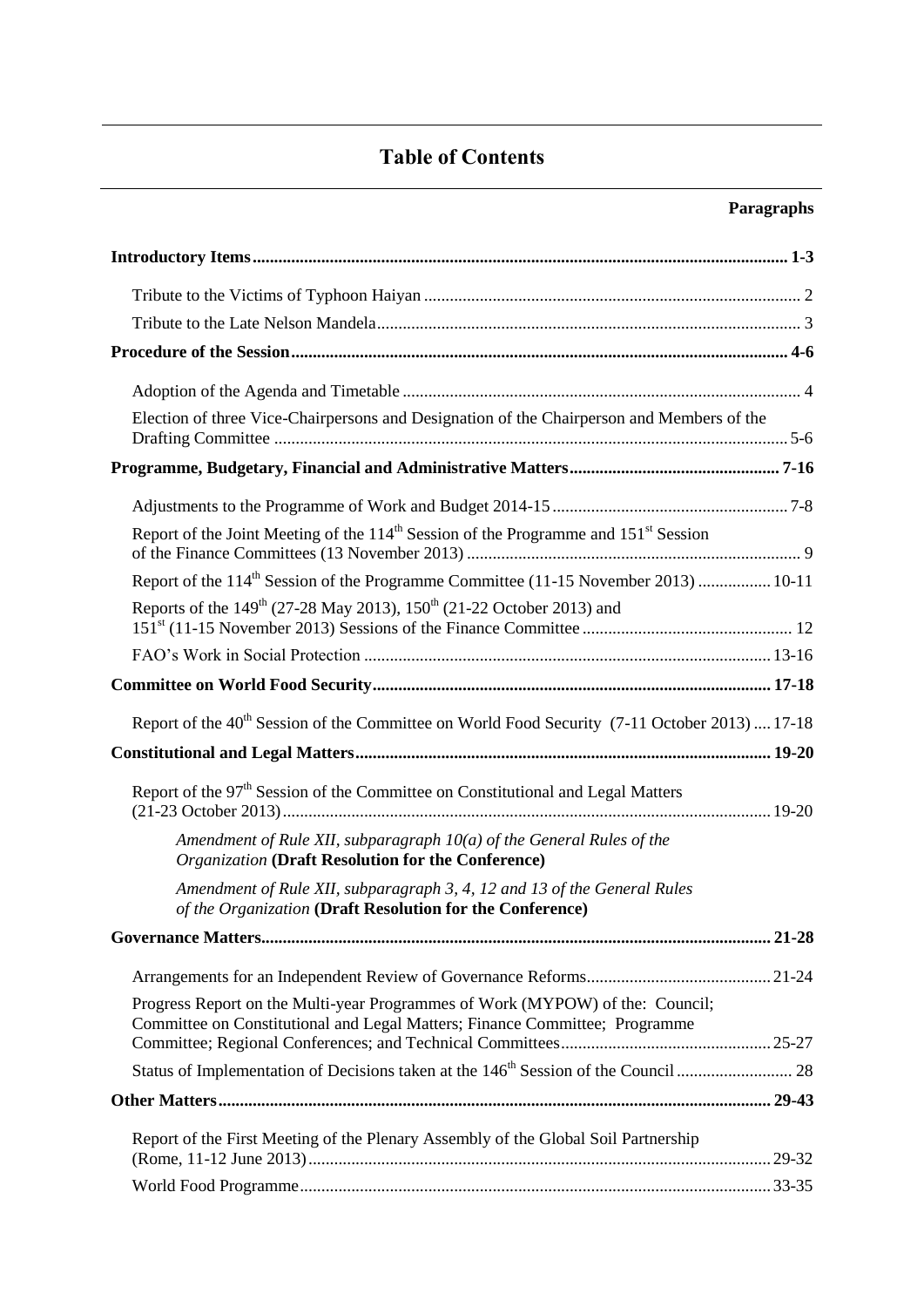| Annual Reporting of the World Food Programme to the United Nations Economic    |  |
|--------------------------------------------------------------------------------|--|
|                                                                                |  |
|                                                                                |  |
|                                                                                |  |
|                                                                                |  |
| Proposed Technical Consultation on Low Levels of Genetically Modified Crops in |  |
|                                                                                |  |

#### **APPENDICES**

- **A Agenda for the Hundred and Forty-eighth Session of the Council**
- **B List of Documents**
- **C Draft Resolution for the Conference: Amendment of Rule XII, subparagraph 10(a) of the General Rules of the Organization**
- **D Draft Resolution for the Conference: Amendment of Rule XII, paragraphs 3, 4, 12 and 13 of the General Rules of the Organization**
- **E Council Multi-year Programme of Work (2014-17)**
- **F Provisional Calendar of FAO/IFAD/WFP Governing Bodies and other Main Sessions 2014-2015**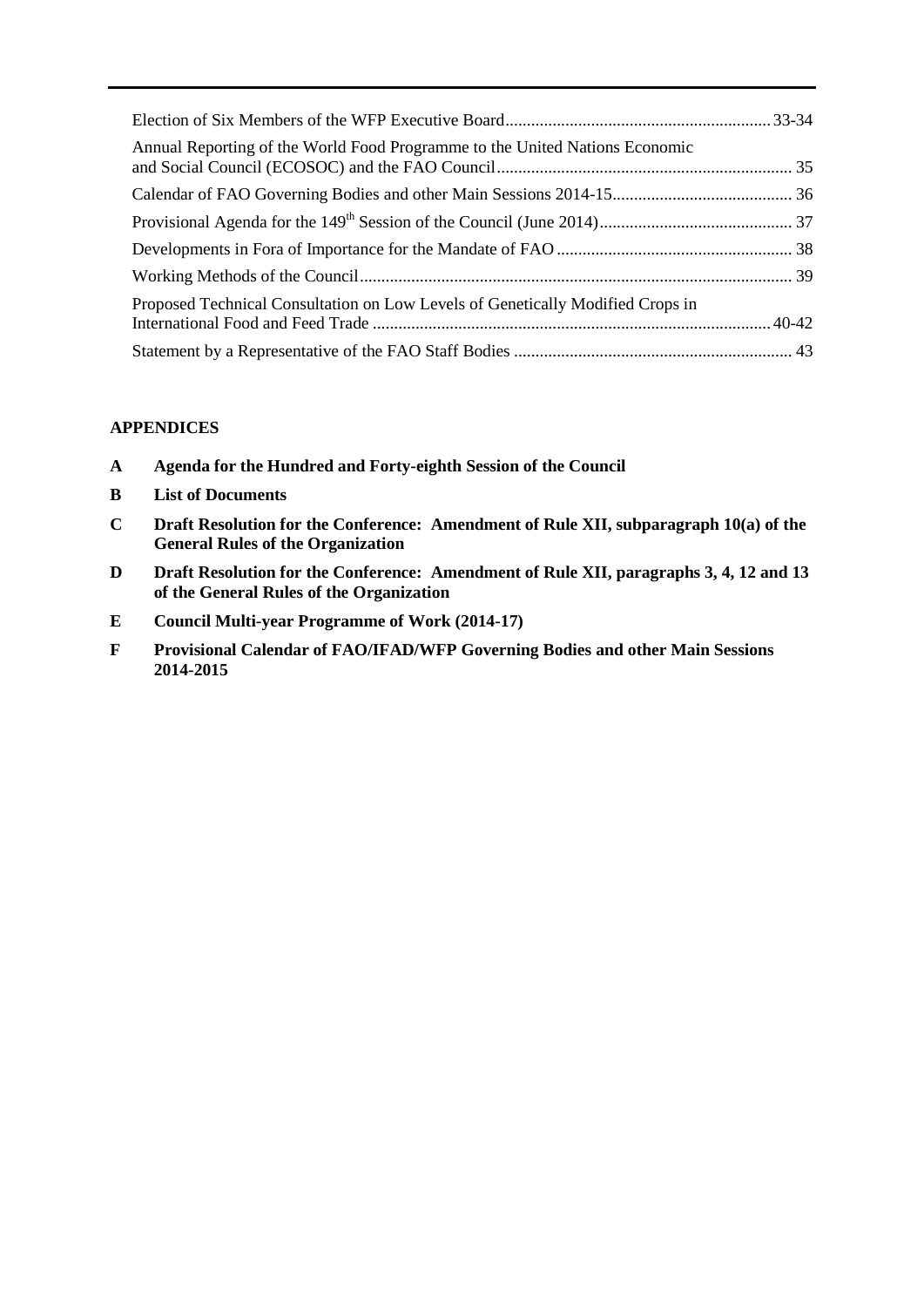## **Introductory Items<sup>1</sup>**

<span id="page-6-0"></span>1. The 148<sup>th</sup> Session of the Council was held in Rome from 2 to 6 December 2013 under the Chairpersonship of Mr Wilfred Ngirwa, Independent Chairperson of Council.

#### **Tribute to the Victims of Typhoon Haiyan**

<span id="page-6-1"></span>2. The Council observed one minute of silence in memory of the victims of Typhoon Haiyan, which struck the Philippines and other parts of Southeast Asia in November 2013.

#### **Tribute to the Late Nelson Mandela**

<span id="page-6-2"></span>3. The Council observed one minute of silence in memory of Mr Nelson Mandela, the former President of the Republic of South Africa, who died on Thursday, 5 December 2013.

### **Procedure of the Session**

## **Adoption of the Agenda and Timetable<sup>2</sup>**

<span id="page-6-3"></span>4. The Council noted the Declaration of Competence and Voting Rights presented by the European Union and, after a statement by the Director-General, Mr José Graziano da Silva, adopted the Agenda and Timetable for the Session as amended. The Agenda is given in *Appendix A* to this Report.

#### <span id="page-6-4"></span>**Election of three Vice-Chairpersons and Designation of the Chairperson and Members of the Drafting Committee<sup>3</sup>**

5. The Council elected three Vice-Chairpersons for its Session: Mr Gustavo Infante (Argentina), Mr Vimlendra Sharan (India) and Mr Gianni Ghisi (Italy).

<span id="page-6-5"></span>6. The Council elected Mr Neil Briscoe (United Kingdom) as Chairperson of the Drafting Committee with the following membership: Argentina, Australia, Bangladesh, Canada, Ecuador, Germany, Indonesia, Iran (Islamic Republic of), Iraq, Japan, Morocco, Russian Federation, South Africa and the United Kingdom.

## **Programme, Budgetary, Financial and Administrative Matters**

#### **Adjustments to the Programme of Work and Budget 2014-15<sup>4</sup>**

- <span id="page-6-6"></span>7. The Council welcomed document CL 148/3 and in particular:
	- a) welcomed the adjustments to the Programme of Work and Budget (PWB) 2014-15 and noted they reflected accurately and fully the decisions and guidance of the 38<sup>th</sup> Session of the Conference;
	- b) appreciated that the required budgetary savings of USD 36.6 million had been identified in line with the guidance of Conference for the need to fully implement the programme of work in a cost effective manner;
	- c) looked forward to being informed in due course of the efficiency savings within this total required budgetary savings that had been diagnosed, but not yet implemented for a total of USD 2.7 million;
	- d) supported the savings identified in staff costs, mainly from non-technical offices at Headquarters;

l

<sup>1</sup> CL 148/PV/1; CL 148/PV/7

<sup>&</sup>lt;sup>2</sup> CL 148/1; CL 148/INF/1 Rev.1; CL 148/INF/3; CL 148/PV/1; CL 148/PV/7

<sup>3</sup> CL 148/PV/1; CL 148/PV/7

<sup>&</sup>lt;sup>4</sup> CL 148/3; CL 148/3 Annex 5 Rev.1; CL 148/3 Web Annex 6 Rev.1; CL 148/6; CL 148/7; CL 148/8; CL 148/PV/1; CL 148/PV/2; CL 148/PV/7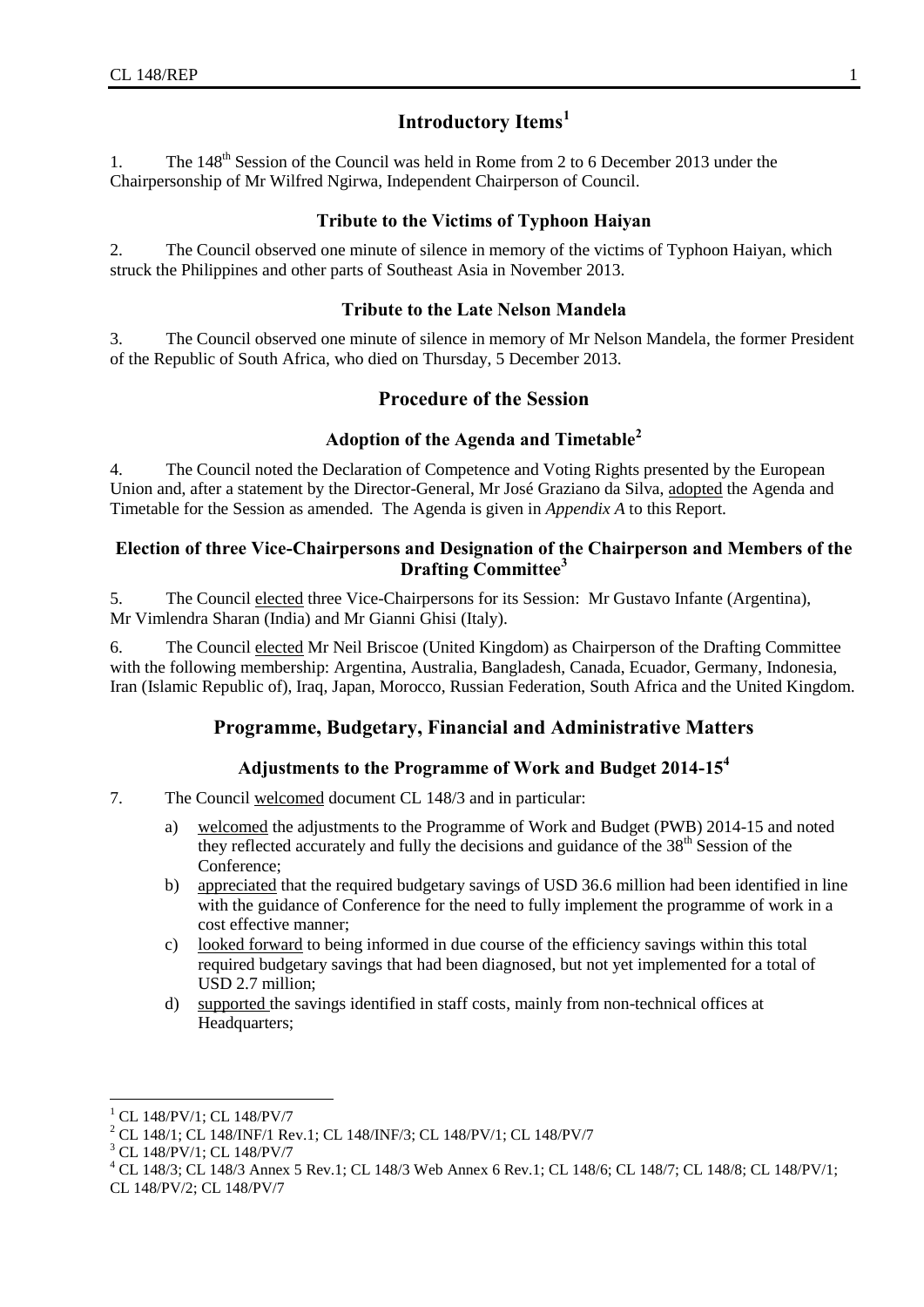- e) requested further engagement by the Secretariat with the International Civil Service Commission and by FAO Members in the UN General Assembly to stress the need for greater vigilance with regard to increases in staff costs across the Common System;
- f) encouraged further cooperation among the Rome-based agencies in particular by seeking convergence of financial, administrative and management systems and processes with a view to achieving further efficiency gains and savings;
- g) endorsed the total contribution of USD 4 million of the Organization's cost-share of the United Nations Resident Coordinator system in 2014-15, including USD 2 million from the FAO country office network, and recognized that FAO was committed to finding the further USD 2 million from further efficiency gains and savings;
- h) recalled the full managerial scope of the Director-General in implementation of the PWB 2014-15;
- i) welcomed the progress made on preparing the results framework and work plans for implementation, monitoring and evaluation of the Medium Term Plan (MTP) 2014-17 and PWB 2014-15, including the additional information provided by the Secretariat;
- j) encouraged the Secretariat to maintain its efforts in identifying areas of emphasis and de-emphasis in work planning and implementation;
- k) noted the progress on mainstreaming gender and governance as cross-cutting themes and stressed the importance of gender disaggregated data in indicators across all Strategic Objectives; and
- l) requested that the Globally Important Agriculture Heritage Systems (GIAHS) be reinstated as an indicator for Strategic Objective 2.
- 8. Based on its deliberations, the Council:
	- a) approved the revised budgeted post establishment;
	- b) approved the revised distribution of net appropriation by budgetary chapter as reflected in Table 4 of document CL 148/3; and
	- c) noted that further budgetary transfers could arise as a result of work planning, as well as from using the most efficient and effective modalities of implementation during the biennium. In this context, the Council recalled that within chapter transfers, and transfers from one chapter to another, required to implement the PWB during the biennium would be handled in accordance with Financial Regulation 4.5.

## <span id="page-7-0"></span>**Report of the Joint Meeting of the 114th Session of the Programme and 151st Session of the Finance Committees (13 November 2013)<sup>5</sup>**

9. The Council endorsed the report of the Joint Meeting of the  $114<sup>th</sup>$  Session of the Programme Committee and the 151<sup>st</sup> Session of the Finance Committee. In particular, the Council:

- a) supported the alignment of the enhanced Technical Cooperation Programme (TCP) to the reviewed Strategic Framework and the bottom-up alignment to national priorities through Country Programming Frameworks;
- b) emphasized the catalytic role of the TCP in resource mobilization;
- c) welcomed the progress made on strengthening the structure and functioning of the decentralized offices network;
- d) appreciated the successful application of the new procedure for the appointment and assessment of FAO Representatives; and
- e) welcomed the implementation of the Global Resource Management System (GRMS) across the decentralized network, and highlighted its value in respect of internal control.

 $\overline{a}$ <sup>5</sup> CL 148/8; CL 148/PV/2; CL 148/PV/7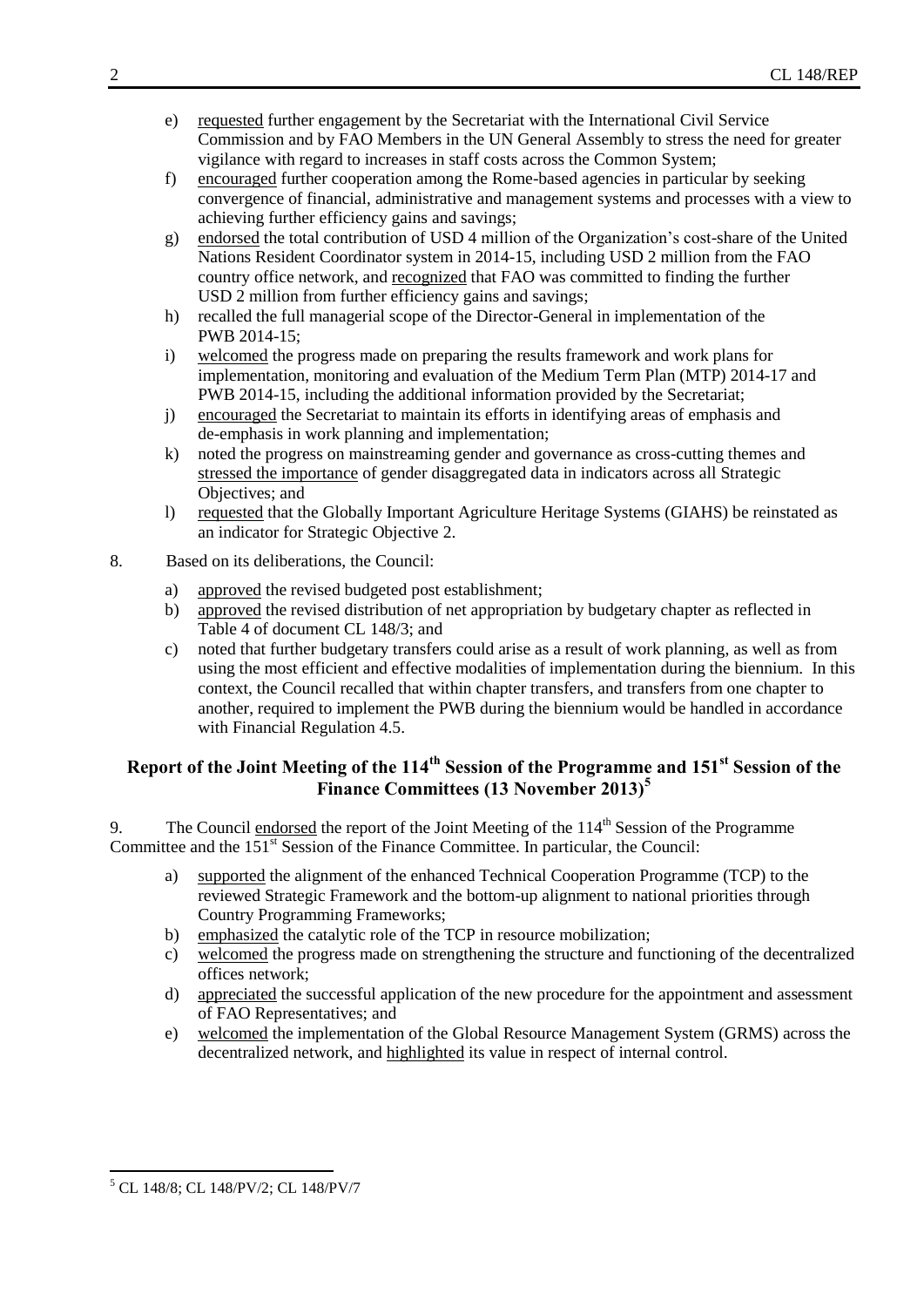## **Report of the 114th Session of the Programme Committee (11-15 November 2013)<sup>6</sup>**

- <span id="page-8-0"></span>10. The Council endorsed the report of the 114<sup>th</sup> Session of the Programme Committee and:
	- a) welcomed the evaluation of FAO's Regional and Subregional Offices for Africa, and agreed with the management response. The Council appreciated the work undertaken on decentralization in the Africa region, stressed the importance of appropriate skills mix and capacity, as well as gender mainstreaming, and welcomed the successful use of partnerships in the region;
	- b) expressed satisfaction with the evaluation of FAO's role and work in disaster risk reduction (DRR) in Asia and in Latin America and the Caribbean, and with the management response, and noted that incorporation of DRR in the Organization's core development-based activities would strengthen *inter alia* the work on climate change adaption and resilience under Strategic Objective 5 (SO5);
	- c) commended the integration of nutrition into the reviewed Strategic Framework and the Programme of Work and Budget (PWB) 2014-15, encouraged further work on creating a common understanding of nutrition, and noted the importance of communication and partnerships in this regard;
	- d) appreciated the progress made in mainstreaming gender as a cross-cutting theme in the reviewed Strategic Framework and the PWB 2014-15, the inclusion of gender-specific indicators under all Strategic Objectives, FAO's work with external partners on gender and noted the importance of continuing FAO's efforts in gender related activities across the Organization; and
	- e) welcomed the appointment of the new Director of the Office of Evaluation.

11. The Council recalled the decision made by the 38<sup>th</sup> Session of the Conference of FAO regarding the preparations for the Second International Conference on Nutrition and the outcome of the Preparatory Technical Meeting held in Rome in November 2013. The Council:

- a) requested the FAO Secretariat to work closely with the World Health Organization (WHO) in developing a roadmap that would allow for both an intergovernmental process and consultations with civil society and private sector organizations;
- b) requested the Independent Chairperson of the Council to facilitate this intergovernmental process;
- c) encouraged the ICN2 Secretariat to prepare a zero draft outcome document reflecting the current challenges on nutrition as identified by the Preparatory Technical Meeting and also from consultations at regional and international levels.

## **Reports of the 149th (27-28 May 2013), 150th (21-22 October 2013) and 151st (11-15 November 2013) Sessions of the Finance Committee<sup>7</sup>**

<span id="page-8-1"></span>12. The Council endorsed the reports of the 149<sup>th</sup>, 150<sup>th</sup> and 151<sup>st</sup> Sessions of the Finance Committee, and in particular:

- a) urged all Member Nations to make timely and full payment of assessed contributions to ensure the Organization continued to meet the operating cash requirements for the Programme of Work;
- b) noted that the Finance Committee had concurred with the rates of 0.03 percent for USD and 0.01 percent for Euro assessments suggested by the Director-General for use in determining the amount of discount for each Member Nation that had paid its contributions in full before 31 March 2013;
- c) noted that the Finance Committee had authorized forecasted budgetary Chapter transfers arising from implementation of the 2012-13 Programme of Work in favour of Chapters 1, 8, 9 and 11, in addition to previously authorized Chapters 7 and 13, from the other budgetary Chapters in 1 through 12**;**

l

<sup>&</sup>lt;sup>6</sup> CL 148/7; CL 148/PV/3; CL 148/PV/7

<sup>7</sup> CL 148/4; CL 148/5; CL 148/6; CL 148/LIM/2; CL 148/PV/3; CL 148/PV/7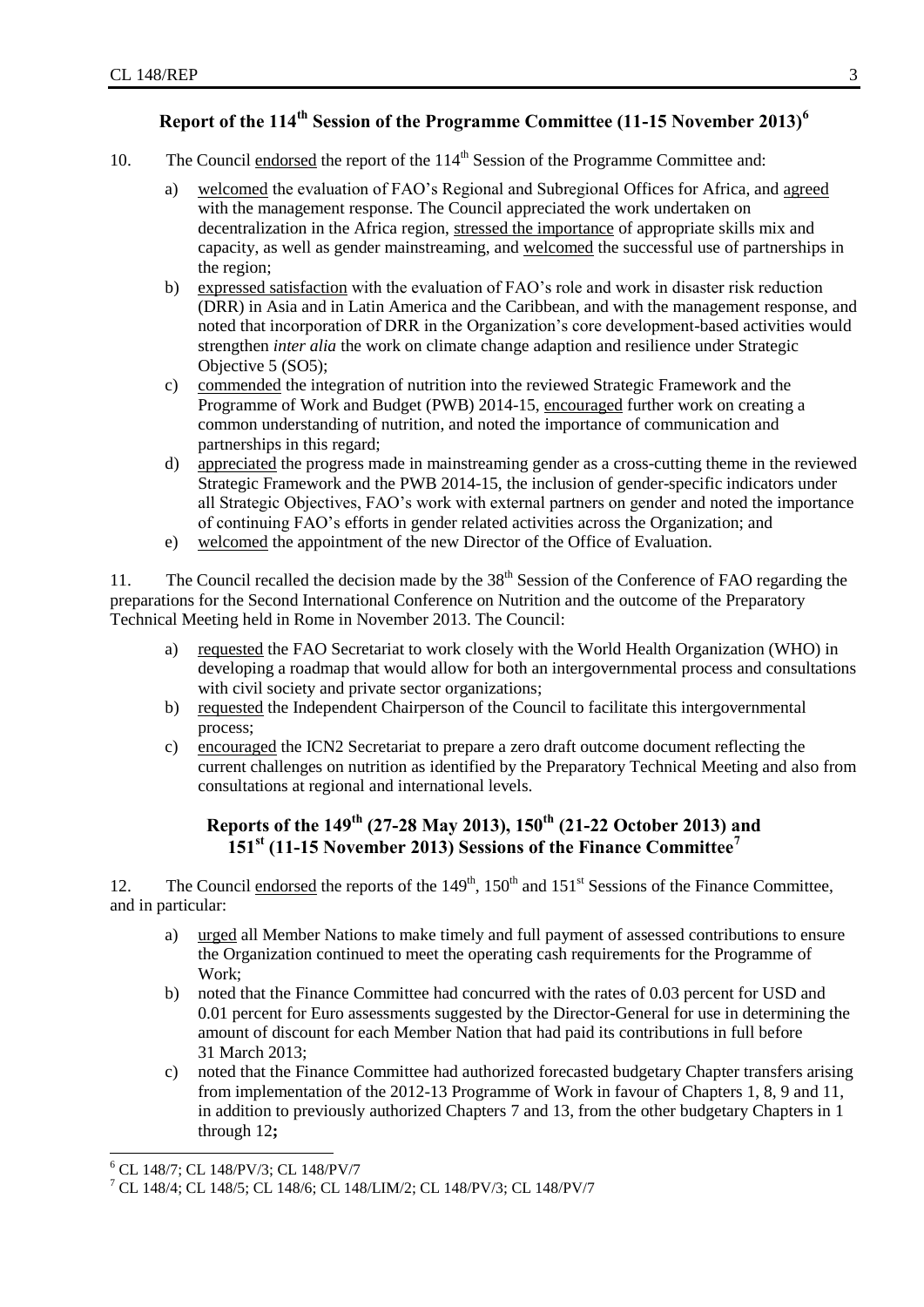- d) approved the proposed amendment to Staff Regulation 301.9.5 in relation to the raising of the mandatory age of separation to 65 for staff recruited on or after 1 January 2014 as follows: *"Staff members may not be retained in active service beyond the age of 65 years (62 years for staff members appointed prior to 1 January 2014), unless the Director-General, in the interest of the Organization, extends this age limit in exceptional cases. Normally, such extension will be up to a maximum period of one year at a time. Staff members whose participation in the United Nations Joint Staff Pension Fund commences or recommences before 1 January 1990 may elect to retire at the age of 60 years.";*
- e) endorsed the renewal of the appointment of Mr Ngonlardje Kabra Mbaidjol (Chad), Ms Suomi Sakai (Japan) and Mr José Zalaquett (Chile) as external members of the Ethics Committee until 31 December 2015; and
- f) endorsed the proposed adjustment of the annual allowance of the Independent Chairperson of the Council to USD 23,831 in line with the ICSC consolidation percentage of 0.13 percent for 2012 and the enrolment of the ICC as a participant in the Basic Medical Insurance Plan (BMIP), with the cost for such medical insurance coverage to be borne by the Organization.

## **FAO's Work in Social Protection<sup>8</sup>**

<span id="page-9-0"></span>13. The Council welcomed the document on social protection for food security**,** nutrition and agriculture and rural development, and noted that it responded to the request from the 38<sup>th</sup> Session of the Conference (June 2013).

14. The Council underlined the importance of FAO's work in social protection in pursuing its goals of food security and poverty reduction, as well as in relation to its work in nutrition, agriculture and rural development.

15. Accordingly, the Council requested the Organization to build its internal expertise on social protection to ensure effective delivery against the Strategic Objectives and in this regard to leverage synergies consistent with its technical capacity and comparative advantages.

<span id="page-9-1"></span>16. The Council stressed the need for effective collaboration on social protection with Members and partners, including other UN agencies, and welcomed the focus afforded to lessons learned and exchange of experiences amongst Member Nations through South–South Cooperation.

## **Committee on World Food Security**

## **Report of the 40th Session of the Committee on World Food Security (7-11 October 2013) 9**

<span id="page-9-2"></span>17. The Council endorsed the conclusions contained in the Report of the 40<sup>th</sup> Session of the Committee on World Food Security (CFS) (7-11 October 2013).

- 18. In particular, the Council:
	- a) encouraged all stakeholders to promote and make use of the Second Version of the Global Strategic Framework for Food Security and Nutrition (GSF), following its endorsement by the CFS, while acknowledging its voluntary nature;
	- b) acknowledged the progress made towards a CFS framework for monitoring CFS decisions and recommendations and supported the plan of action to disseminate major CFS decisions in the context of the CFS Communication Strategy;
	- c) welcomed the development of an implementation plan for the CFS Communication Strategy;
	- d) welcomed the adoption of the CFS Multi-Year Programme of Work (MYPOW) for 2014-2015 and stressed that the FAO Regional Conferences, both formal and informal, have a key role to play in identifying main areas for action at regional and sub-regional level in the promotion of food security and nutrition;

l

<sup>8</sup> CL 148/12; CL 148/7; CL 148/PV/2; CL 148/PV/7

<sup>9</sup> C 2015/19; CL 148/PV/1; CL 148/PV/7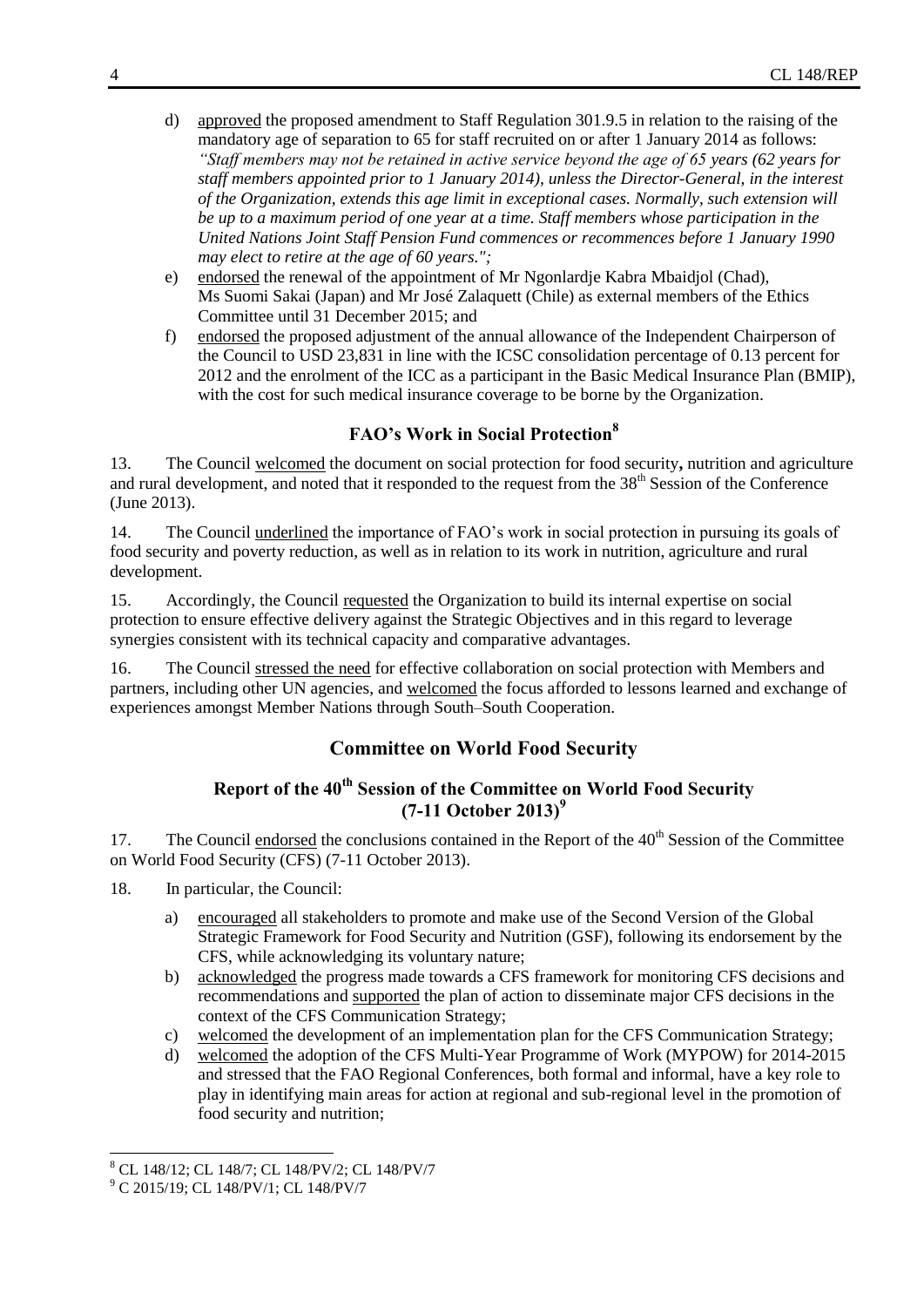- e) noted the endorsement of the proposed way forward for the inclusive consultation process for the development of principles for responsible agricultural investments to present to the next CFS Plenary in October 2014;
- f) appreciated the efforts in addressing the three immediate actions identified as priority areas of work supporting the development of an Agenda for Action for Addressing Food Insecurity in Protracted Crises and noted that the proposed schedule was endorsed by the Committee;
- g) noted the terms of reference, revised qualifications and selection procedure for the new CFS Secretary, as well as the modalities and requirements for the inclusion in the CFS Secretariat of other UN entities directly concerned with food security and nutrition as endorsed by the Committee;
- h) noted the reports of the High Level Panel of Experts (HLPE) and encouraged the CFS stakeholders to consider implementing the conclusions of the two Policy Round Tables held on Biofuels and Food Security, and Investing in Smallholder Agriculture for Food Security and Nutrition;
- i) endorsed the request to forward the endorsed proposed amendments to Rule XXXIII of the General Rules of the Organization and <u>recommended</u> it be forwarded to the 39<sup>th</sup> Session of the Conference in June 2015 for approval;
- j) supported the mandate given by the CFS Plenary to the Bureau, in consultation with the Advisory Group, to explore ways for the CFS to provide inputs to the decision-making process for the Post-2015 Development Agenda;
- k) encouraged the CFS Bureau, Advisory Group, HLPE and other stakeholders to continue their work in the spirit of the reformed CFS and to implement, each within their respective mandates, the decisions made by the Committee at its 40th Session; and
- <span id="page-10-0"></span>l) encouraged the CFS Secretariat to ensure that documents are available in all FAO languages by their applicable deadlines.

## **Constitutional and Legal Matters**

## <span id="page-10-1"></span>**Report of the 97th Session of the Committee on Constitutional and Legal Matters (21-23 October 2013)<sup>10</sup>**

<span id="page-10-2"></span>19. The Council endorsed the report of the 97<sup>th</sup> Session of the Committee on Constitutional and Legal Matters (CCLM).

- 20. In particular, the Council:
	- a) noted that the issue of the composition and functions of *bureaux* of Technical Committees under Article V of the Constitution was under negotiation by the membership and that its legal aspects might be reviewed by the CCLM at a future session;
	- b) endorsed the proposals for streamlining the Organization's practice concerning acceptance of credentials of delegations to the Conference, as described in the CCLM report;
	- c) approved the proposal to: (i) discontinue the practice to establish a Resolutions Committee of the Conference, noting that the editorial review functions of the Resolutions Committee could, if necessary, be taken over by an *ad hoc* committee established in accordance with the General Rules of the Organization or entrusted to the Secretariat; (ii) amend accordingly the standard arrangements for the sessions of the Conference examined by the Council and the General Committee of the Conference; and (iii) maintain existing criteria for draft Conference Resolutions;
	- d) endorsed the draft Conference Resolution set out in *Appendix C* to this Report entitled "Amendment of Rule XII, subparagraph 10(a) of the General Rules of the Organization" regarding the procedure for the election of the Independent Chairperson of the Council and decided to forward it to the Conference in June 2015;
	- e) endorsed the draft Conference Resolution set out in *Appendix D* to this Report entitled "Amendment of Rule XII, paragraphs 3, 4, 12 and 13 of the General Rules of the Organization"

 $\overline{a}$  $^{10}$  CL 148/2 Rev.1 (English only); CL 148/PV/4; CL 148/PV/7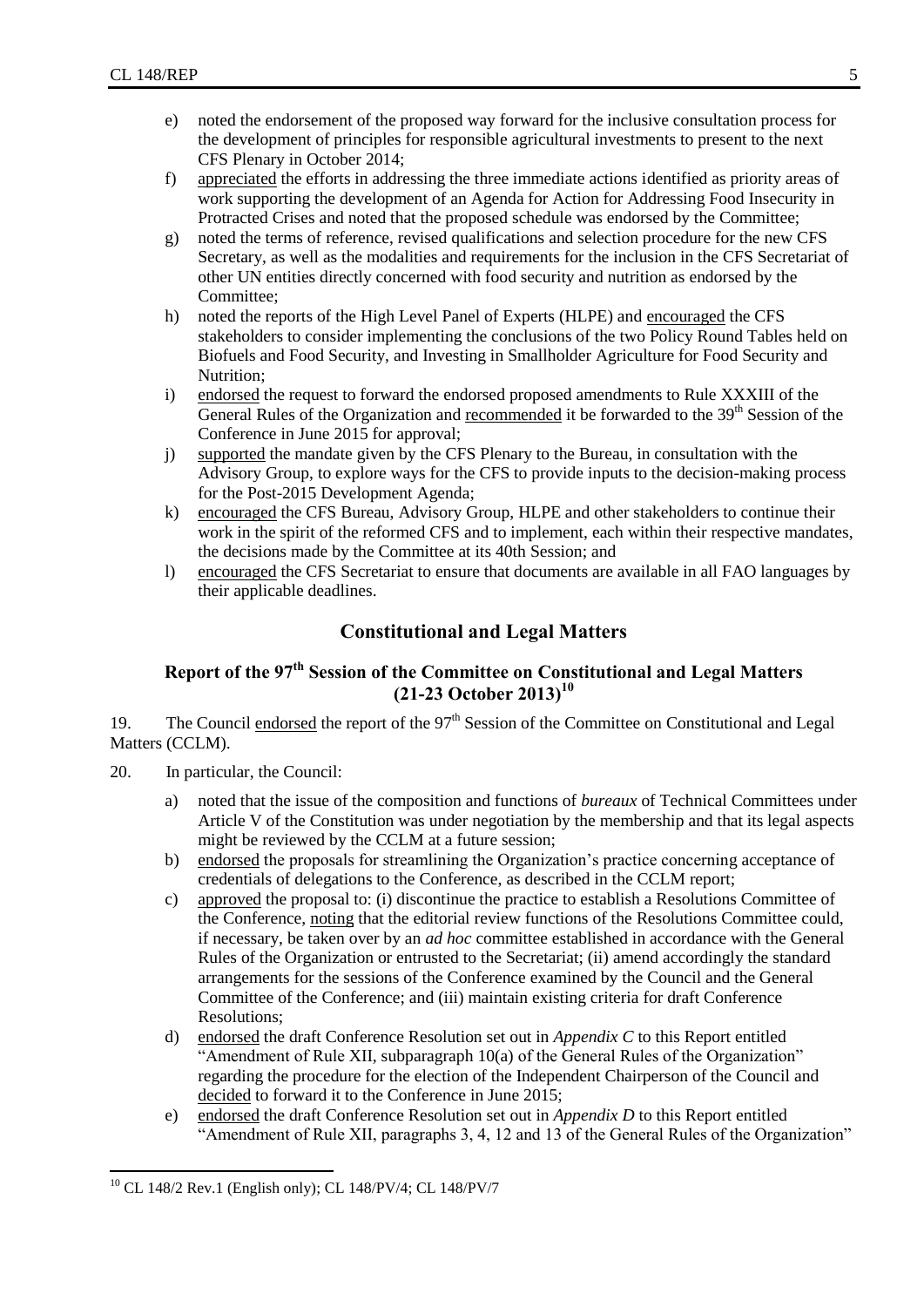regarding a unique simplified procedure for multiple elections by the Conference or Council and decided to forward it to the Conference in June 2015;

- f) stressed the need to initiate a process for the reformulation of rules and procedures for the participation of non-governmental organizations and civil society organizations in meetings of FAO, with due regard being paid to the two recently adopted FAO Strategies for Partnerships with Civil Society Organizations and the Private Sector, and emphasized that the intergovernmental nature of FAO's decision making process would be maintained;
- g) approved the proposed renewal of the appointment of the current three external members of the Ethics Committee for a second term of two years until December 2015;
- h) noted the information provided concerning the operation of the Globally Important Agriculture Heritage System (GIAHS), agreed that the GIAHS initiative be vested with formal status within the FAO framework and endorsed the initiation of a process for the development of a draft Conference Resolution, as described in the CCLM report;
- i) noted the proposal that the CCLM be provided with information reports on selected practical examples of activities undertaken by the Development Law Branch at future sessions;
- j) endorsed the progress report on the Multi-year Programme of Work for the CCLM;
- k) noted that the CCLM advised that there were no issues of a legal nature arising from the document on "Arrangements for an Independent Review of Governance Reforms" (CL 148/10) which would warrant the advice or guidance of the CCLM at this point in time; and
- <span id="page-11-0"></span>l) noted the information provided on working methods of Regional Conferences and on the International Rice Commission.

#### **Governance Matters**

## **Arrangements for an Independent Review of Governance Reforms<sup>11</sup>**

<span id="page-11-1"></span>21. The Council endorsed the proposed arrangements for an Independent Review of Governance, and noted that:

- a) the Independent Chairperson of the Council would have the oversight role of the Review; and
- b) the purpose of the Review was to carry out an evidence-based assessment of progress in governance reforms and to identify areas for further improvement and adjustments.

22. For the purpose of the review, the Independent Chairperson of the Council would convene Informal Meetings of Chairpersons and Vice-Chairpersons of the Regional Groups, which would be:

a) open-ended;

l

- b) properly scheduled and well prepared; and
- c) provided with documents translated in all FAO languages and issued on time.

23. The Council noted that any increase in the budget level from that considered at its 146<sup>th</sup> Session would be covered from existing resources.

<span id="page-11-2"></span>24. The Council endorsed the selection of Ms Nadia Hijab and Ms Maxine Estelle Olsen to the Review Team.

#### **Progress Report on the Multi-year Programmes of Work (MYPOW) of the: Council; Committee on Constitutional and Legal Matters; Finance Committee; Programme Committee; Regional Conferences; and Technical Committees<sup>12</sup>**

25. The Council reviewed the progress report on the Multi-year Programmes of Work (MYPOWs) of the Council, the Committee on Constitutional and Legal Matters (CCLM), the Finance Committee, the Programme Committee, the FAO Regional Conferences and the Technical Committees.

<sup>&</sup>lt;sup>11</sup> CL 148/10; CL 148/10 Add.1; CL 148/2 Rev.1 (English only); CL 148/8; CL 148/PV/4; CL 148/PV/7

<sup>&</sup>lt;sup>12</sup> CL 148/9; CL 148/2 Rev.1 (English only); CL 148/6; CL 148/7; CL 148/PV/4; CL 148/PV/7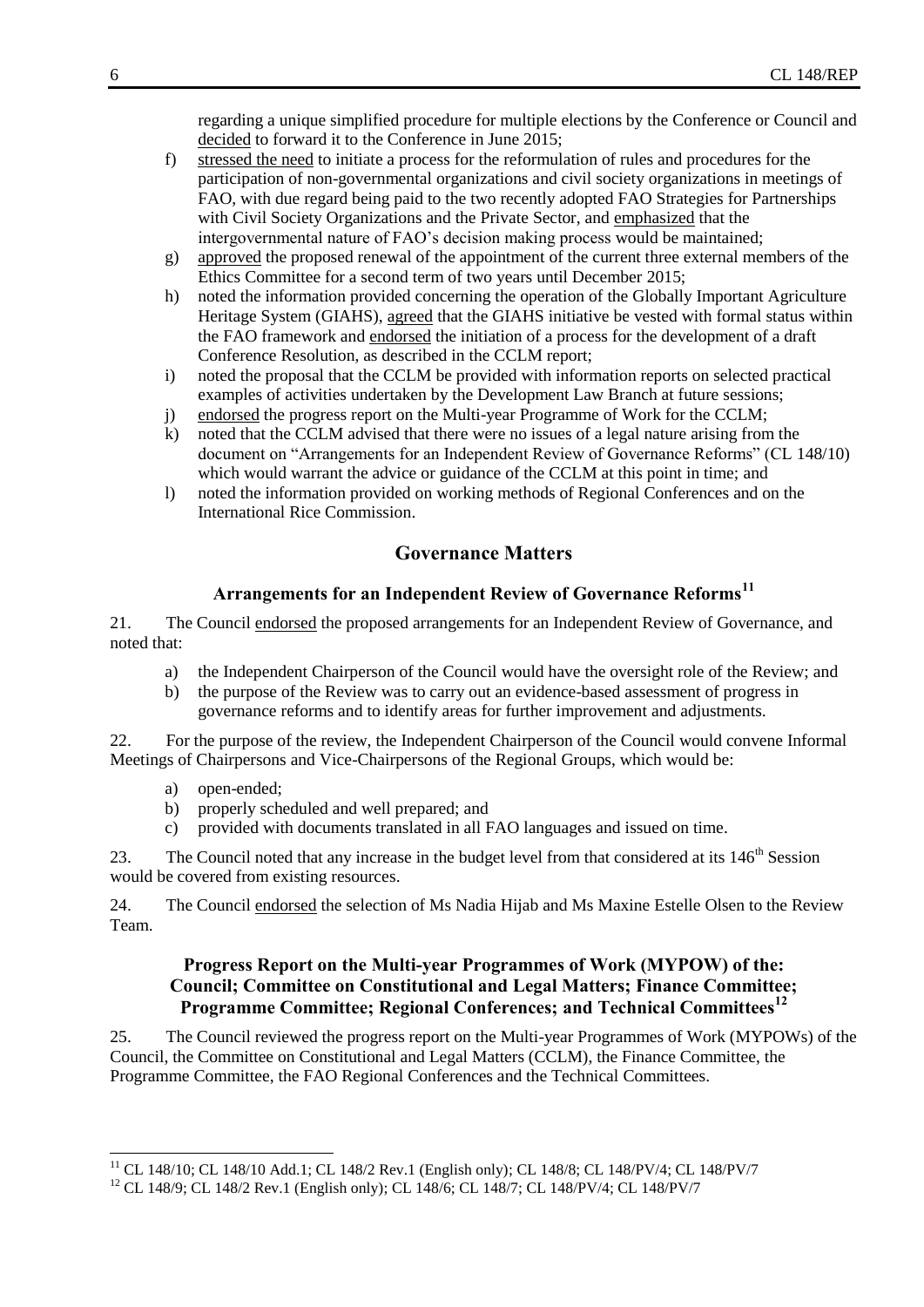- 26. The Council recognized that:
	- a) the MYPOW mechanism was at an early stage and would benefit from further elaboration by concerned Governing Bodies, which had primary responsibility for their own MYPOW; and
	- b) the Independent Review of Governance Reforms to be conducted in 2014 would evaluate the relevance and usefulness of MYPOWs to date.
- <span id="page-12-0"></span>27. The Council approved its MYPOW for the period 2014-2017, as set out in *Appendix E* to this report.

## **Status of Implementation of Decisions taken at the 146th Session of the Council<sup>13</sup>**

<span id="page-12-1"></span>28. The Council took note of the status of implementation of decisions taken at its  $145<sup>th</sup>$  Session (3-7 December 2012) and its  $146<sup>th</sup>$  Session (22-26 April 2013) and requested that they be implemented effectively and rapidly.

## **Other Matters**

#### <span id="page-12-2"></span>**Report of the First Meeting of the Plenary Assembly of the Global Soil Partnership (Rome, 11-12 June 2013)<sup>14</sup>**

29. The Council acknowledged the progress made in the implementation of the Global Soil Partnership (GSP) and requested that subsequent GSP Plenary Assemblies make regular reports to the Committee on Agriculture (COAG) on the implications of their main decisions and recommendations.

30. The Council welcomed the adoption of GSP Rules of Procedure, complementary to the existing Terms of Reference, as well as the establishment of the Intergovernmental Technical Panel on Soils (ITPS).

31. The Council noted that the Plenary Assembly of the GSP had discussed development of Plans of Action for the GSP Pillars and the progressive establishment of Regional Soil Partnerships.

<span id="page-12-3"></span>32. The Council further noted that the Plenary Assembly of the GSP had requested in particular the establishment of a dedicated facility under FAO rules to facilitate collection of extra-budgetary contributions to approved activities and projects in a transparent manner.

#### **World Food Programme**

#### **Election of Six Members of the WFP Executive Board<sup>15</sup>**

<span id="page-12-4"></span>33. Pursuant to Resolution 7/2011 of 2 July 2011, the Council elected six members of the WFP Executive Board, for a period of three years (from 1 January 2014 to 31 December 2016) in accordance with the following distribution:

- List A: Equatorial Guinea and South Africa
- List B: Saudi Arabia
- List C: Colombia
- List D: Canada and Germany

34. The Council elected Australia and Luxembourg (List D) for the period 1 January to 31 December 2014.

l

<sup>&</sup>lt;sup>13</sup> CL 148/LIM/4; CL 148/PV/5; CL 148/PV/7

<sup>&</sup>lt;sup>14</sup> CL 148/13; CL 148/PV/4; CL 148/PV/7

<sup>15</sup> CL 148/11; CL 148/LIM/3; CL 148/PV/5; CL 148/PV/7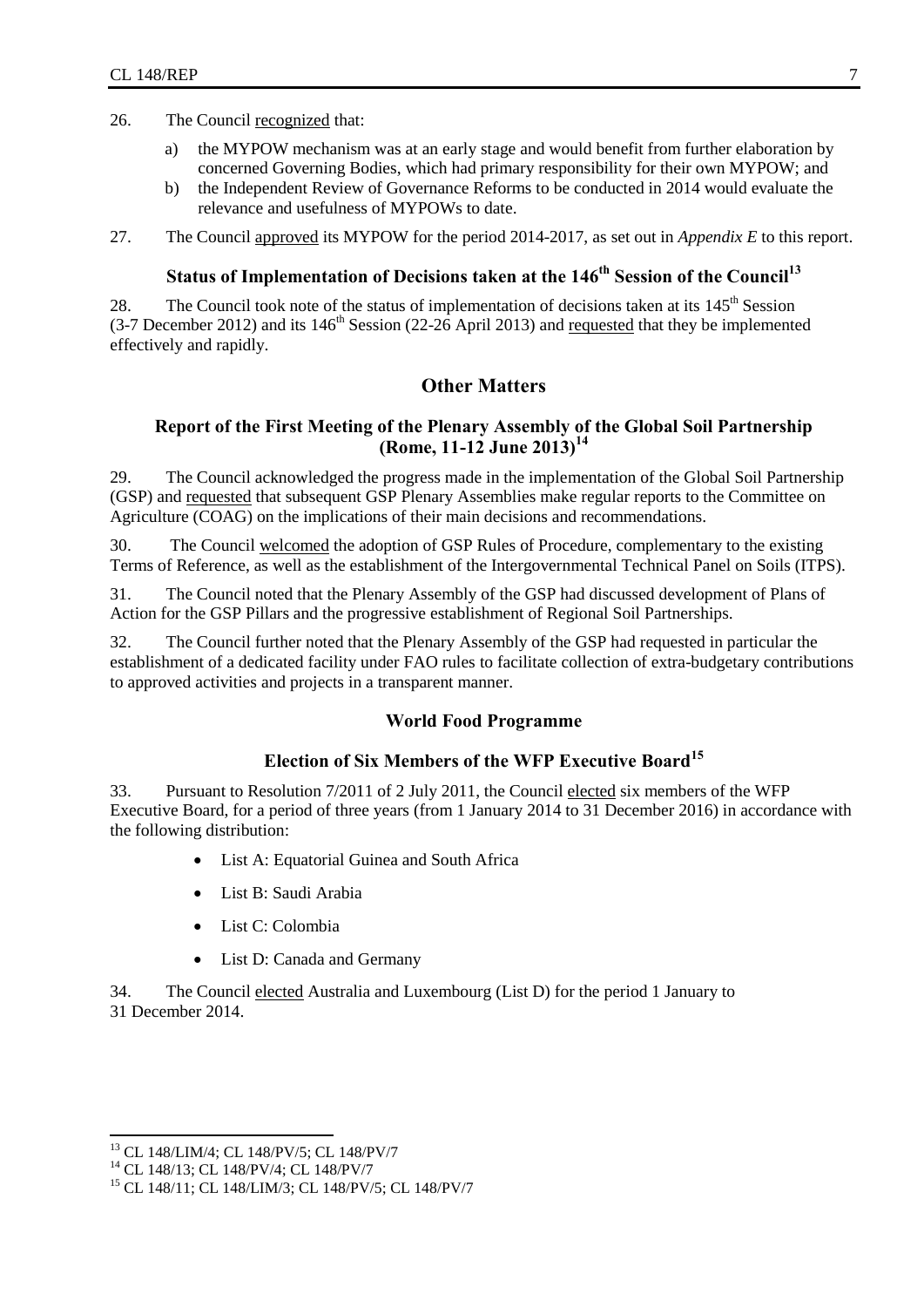#### **Annual Reporting of the World Food Programme to the United Nations Economic and Social Council (ECOSOC) and the FAO Council<sup>16</sup>**

<span id="page-13-0"></span>35. The Council took note of the ECOSOC Resolution E/2013/L.17 and requested WFP to consolidate its current annual reporting on the implementation of the quadrennial comprehensive policy review within its reporting on the implementation of its strategic plan, and to provide a thorough analysis, including through the selection and use of common UN funds and programme indicators that were fully aligned with the monitoring framework for the implementation of the quadrennial comprehensive policy review, to its Executive Board and to the FAO Council, with a view to ensuring its full implementation.

### **Calendar of FAO Governing Bodies and other Main Sessions 2014-15<sup>17</sup>**

<span id="page-13-1"></span>36. The Council took note of the 2014-15 Calendar of FAO Governing Bodies and other Main Sessions and approved the dates for meetings in 2014, as set out in *Appendix F* to this report.

## **Provisional Agenda for the 149th Session of the Council (June 2014)<sup>18</sup>**

<span id="page-13-3"></span><span id="page-13-2"></span>37. The Council endorsed the Provisional Agenda of its 149<sup>th</sup> Session (16-20 June 2014).

#### **Developments in Fora of Importance for the Mandate of FAO<sup>19</sup>**

- 38. The Council appreciated presentations made on the following subjects:
	- a) Fifth Session of the Governing Body of the International Treaty on Plant Genetic Resources for Food and Agriculture;
	- b) Outcomes of the recent United Nations Convention to Combat Desertification (UNCCD) Conference of the Parties to the UNCCD (COP11);
	- c) Sustainable Energy for All Initiative;
	- d) Post 2015 Development Agenda;
	- e) International Developments in Nutrition;
	- f) Global Oceans Action Summit for Food Security and Blue Growth;
	- g) International Conference on Forests for Food Security and Nutrition (Rome, May 2013); and
	- h) International Year of Family Farming (2014).

## **Working Methods of the Council<sup>20</sup>**

<span id="page-13-5"></span><span id="page-13-4"></span>39. The Council welcomed the initiatives taken by the Secretariat to improve the methods of work of the Council, and encouraged further improvements.

#### **Proposed Technical Consultation on Low Levels of Genetically Modified Crops in International Food and Feed Trade<sup>21</sup>**

40. The Council reviewed the proposal to convene a Technical Consultation to facilitate international dialogue on low levels of Genetically Modified crops in international food and feed trade and supported the convening of such a Technical Consultation in early 2014. The Council noted that FAO had conducted technical analysis on the topic, including economic and trade-related analysis, and that the results would be circulated in a timely manner, and in all FAO languages, for their discussion at the Technical Consultation.

41. In taking its decision, the Council took into account the relevance of the competencies of other international organizations and bodies, such as the Codex Alimentarius Commission and the World Trade Organization (WTO), to the issues to be addressed in the Consultation.

l

<sup>16</sup> CL 148/LIM/6; CL 148/PV/5; CL 148/PV/7

<sup>17</sup> CL 148/LIM/1 Rev.2; CL 148/PV/5; CL 148/PV/7

<sup>18</sup> CL 148/INF/2; CL 148/PV/5; CL 148/PV/7

<sup>19</sup> CL 148/INF/4; CL 148/PV/6; CL 148/PV/7

<sup>&</sup>lt;sup>20</sup> Web document: Note on the Methods of Work of the Council; CL 148/PV/5; CL 148/PV/7

<sup>21</sup> CL 148/LIM/5; CL 148/PV/5; CL 148/PV/7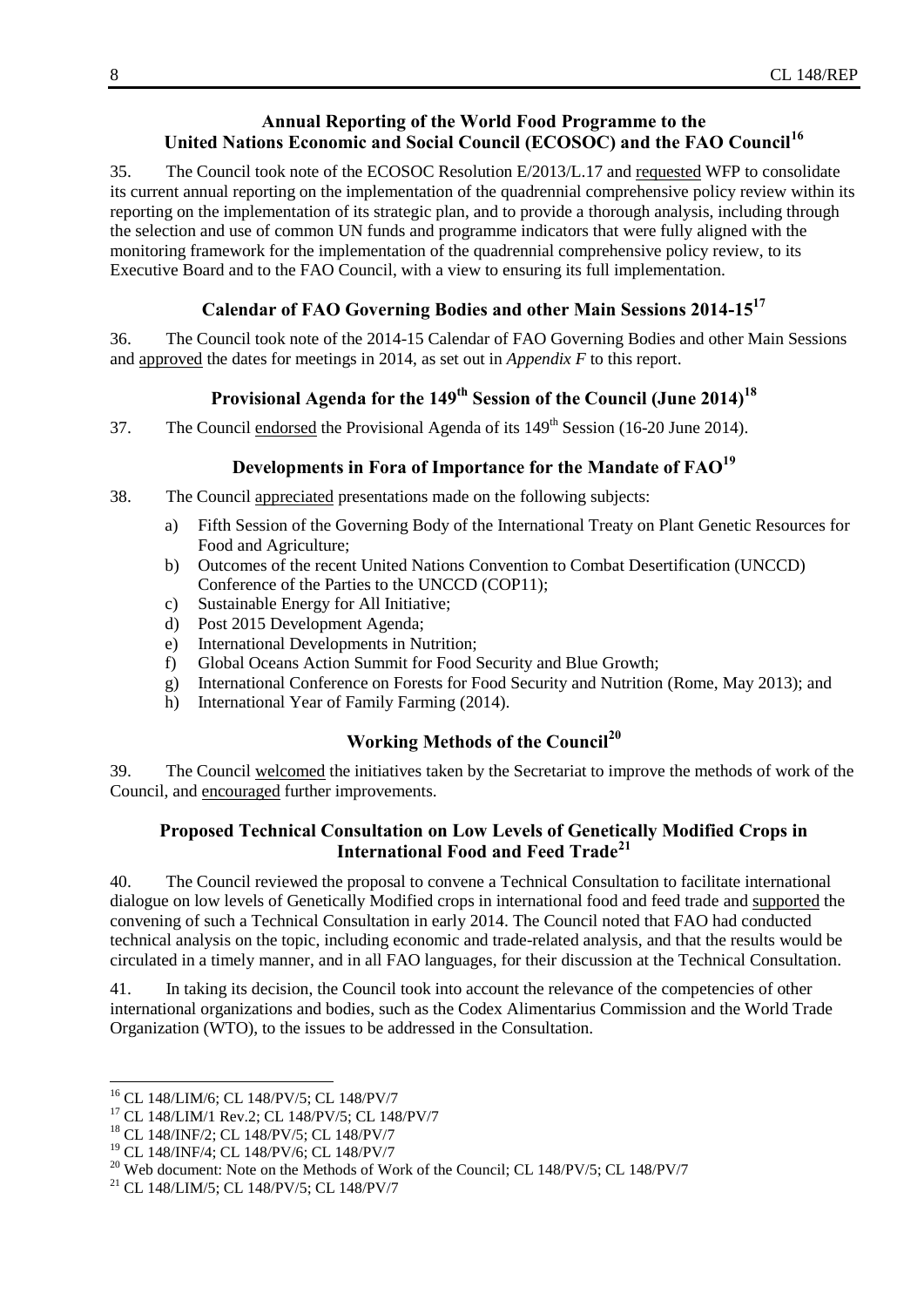<span id="page-14-0"></span>42. The Council also noted that the Technical Consultation would not be considering the establishment of standards or other types of norms and that it was not intended to be an event to reach policy agreement.

## **Statement by a Representative of the FAO Staff Bodies<sup>22</sup>**

43. The Secretary of the Union of General Service Staff in FAO made a statement on behalf of the two FAO Staff Representative Bodies.

 $\overline{a}$ <sup>22</sup> CL 148/PV/5; CL 148/PV/7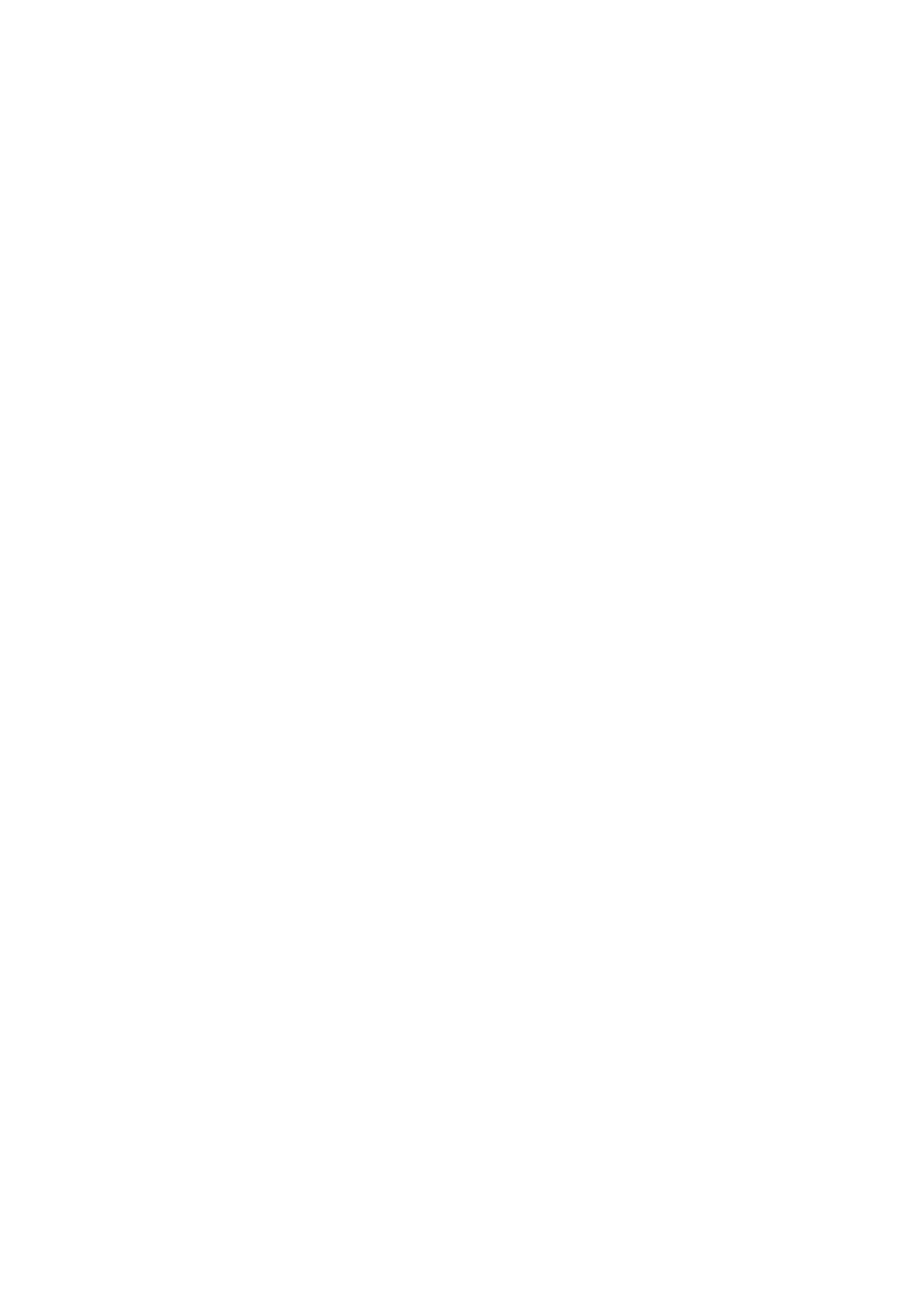## **Appendix A**

## **Agenda for the 148 th Session of the Council**

#### **Procedure of the Session**

- 1. Adoption of the Agenda and Timetable
- 2. Election of three Vice-Chairpersons, and Designation of the Chairperson and Members of the Drafting Committee

#### **Programme, Budgetary, Financial and Administrative Matters**

- 3. Adjustments to the Programme of Work and Budget 2014-15
- 4. Report of the Joint Meeting of the  $114<sup>th</sup>$  Session of the Programme and  $151<sup>st</sup>$  Session of the Finance Committees (13 November 2013)
- 5. Report of the 114<sup>th</sup> Session of the Programme Committee (11-15 November 2013)
- 6. Reports of the  $149^{th}$  (27-28 May 2013),  $150^{th}$  (21-22 October 2013) and  $151<sup>st</sup>$  (11-15 November 2013) Sessions of the Finance Committee
- 7. FAO's Work in Social Protection

#### **Committee on World Food Security**

8. Report of the  $40<sup>th</sup>$  Session of the Committee on World Food Security (7-11 October 2013)

#### **Constitutional and Legal Matters**

9. Report of the 97<sup>th</sup> Session of the Committee on Constitutional and Legal Matters (21-23 October 2013)

#### **Governance Matters**

- 10. Arrangements for an Independent Review of Governance Reforms
- 11. Progress Report on the Multi-year Programmes of Work (MYPOW) of the: Council; Committee on Constitutional and Legal Matters; Finance Committee; Programme Committee; Regional Conferences; and Technical Committees
- 12. Status of Implementation of Decisions taken at the 146<sup>th</sup> Session of the Council

- 13. Report of the First Meeting of the Plenary Assembly of the Global Soil Partnership (Rome, 11-12 June 2013)
- 14. World Food Programme
	- 14.1 Election of Six Members of the WFP Executive Board
	- 14.2 Annual Reporting of the World Food Programme to the United Nations Economic and Social Council (ECOSOC) and the FAO Council
- 15. Calendar of FAO Governing Bodies and other Main Sessions 2014-15
- 16. Provisional Agenda for the 149<sup>th</sup> Session of the Council (June 2014)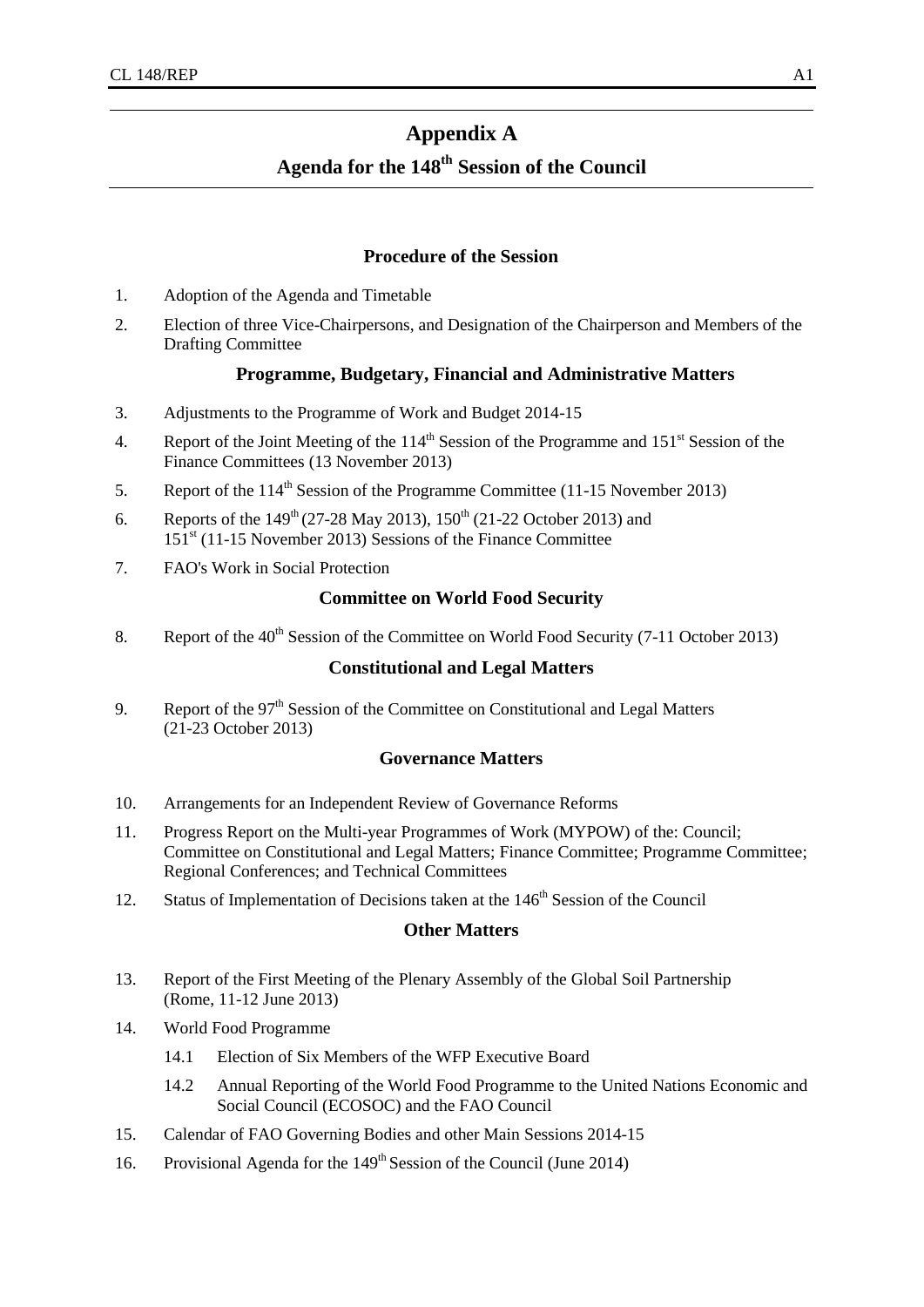- 17. Developments in Fora of Importance for the Mandate of FAO
- 18. Working Methods of the Council
- 19. Any Other Matters
	- 19.1 Proposed Technical Consultation on Low Levels of Genetically Modified Crops in International Food and Feed Trade
	- 19.2 Statement by a Representative of the FAO Staff Bodies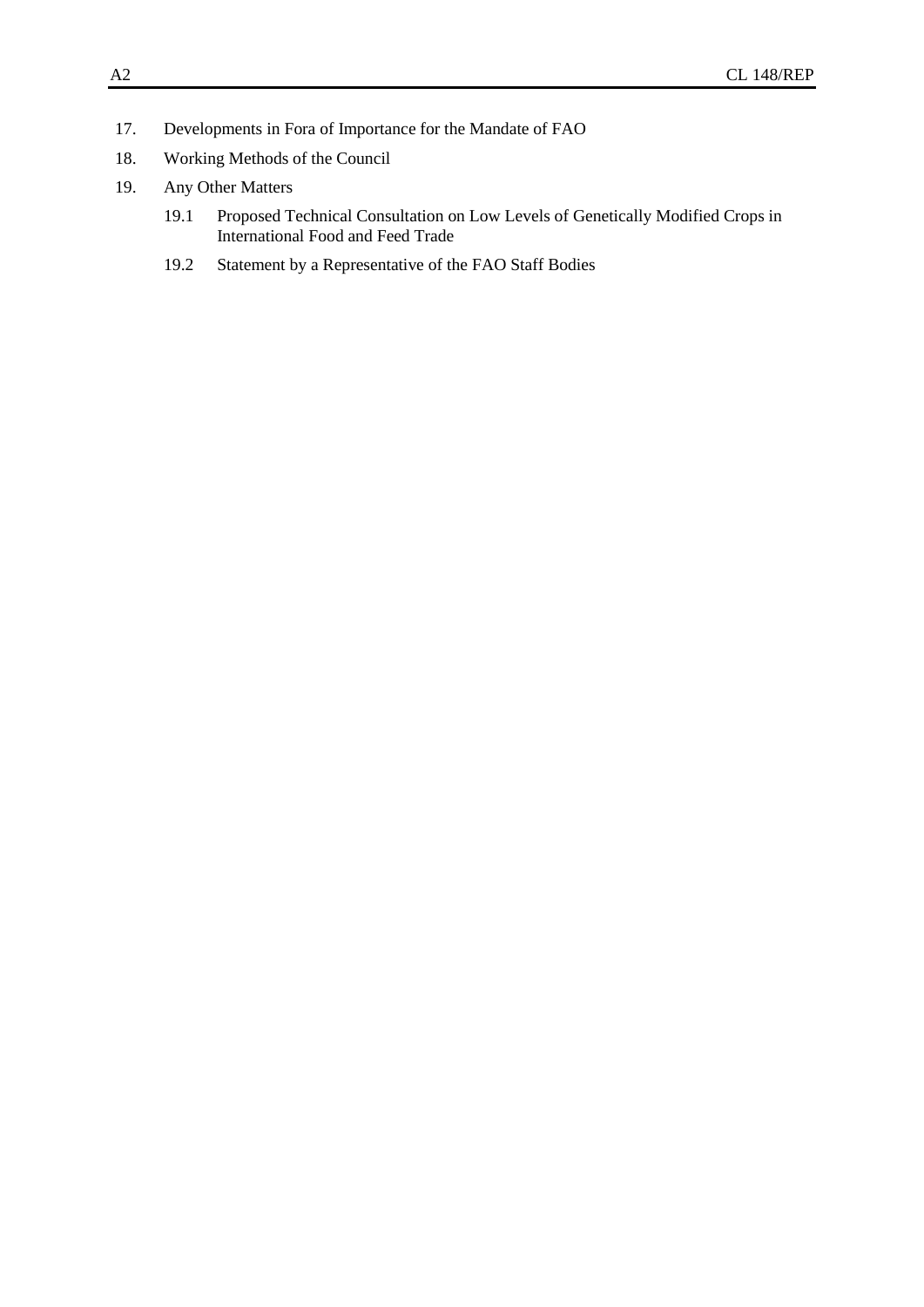## **Appendix B**

## **List of Documents**

| CL 148/1                        | Provisional Agenda                                                                                                                                                                                                        |
|---------------------------------|---------------------------------------------------------------------------------------------------------------------------------------------------------------------------------------------------------------------------|
| CL 148/2                        | Report of the 97 <sup>th</sup> Session of the Committee on Constitutional and Legal<br>Matters (21-23 October 2013)                                                                                                       |
| CL 148/3                        | Adjustments to the Programme of Work and Budget 2014-15                                                                                                                                                                   |
| CL 148/3 -<br>Annex 5 Rev.1     | Annex 5: Results Framework - MTP 2014-17 / PWB 2014-15                                                                                                                                                                    |
| CL 148/3 -<br>Web Annex 6 Rev.1 | Web Annex 6: Output indicators                                                                                                                                                                                            |
| CL 148/4                        | Report of the 150 <sup>th</sup> Session of the Finance Committee (21-22 October 2013)                                                                                                                                     |
| CL 148/5                        | Report of the 149 <sup>th</sup> Session of the Finance Committee (27-28 May 2013)                                                                                                                                         |
| CL 148/6                        | Report of the $151st$ Session of the Finance Committee (11-15 November 2013)                                                                                                                                              |
| CL 148/7                        | Report of the 114 <sup>th</sup> Session of the Programme Committee<br>$(11-15$ November 2013)                                                                                                                             |
| CL 148/8                        | Report of the Joint Meeting of the $114th$ Session of the Programme Committee<br>and the $151st$ Session of the Finance Committee (13 November 2013)                                                                      |
| CL 148/9                        | Progress Report on the Multi-year Programmes of Work (MYPOW) of the:<br>Council; Committee on Constitutional and Legal Matters; Finance Committee;<br>Programme Committee; Regional Conferences; and Technical Committees |
| CL 148/10                       | Arrangements for an Independent Review of Governance Reforms                                                                                                                                                              |
| CL 148/10 Add.1                 | Arrangements for an Independent Review of Governance Reforms -<br>Addendum                                                                                                                                                |
| CL 148/11                       | Membership of the WFP Executive Board                                                                                                                                                                                     |
| CL 148/12                       | FAO's Work in Social Protection                                                                                                                                                                                           |
| CL 148/13                       | Report of the First Meeting of the Plenary Assembly of the Global Soil<br>Partnership (Rome, 11-12 June 2013)                                                                                                             |

## **C 2015 Series**

| $C$ 2015/19 | Report of the 40 <sup>th</sup> Session of the Committee on World Food Security |
|-------------|--------------------------------------------------------------------------------|
|             | $(7-11$ October 2013)                                                          |

## **CL 148 INF Series**

|              | CL 148/INF/1 Rev.1 Provisional Timetable                                                           |
|--------------|----------------------------------------------------------------------------------------------------|
| CL 148/INF/2 | Provisional Agenda for the 149 <sup>th</sup> Session of the Council (June 2014)                    |
| CL 148/INF/3 | Statement of Competence and Voting Rights submitted by the European Union<br>and its Member States |
| CL 148/INF/4 | Developments in Fora of Importance for the Mandate of FAO                                          |
| CL 148/INF/5 | List of Documents                                                                                  |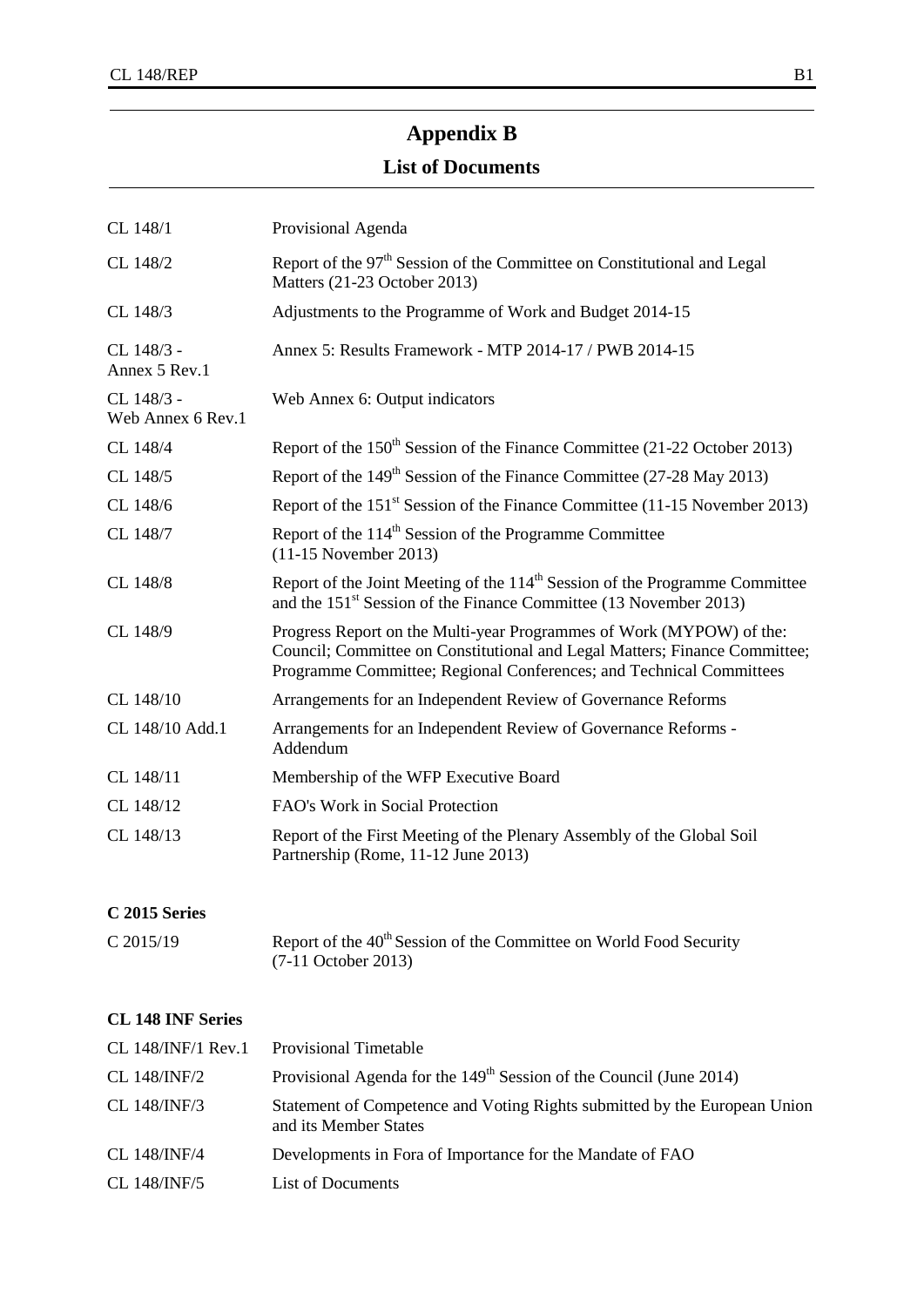| CL 148/INF/6 | Staff recruitment in United Nations system organizations: a comparative<br>analysis and benchmarking framework (JIU/REP/2012/4)         |
|--------------|-----------------------------------------------------------------------------------------------------------------------------------------|
| CL 148/INF/7 | Financing for Humanitarian Operations in the United Nations System<br>Organizations (JIU/REP/2012/11)                                   |
| CL 148/INF/8 | Evaluation of the scope, organization, effectiveness and approach of the work<br>of the United Nations in mine action (JIU/REP/2011/11) |
| CL 148/INF/9 | Strategic planning in the United Nations system (JIU/REP/2012/12)                                                                       |

#### **CL 148 LIM Series**

|                        | CL 148/LIM/1 Rev.2 Calendar of FAO Governing Bodies and other Main Sessions 2014-15                                            |
|------------------------|--------------------------------------------------------------------------------------------------------------------------------|
| CL $148/LIM/2$         | Status of Contributions and Arrears as at 26 November 2013                                                                     |
| CL $148/LIM/3$         | Election of Six Members of the WFP Executive Board                                                                             |
| CL 148/LIM/4           | Status of Implementation of Decisions taken at the 146 <sup>th</sup> Session of the Council                                    |
| CL 148/LIM/5           | Technical Consultation on Low Levels of Genetically Modified (GM) Crops in<br>International Food and Feed Trade                |
| CL 148/LIM/6           | Annual Reporting of the World Food Programme to the United Nations<br>Economic and Social Council (ECOSOC) and the FAO Council |
| <b>Other Documents</b> |                                                                                                                                |
|                        | Note on the Methods of Work of the Council                                                                                     |

Lists of Members of the United Nations or Member Nations of FAO for the purpose of Elections for the WFP Executive Board

List of Delegates and Observers

[An Introduction to the FAO Council](http://www.fao.org/fileadmin/user_upload/bodies/Council/IntroFAOCouncil.pdf)

#### **CL 148 REP Series**

| CL $148/REP/1$ to | Draft Reports of Plenary |
|-------------------|--------------------------|
| CL 148/REP/20.2   |                          |

## **CL 148 PV Series**

| CL $148/PV/1$ to | Verbatim Records of Plenary |
|------------------|-----------------------------|
| CL 148/PV/7      |                             |

#### **CL 148 OD Series**

| CL 148/OD/1 to | Orders of the Day |
|----------------|-------------------|
| CL 148/OD/5    |                   |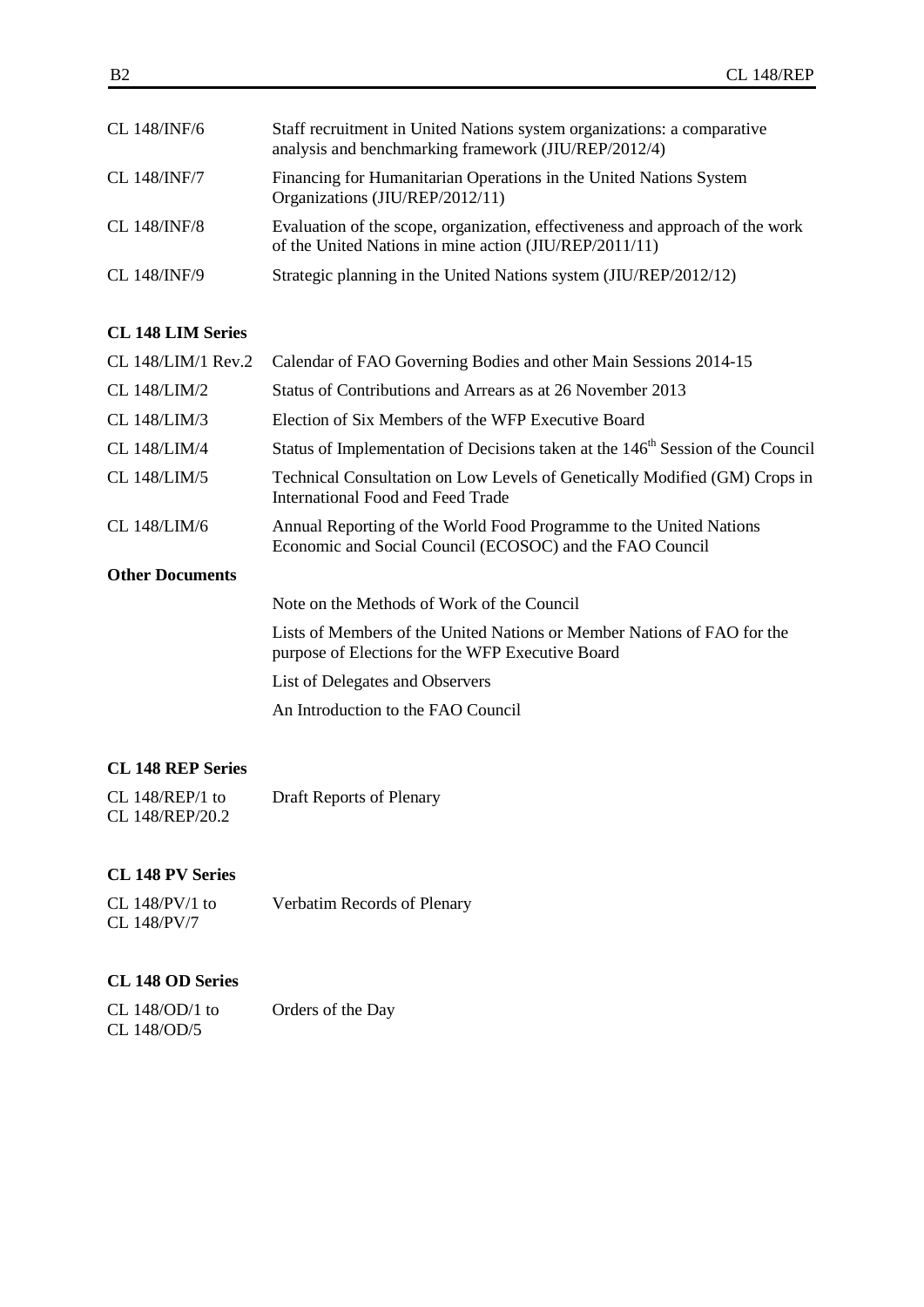## **Appendix C**

## **Draft Resolution for the Conference**

## **Amendment of Rule XII, subparagraph 10(a) of the General Rules of the Organization**

#### **THE CONFERENCE,**

Recalling that during its 147<sup>th</sup> Session in June 2013, the Council heard proposals from Member Nations concerning, *inter alia*, elections and time spent in holding secret ballots;

Noting that the Committee on Constitutional and Legal Matters at its 97<sup>th</sup> Session in October 2013 recommended an amendment to Rule XII of the General Rules of the Organization and that the Council at its 148<sup>th</sup> Session in December 2013 endorsed the proposed amendment;

Decides to amend Rule XII of the General Rules of the Organization as follows<sup>1</sup>:

#### "**Rule XII**

#### **Quorum and Voting Arrangements at Meetings of Conference and Council**

(...)

10.

l

(a) The appointment of the Chairperson of the Council and of the Director-General, *and* the admission of additional Member Nations and Associate Members shall be decided by secret ballot. Other elections shall likewise be decided by secret ballot, except that in the case of an election in which there are not more candidates than vacancies the Chairperson may submit to the Conference or Council that the appointment be decided by clear general consent."

<sup>&</sup>lt;sup>1</sup> Deletions are indicated using strikethrough text and insertions are indicated using *underlined italics*.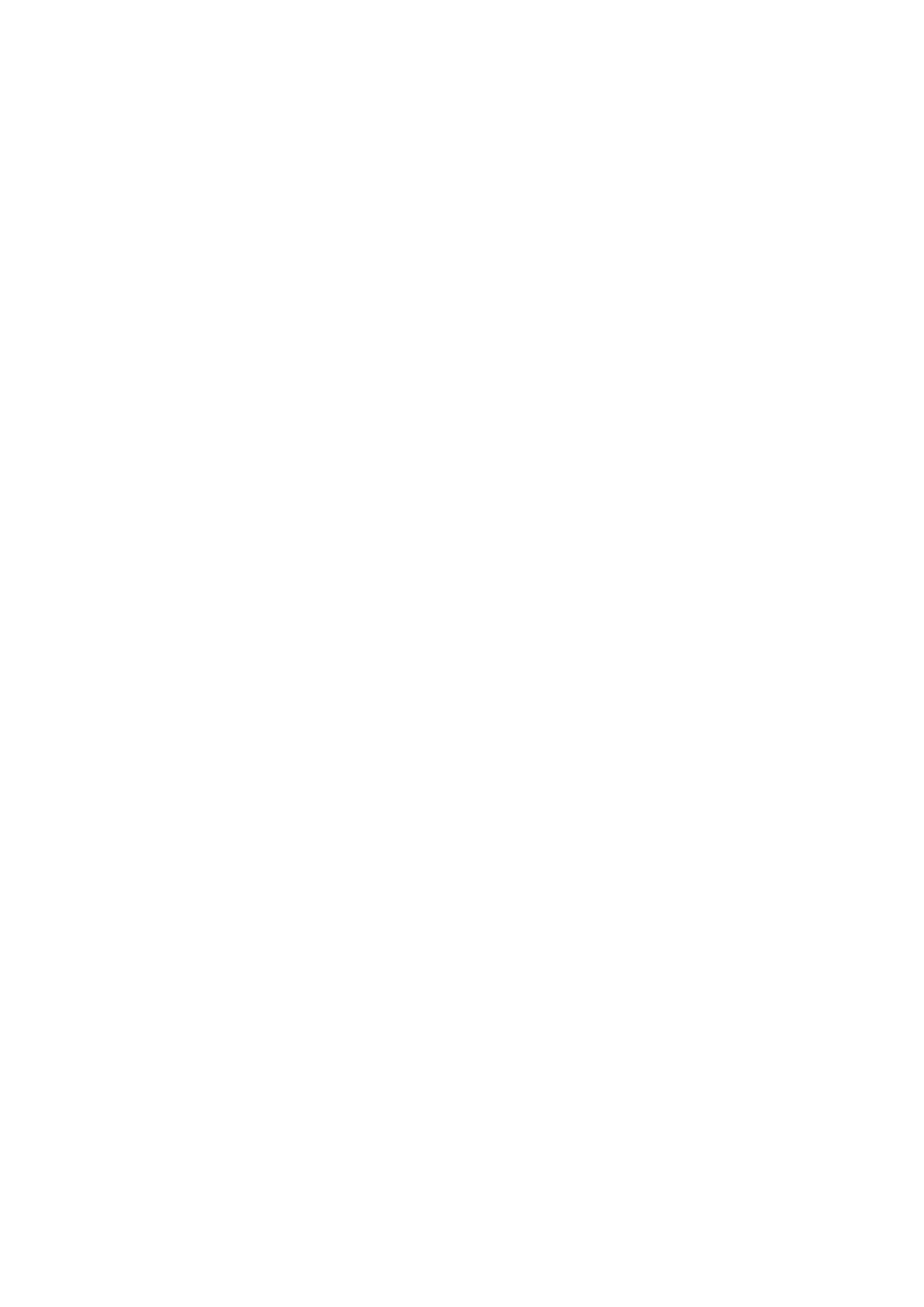## **Appendix D**

## **Draft Resolution for the Conference**

## **Amendment of Rule XII, paragraphs 3, 4, 12 and 13 of the General Rules of the Organization**

#### **THE CONFERENCE,**

**Recalling** that during its 147<sup>th</sup> Session in June 2013, the Council heard proposals from Member Nations concerning, *inter alia*, elections and votes;

**Noting** that while the procedures set out in Rule XII, subparagraph 3(b) and Rule XII, paragraph 12 of the General Rules of the Organization for simultaneous multiple elections by the Conference were used many times in the past, these procedures could be streamlined, taking into account the procedures followed for Council elections;

Noting that the Committee on Constitutional and Legal Matters at its 97<sup>th</sup> Session in October 2013 recommended amendments to Rule XII of the General Rules of the Organization insofar as it concerns simultaneous multiple elections by the Conference and that the Council at its  $148<sup>th</sup>$  Session in December 2013 endorsed the proposed amendments;

**Decides** to amend Rule XII of the General Rules of the Organization as follows<sup>1</sup>:

#### "**Rule XII**

#### **Quorum and Voting Arrangements at Meetings of Conference and Council**

3.

(...)

- (a) Except as otherwise provided in the Constitution or these Rules, the required majority for any decision or for any election to fill one elective place shall be more than one half of the votes cast.
- (b) Except as otherwise provided in these Rules, in the case of an election by the Conference to fill simultaneously more than one elective place, the required majority shall be the smallest number of whole votes necessary to elect no more candidates than there are seats to be filled. This majority shall be obtained by the following formula:

| number of votes cast                   |  |
|----------------------------------------|--|
| Required majority =                    |  |
| number of seats $+1$                   |  |
| (disregarding any resultant fraction). |  |
|                                        |  |

```
(...)
```
4.

l

(b) In the case of an election to fill simultaneously more than one elective place the phrase "votes cast" shall mean the total number of votes cast by the electors for all elective places.

(...)

<sup>&</sup>lt;sup>1</sup> Deletions are indicated using strikethrough text and insertions are indicated using *underlined italics*.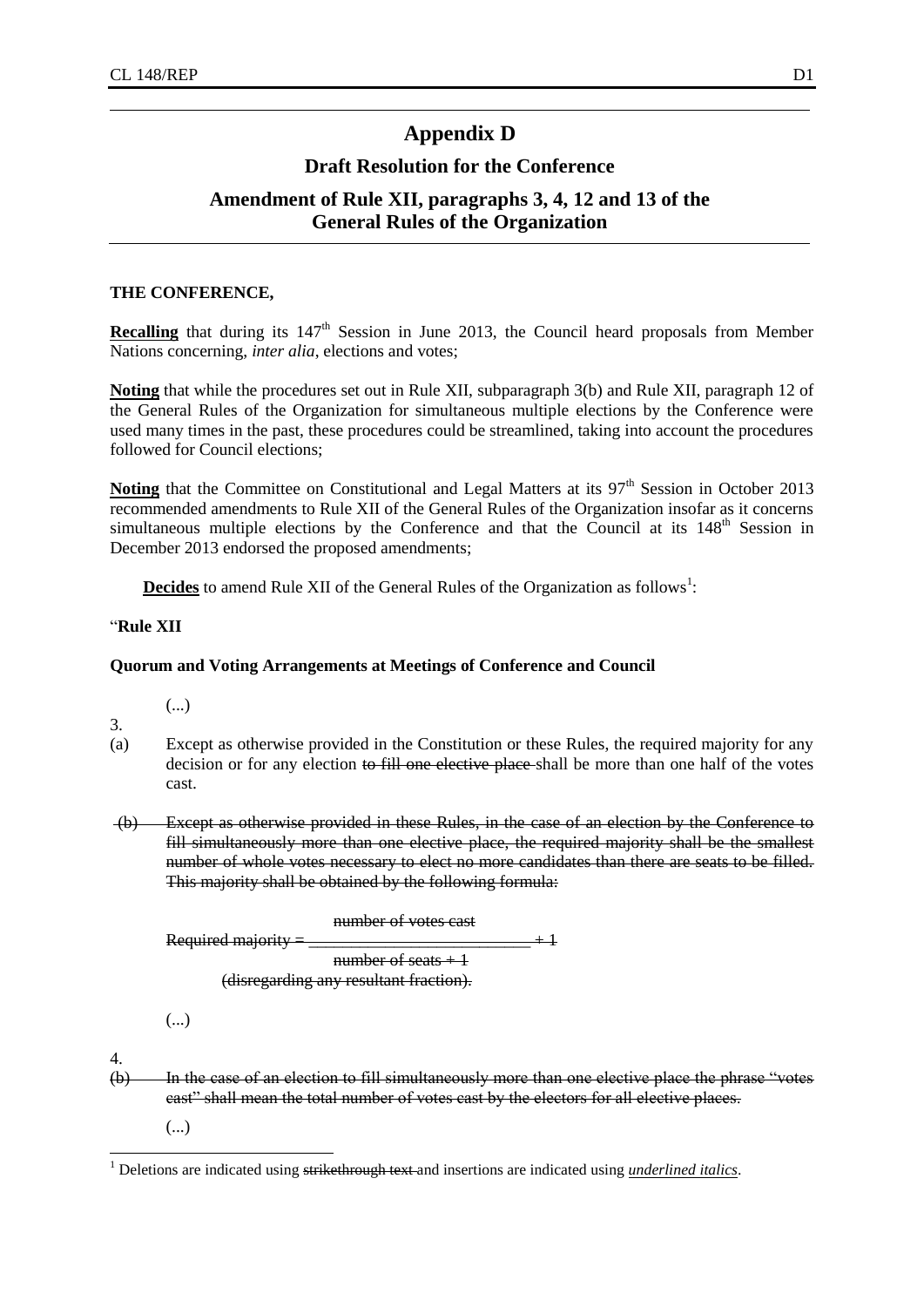12. In any election by the Conference-to fill simultaneously more than one elective place the following shall apply:

- *(a)* (i) *In the Conference a majority of the Member Nations of the Organization and in the Council two-thirds of the Members of the Council shall constitute a quorum. (ii) More than one-half of the number of Members casting valid votes shall constitute the required majority*.
- $(a)$ *(b)* Each elector, unless he wholly abstains, shall cast one vote for each elective place to be filled. Each vote shall be cast for a different candidate. Any ballot paper which is not in conformity with these requirements shall be declared defective.
- (b)*(c)* Any *The* candidate*s* who receives the required majority *largest number* of the votes cast as defined in paragraph 3(b) of this Rule shall be declared elected *in a number equal to the number of elective places to be filled, provided they have received the required majority defined in subparagraph (a) above*.
- $\left(\frac{e}{d}\right)$  If only some of the elective places have been filled after the first ballot, a second ballot shall be cast to fill the remaining elective places, under the same conditions as the first ballot. *This procedure shall continue until all the elective places have been filled.*
- (d) This procedure shall continue until all the elective places have been filled.
- *(e) If, at any stage during* the *election, one or more vacant places cannot be filled because of an equal number of votes having been obtained by two or more candidates, a separate ballot shall be held among such candidates to determine which of them shall be elected, in accordance with the provisions of subparagraph (c) above. Such procedure will be repeated as necessary.*
- *(f) If in any ballot no candidate receives the required majority, the candidate that receives the smallest number of votes in that ballot shall be eliminated.*
- (f) If in any ballot no candidate receives the required majority and more than one candidate receives the smallest number of votes, a separate ballot between these candidates shall be held and the candidate receiving the smallest number of votes shall be eliminated.
- (g) If in the separate ballot provided for in subparagraph (f) of this paragraph more than one candidate again receives the smallest number of votes, the above operation shall be repeated with respect to those candidates until one candidate is eliminated, provided that if all the same candidates receive the smallest number of votes in two successive separate ballots, such candidates as will have been designated by lot shall be eliminated.
- (h) If at any stage in an election other than a separate ballot all remaining candidates receive the same number of votes, the Chairperson of the Conference shall formally announce that if in the two following ballots the votes are again equally divided he will suspend balloting for a period which he shall determine and then hold two further ballots. If after applying this procedure the final ballot again results in an equally divided vote, such candidate as will have been designated by lot shall be declared elected

13. In any election by the Council to fill simultaneously more than one elective place, the following shall apply:

(a) Two thirds of the membership of the Council shall constitute a quorum and more than one half of the number of Council Members casting valid votes shall constitute the required majority.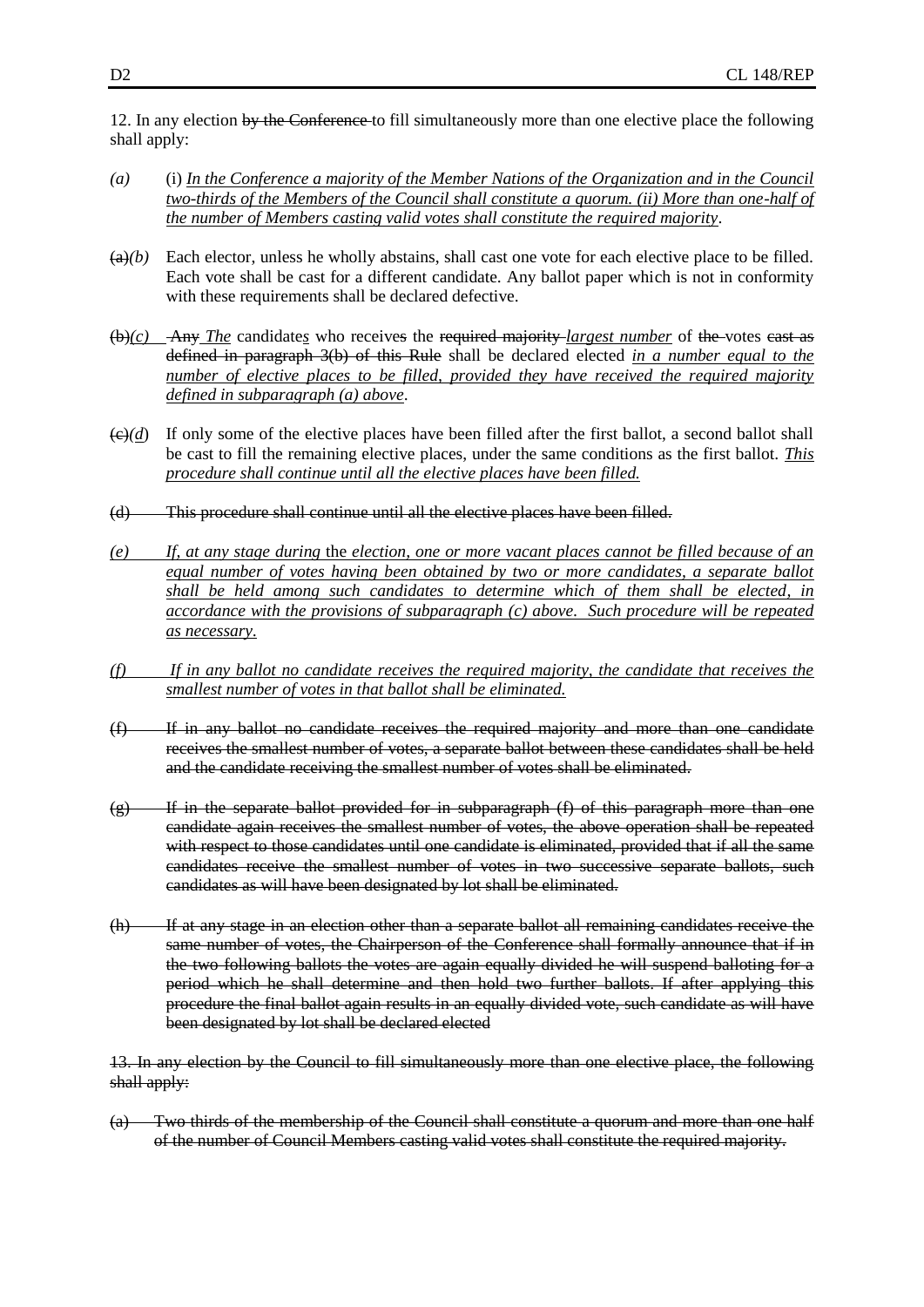- (b) Each elector, unless he wholly abstains, shall cast one vote for each elective place to be filled. Each vote shall be cast for a different candidate. Any ballot paper which is not in conformity with these requirements shall be declared defective.
- (c) The candidates who receive the largest number of votes shall be declared elected in a number equal to the number of elective places to be filled, provided they have received the required majority defined in subparagraph (a) above.
- (d) If only some of the elective places have been filled after the first ballot, a second ballot shall be cast to fill the remaining elective places, under the same conditions as the first ballot. This procedure shall be continued until all the elective places have been filled.

If, at any stage during the election, one or more of the vacant elective places cannot be filled because of an equal number of votes having been obtained by two or more candidates, a separate ballot shall be held among such candidates to determine which of them will be elected, in accordance with the provisions of subparagraph (c) above. Such procedure will be repeated if necessary."

(Other paragraphs, subparagraphs and internal references to amended or deleted provisions of Rule XII to be re-numbered accordingly)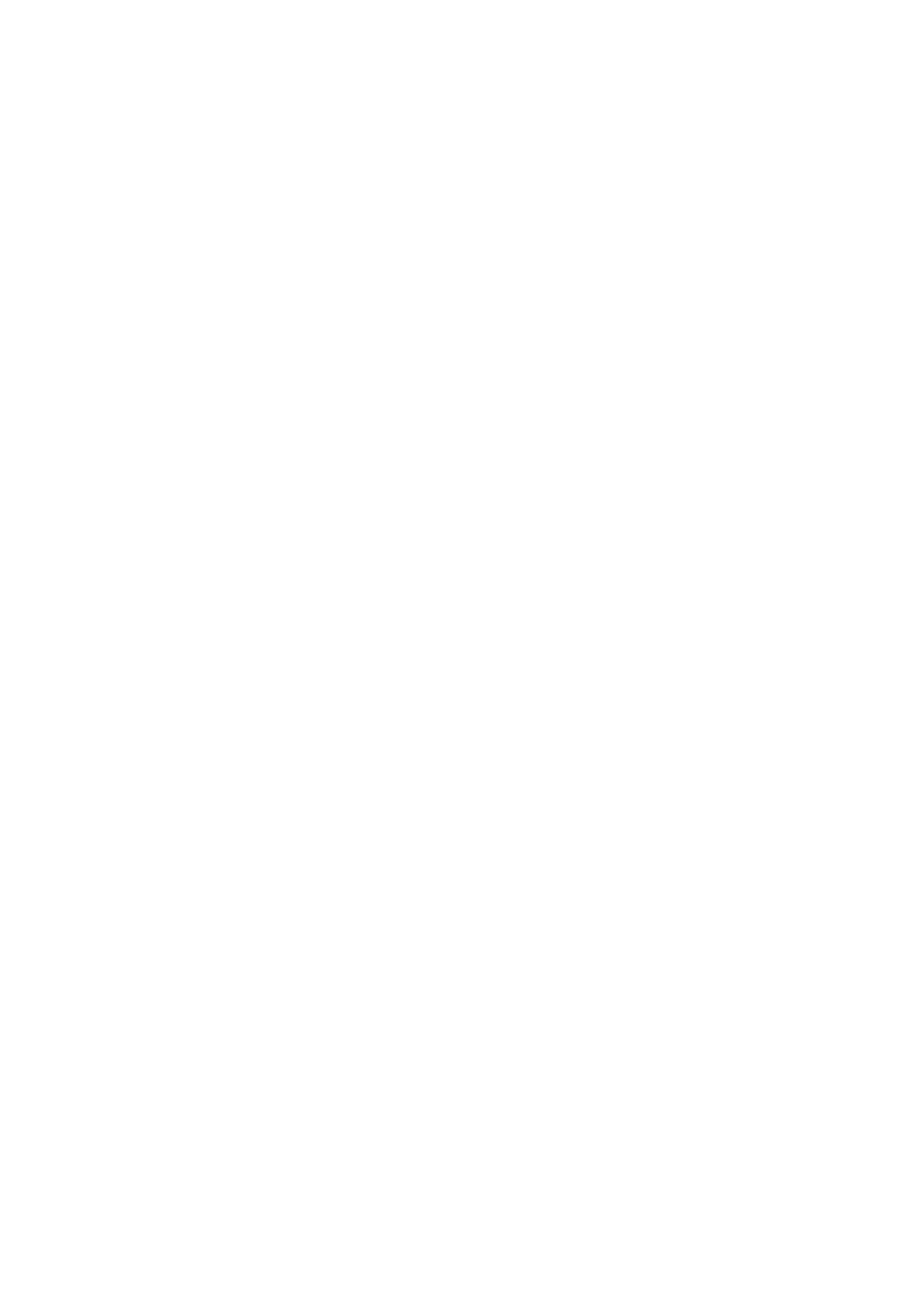## **Appendix E**

#### **Council Multi-year Programme of Work (2014-17)**

#### **I. Overall Objective for the Council**

The Council provides the Conference with precise, balanced and timely guidance on strategies, priorities, programmes and budget for the Organization, as well as constitutional, organizational, administrative and financial matters. The Council also provides clear assessments on the world food and agriculture situation and exercises its oversight and monitoring functions in accordance with the Basic Texts of the Organization, including Conference Resolution 8/2009. It operates efficiently and effectively in a results-based manner, holding its sessions in keeping with the rolling work plan outlined in the Appendix, and with the Note on Methods of Work of the Council.

#### **II. Results**

#### **A. Strategy and priority setting, and budget planning**

Result: Conference decisions on strategies, priorities, programmes and budget for the Organization, as well as on the status of world food and agriculture, are based on Council guidance.

Indicators and targets:

- Conference report reflects the recommendations made by Council on the Strategic Framework, Medium Term Plan (MTP) and Programme of Work and Budget (PWB).
- In examining and adopting the budget of the Organization, the Conference has at its disposal an explicit recommendation by Council regarding the level of the budget.
- Council guidance on world food and agriculture issues receives Conference approval.
- Conference approves the provisional agenda recommended to it by Council.

Outputs: Clear and precise decisions taken, and recommendations made to Conference.

#### Activities:

- Review and assessment of the recommendations made by the Finance and Programme Committees and their Joint Meetings regarding the Strategic Framework, MTP and PWB, and clear recommendations thereon to Conference.
- Review and assessment of the recommendations made by the Technical Committees on technical priorities and budget matters.
- Review and assessment of the recommendations made by the Regional Conferences on regional priorities and budget matters.
- Assessment of major issues pertaining to the world food and agriculture situation as necessary.
- Decisions on any adjustments to the PWB.
- Recommendations to Conference on the Programme and Budget Resolution, including the content and level of the budget.
- Recommendation of the main theme of the general debate at the Conference session.
- Recommendation of the provisional agenda of the Conference session.

#### Working methods:

- Informal coordination meetings of the Chairpersons and Secretariats of the Finance and Programme Committees, Regional Conferences and Technical Committees, facilitated by the Independent Chairperson of Council.
- Informal consultation meetings of the Chairpersons of the Regional Groups and senior members of the Secretariat, facilitated by the Independent Chairperson of Council.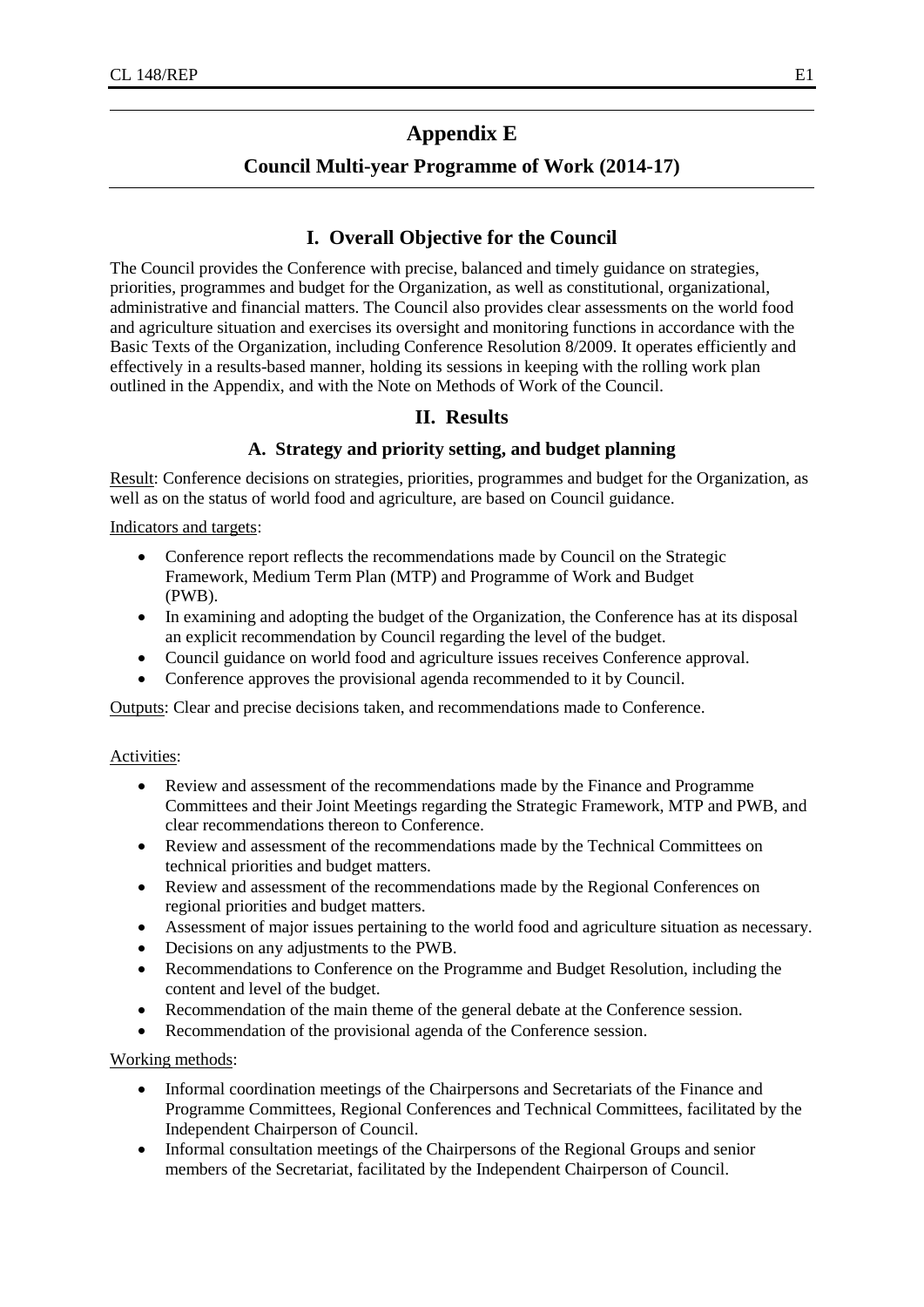Regular contacts between the Independent Chairperson of Council and FAO Management.

## **B. Monitoring implementation of governance decisions**

Result: Implementation of decisions on governance matters is regularly monitored by Council.

#### Indicators and targets:

- Timely implementation of governance decisions taken by Conference and Council is monitored by the Council, and this is reflected in the Conference report.
- The recommendations on measures designed to increase the efficiency of Governing Bodies are reviewed and assessed by Council before submission to Conference.

Outputs: Clear and precise decisions and resolutions taken, and recommendations made to Conference.

#### Activities:

- Review and assessment of governance decisions of Council.
- Review and assessment of the recommendations made by the Open-ended Working Group on measures designed to increase the efficiency of Governing Bodies, including representation.
- Review of the Multi-year Programmes of Work (MYPOW) of the Governing Bodies, and assessment of related progress reports.
- Recommendations and decisions on the convening of Ministerial Meetings as necessary.
- Review and assessment of issues regarding treaties, conventions and agreements that are within the framework of FAO.
- Review of developments in other fora of importance for the mandate of FAO.

#### Working methods:

- Informal coordination meetings of the Chairpersons and Secretariats of the Committee on Constitutional and Legal Matters (CCLM), Finance and Programme Committees, Regional Conferences and Technical Committees, facilitated by the Independent Chairperson of Council.
- Informal consultation meetings of the Chairpersons of the Regional Groups and senior members of the Secretariat, facilitated by the Independent Chairperson of Council.
- Regular contacts between the Independent Chairperson of Council and FAO Management.
- Advice from the Statutory Bodies through the Technical Committees.

#### **C. Exercise of oversight functions**

Result: Well functioning legal, ethics, financial and administrative frameworks, policies and systems are in place and regularly monitored by Council.

Indicators and targets:

- The Organization operates within its legal, financial and administrative framework.
- Transparent, independent and professional evaluation of the Organization's performance, as well as audit and ethics oversight.
- The elections mandated by the Basic Texts are held within the set deadlines.
- Policies are implemented and systems function in accordance with existing rules and standards.
- The proposed calendar of FAO Governing Bodies and other main sessions conforms the schedule of sessions for the implementation of the Programming, Budgeting and Results-based Monitoring System.

Outputs: Clear and precise decisions taken, and recommendations made to Conference.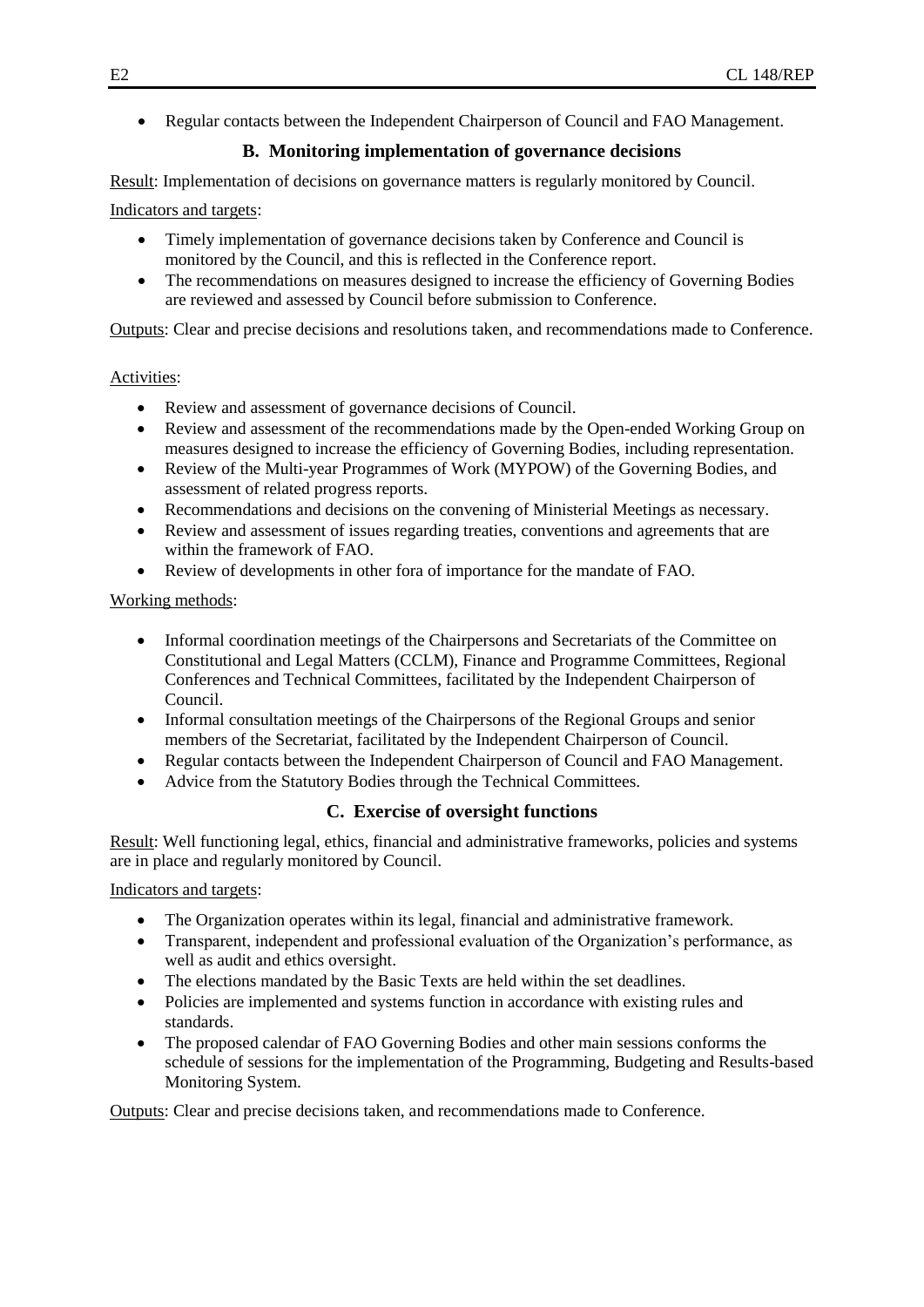Activities:

- Review and assessment of the Finance Committee recommendations and decisions regarding budgetary performance and programme, budgetary transfers and the Organization's financial situation, including resource mobilization and voluntary contributions.
- Review and assessment of the Finance Committee recommendations regarding ethics and audit, both internal and external.
- Review and assessment of the Finance Committee recommendations regarding policies and systems, both in Headquarters and Decentralized Offices, for human resources, administrative and business processes, contracting and purchasing, and information and communication technology.
- Review and assessment of the Programme and Finance Committee recommendations on strategic evaluations.
- Review and assessment of the CCLM recommendations on constitutional and legal matters.

Working methods:

- Advice from the Finance and Programme Committees and their Joint Meetings, and from the CCLM.
- In-depth review of one substantive issue to be chosen by the Council once every two years.
- Regular contacts between the Independent Chairperson of Council and FAO Management.

#### **D. Monitoring of final steps in the Reform process**

Results: Overall progress in the Reform process is regularly monitored by Council.

Indicators and targets:

 An Independent Review of the outcome of the governance reforms in 2014 will be carried out for assessment by the  $39<sup>th</sup>$  Session of the Conference in June  $2015<sup>1</sup>$ .

Outputs: Clear and precise recommendations and decisions in a specific report to Conference.

Activities:

- Review and assessment of Management reports on progress in the Reform process.
- Review and assessment of Reform-related recommendations made by the Joint Meeting of Finance and Programme Committees.

Working methods:

• Informal seminars and consultations among Members.

#### **E. Monitoring of Management performance**

Result: Management performance targets are regularly reviewed and monitored by Council. Indicators and targets:

- Performance of Management is in line with established performance targets.
- Adjustments are made to performance targets as necessary.

Outputs: Clear and precise decisions taken, and recommendations made to Conference.

Activities:

l

 Monitoring of the performance of Management against established performance targets in the framework of the results-based budgeting and management system, based on the MTP/PWB and on the reports of the Finance and Programme Committees and their Joint Meetings.

 $^{1}$  C 2013/REP, para. 111d)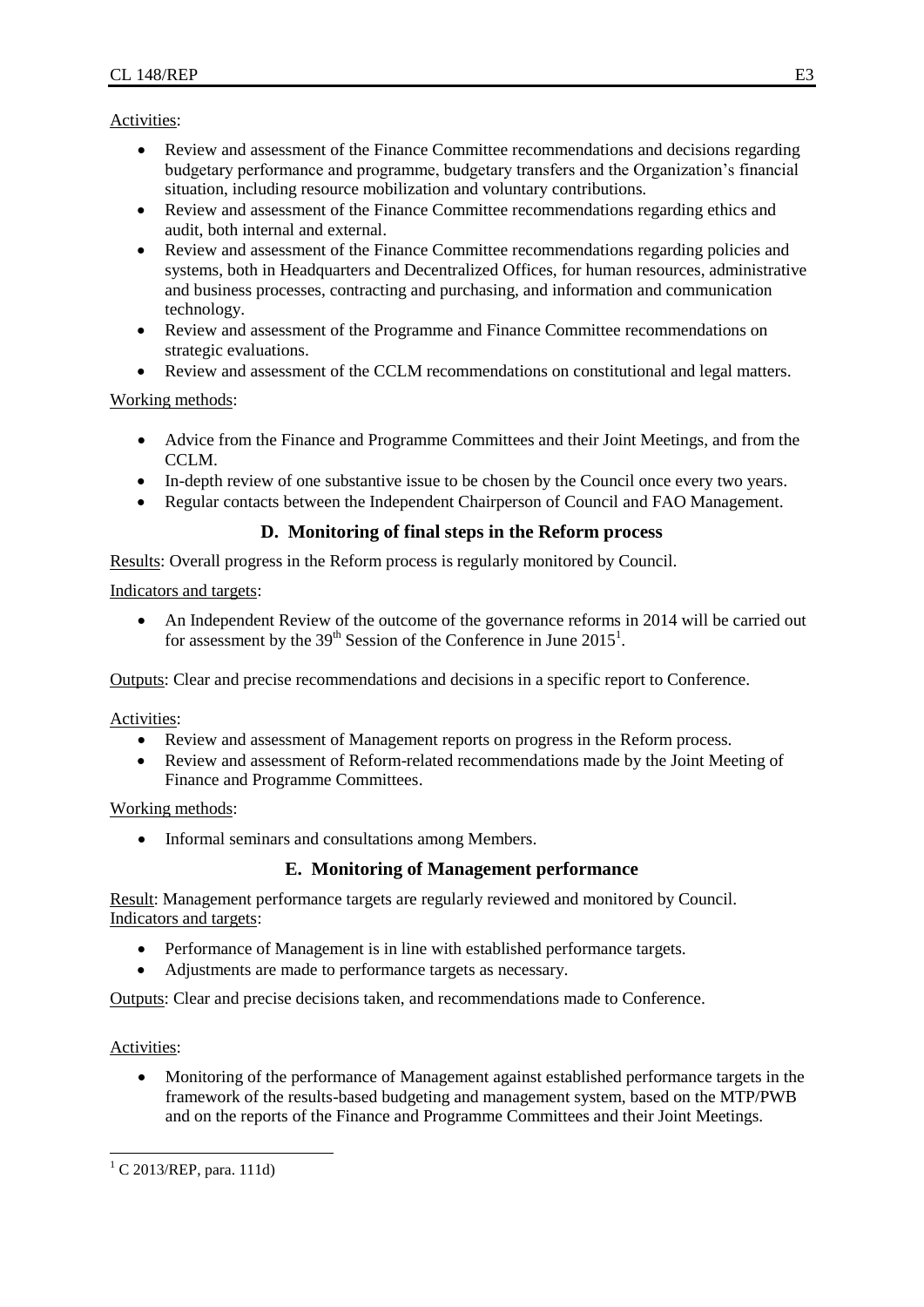- Review of the contribution of extra-budgetary resources to the Organizational Results framework.
- On a periodic basis, organize the transparent, professional and independent evaluation of the Organization's performance in contributing to its planned outcomes and impacts.
- Review of the Programme and Finance Committees recommendations for adjustment of PWB implementation.

#### Working methods:

- Regular contacts between the Independent Chairperson of Council and FAO Management.
- Informal seminars and consultations among Members.

#### **F. Work planning and working methods**

Results: Council operates efficiently, in a proactive and inclusive way, according to established work plans and improved working methods.

#### Indicators and targets:

- Council agendas are focused.
- Council reports are concise, consisting mainly of conclusions, decisions and recommendations, and are made available to Members soon after the closure of the session.
- Council documents have a standardized cover page, with a box suggesting the proposed action.
- Council documents are provided 4 weeks before a session commences.

#### Outputs:

- A MYPOW for Council.
- A revised Note on Methods of Work of the Council.
- Annual briefing for new Council Members.
- Updating of the "Introduction to the FAO Council" document as required.

#### Activities:

- Preparation of the Council MYPOW, with performance indicators.
- Preparation of a progress report to Conference on the Council MYPOW.
- Regular review of the methods of work of Council, including performance measures.
- Review of the status of implementation of Council decisions.
- Study and comparison of the governance of other international organizations in view of introducing potential improvements in the operating procedures of Council and the implementation of its MYPOW.

#### Working methods:

- Structured and focused deliberations during Council sessions.
- Efficient drafting arrangements for Council reports, based on the conclusions made by the Independent Chairperson of Council in closing and summing up each item.
- Regular inter-sessional activities, determined according to their interest, and level of priority.
- As appropriate, strengthen human and financial resources mobilized by the Secretariat for the implementation of, and follow up to, the MYPOW.
- Informal meetings of the Chairpersons of the Regional Groups and senior members of the Secretariat, facilitated by the Independent Chairperson of Council.
- Regular contacts between the Independent Chairperson of Council and FAO Management.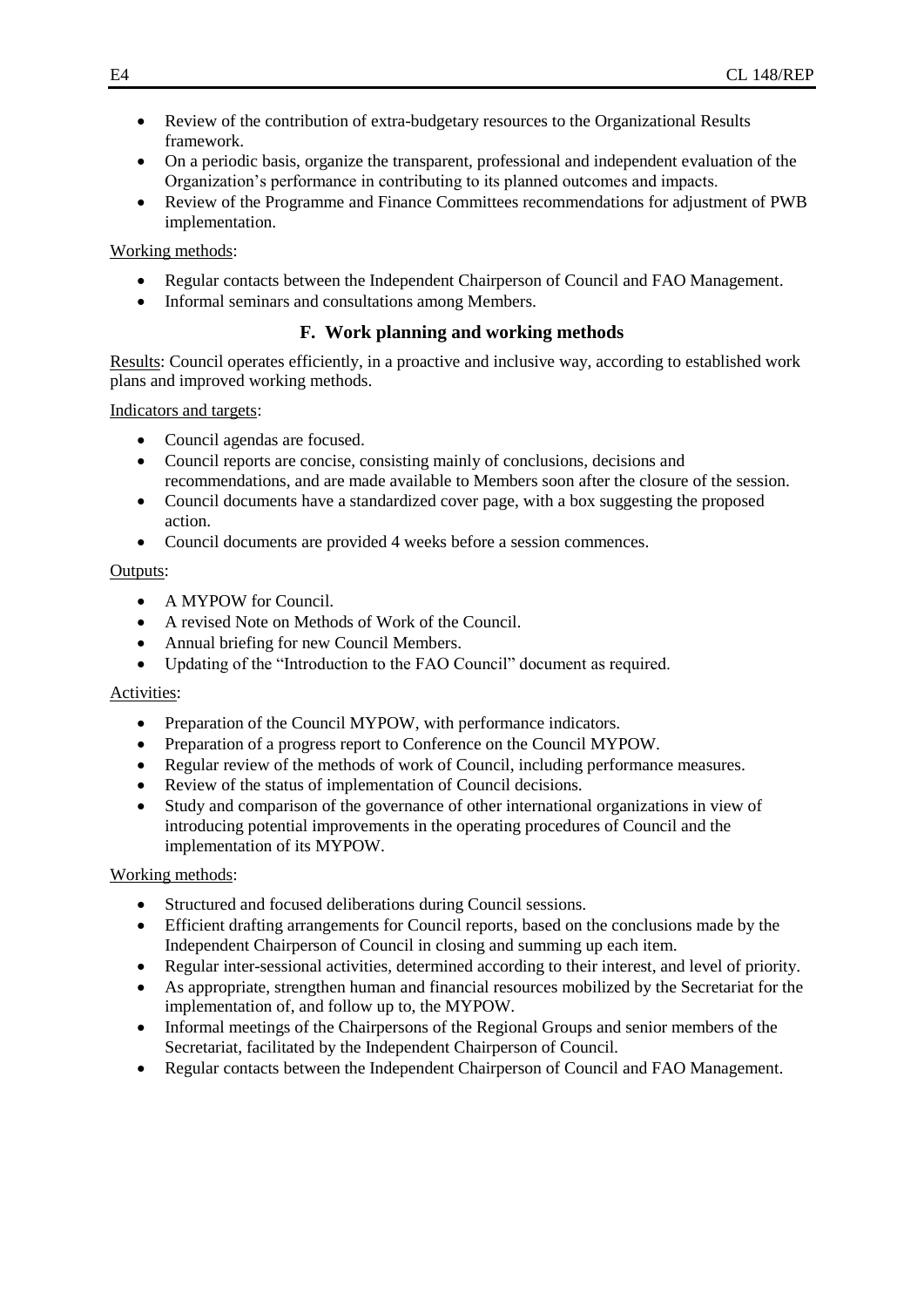## **G. Outstanding IPA Actions**

The 144<sup>th</sup> Session of Council (June 2012) requested that the MYPOW include IPA actions which had not been completed:

| IPA Action No. and Description |                                                                                                                                                                                                                                              | End-date                    |                                                                                                    |
|--------------------------------|----------------------------------------------------------------------------------------------------------------------------------------------------------------------------------------------------------------------------------------------|-----------------------------|----------------------------------------------------------------------------------------------------|
|                                | The Council                                                                                                                                                                                                                                  |                             |                                                                                                    |
| 2.18                           | The Council shall make a clear<br>recommendation to Conference on the<br>Programme and Budget Resolution<br>including the budget level                                                                                                       | For attention<br>by Members | Pending.                                                                                           |
|                                | Further Actions to Improve the<br><b>Effectiveness of FAO Governance</b>                                                                                                                                                                     |                             |                                                                                                    |
| 2.74                           | The Conference will assess the workings<br>of the governance reforms, including the<br>role and functioning of the Regional<br>Conferences with an independent review<br>as an input to this process.                                        | June 2015                   | See document CL 148/10 -<br>Arrangements for an Independent<br><b>Review of Governance Reforms</b> |
|                                | Appointment and Term of Office of the<br>Director-General                                                                                                                                                                                    |                             |                                                                                                    |
| 2.100                          | The FAO Conference will<br>$\mathbf{c})$<br>consider for approval desirable<br>qualifications for the post of Director-<br>General developed by the CoC-IEE in<br>2009.                                                                      | For attention<br>by Members | Pending.                                                                                           |
|                                | Governing body follow-up                                                                                                                                                                                                                     |                             |                                                                                                    |
| 4.4                            | any changes found desirable in<br>the size and regional representation in<br>the membership of the Council and<br>propose with advice from the CCLM<br>any necessary changes in the Basic<br>Texts to the 2009 Session of the<br>Conference: | For attention<br>by Members | Pending.                                                                                           |
|                                | Evaluation                                                                                                                                                                                                                                   |                             |                                                                                                    |
| 2.83                           | Independent Evaluation of the<br>a)<br>evaluation function every six years -<br>report to management and the Council<br>together with the recommendations of<br>the Programme Committee                                                      | December<br>2016            |                                                                                                    |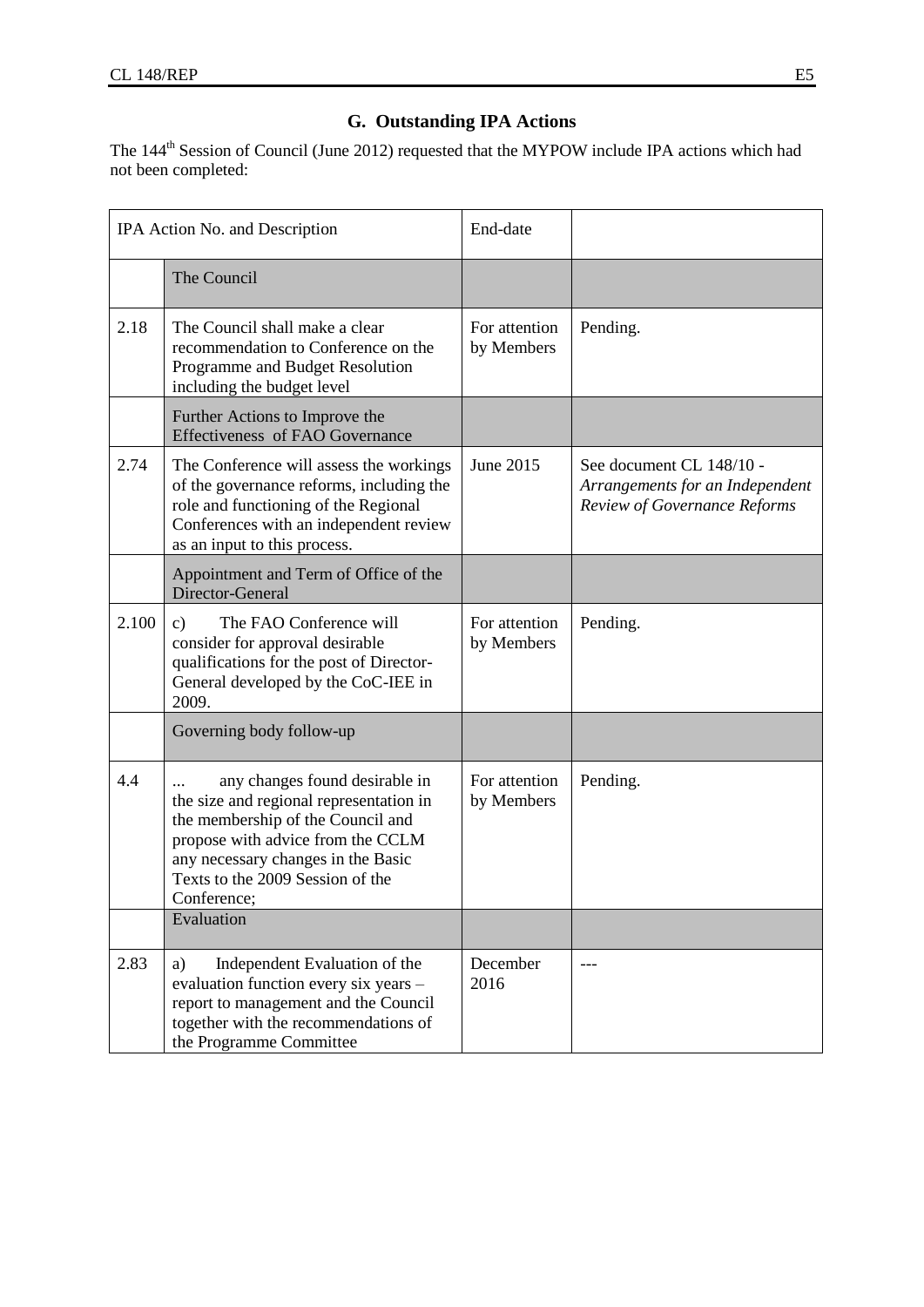#### **H. Sessions and Work plan of Council**

- 1. The Council shall hold at least five sessions in a biennium as follows:
	- a) two sessions in the first year of the biennium;
	- b) one session not less than 60 days before the regular session of the Conference, at which the Council shall in particular make recommendations to Conference on the Strategic Framework (every four years), MTP and PWB;
	- c) one session immediately after the regular session of the Conference, at which the Council shall in particular elect the Chairpersons and Members of the Programme Committee, Finance Committee and CCLM; and
	- d) one session towards the end of the second year of the biennium.

2. The indicative rolling work plan of Council shall be as outlined in the following tables, and shall be adjusted as and when required by the Council, including inclusion of effective dates for sessions of bodies reporting to it, hence the "t.b.d" label ("to be determined") added to some entries.

3. At its sessions, the Council shall review a document on the status of implementation of decisions taken at its previous session.

4. At the end of each session, the Council shall review its provisional agenda for the following session.

5. Substantive issues which shall be regularly addressed at Council sessions include the following items:

- Audit, ethics and other oversight issues;
- Human resources;
- Resource mobilization, including voluntary contributions;
- Decentralization issues;
- Contracting and purchasing issues;
- Information and communication technology issues;
- Strategic evaluations and management responses;
- United Nations system-wide developments regarding oversight issues impacting on FAO.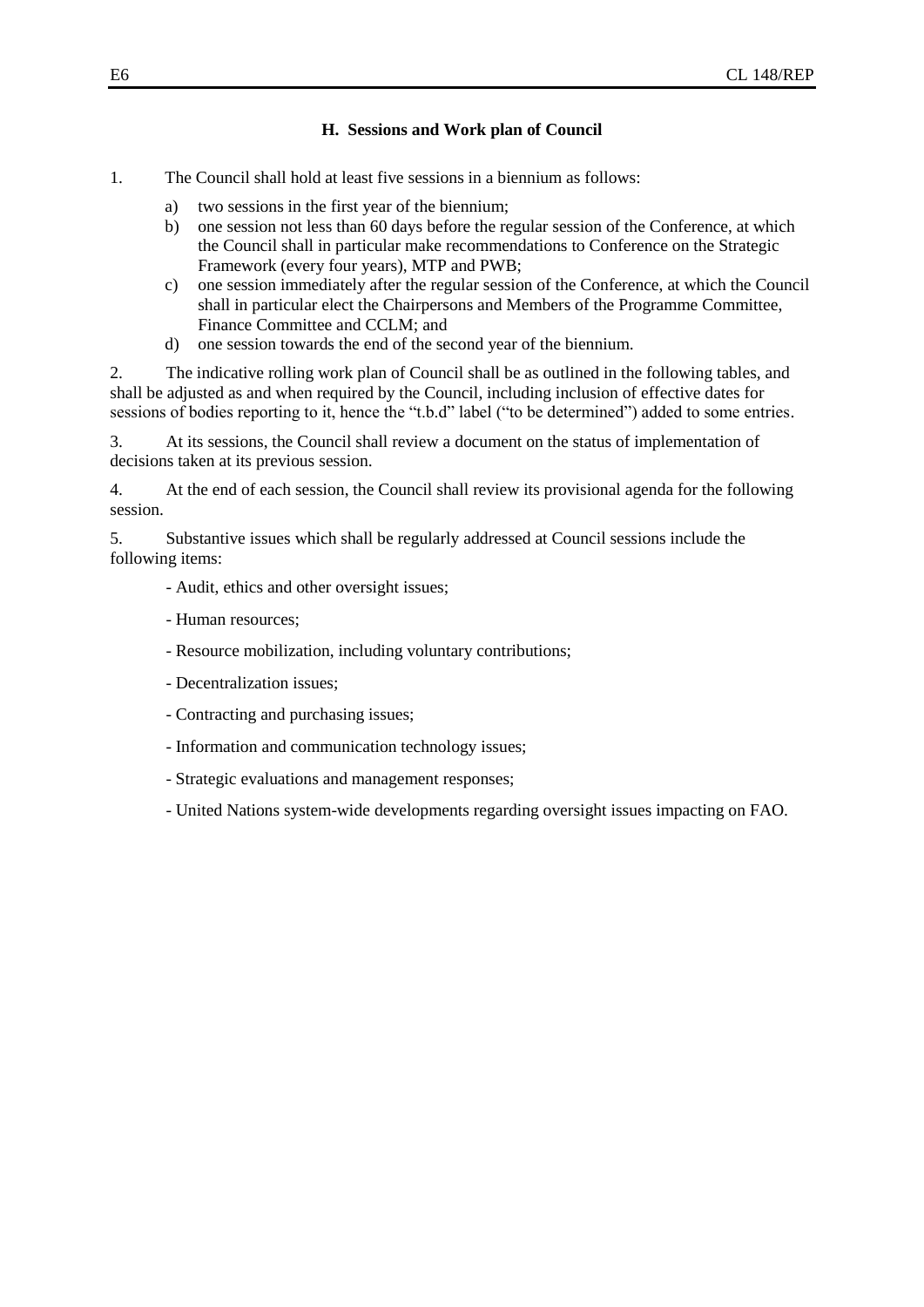#### **149th Session of the Council, June 2014**

#### **Programme, Budgetary, Financial and Administrative Matters**

- 1) Programme Implementation Report 2012-2013
- 2) Report of the Joint Meeting of the Programme and Finance Committees (May 2014)
- 3) Report of the Programme Committee (May 2014)
- 4) Report of the Finance Committee (May 2014)

#### **Regional Conferences**

- 5) Report of the Regional Conference for Africa (March 2014)
- 6) Report of the Regional Conference for Asia and the Pacific (March 2014)
- 7) Report of the Regional Conference for the Near East (February 2014)
- 8) Report of the Regional Conference for Latin America and the Caribbean (May 2014)<br>9) Report of the Regional Conference for Europe (April 2014)
- Report of the Regional Conference for Europe (April 2014)
- 10) Report on the Informal Conference for North America (April 2014)

#### **Committee on Constitutional and Legal Matters**

11) Report of the Committee on Constitutional and Legal Matters (March 2014)

#### **Governance Matters**

- 12) Independent Review of Governance Reforms
- 13) Second International Conference on Nutrition (ICN2)
- 14) Assessment of the International Year of Quinoa (2013)
- 15) Status of implementation of Council decisions
- 16) Council Multi-year Programme of Work 2014-17

- 17) Developments in Fora of Importance for the Mandate of FAO
- 18) Calendar of FAO Governing Bodies and other Main Sessions 2014-2015
- 19) Provisional Agenda for the following session of Council
- 20) Working Methods of Council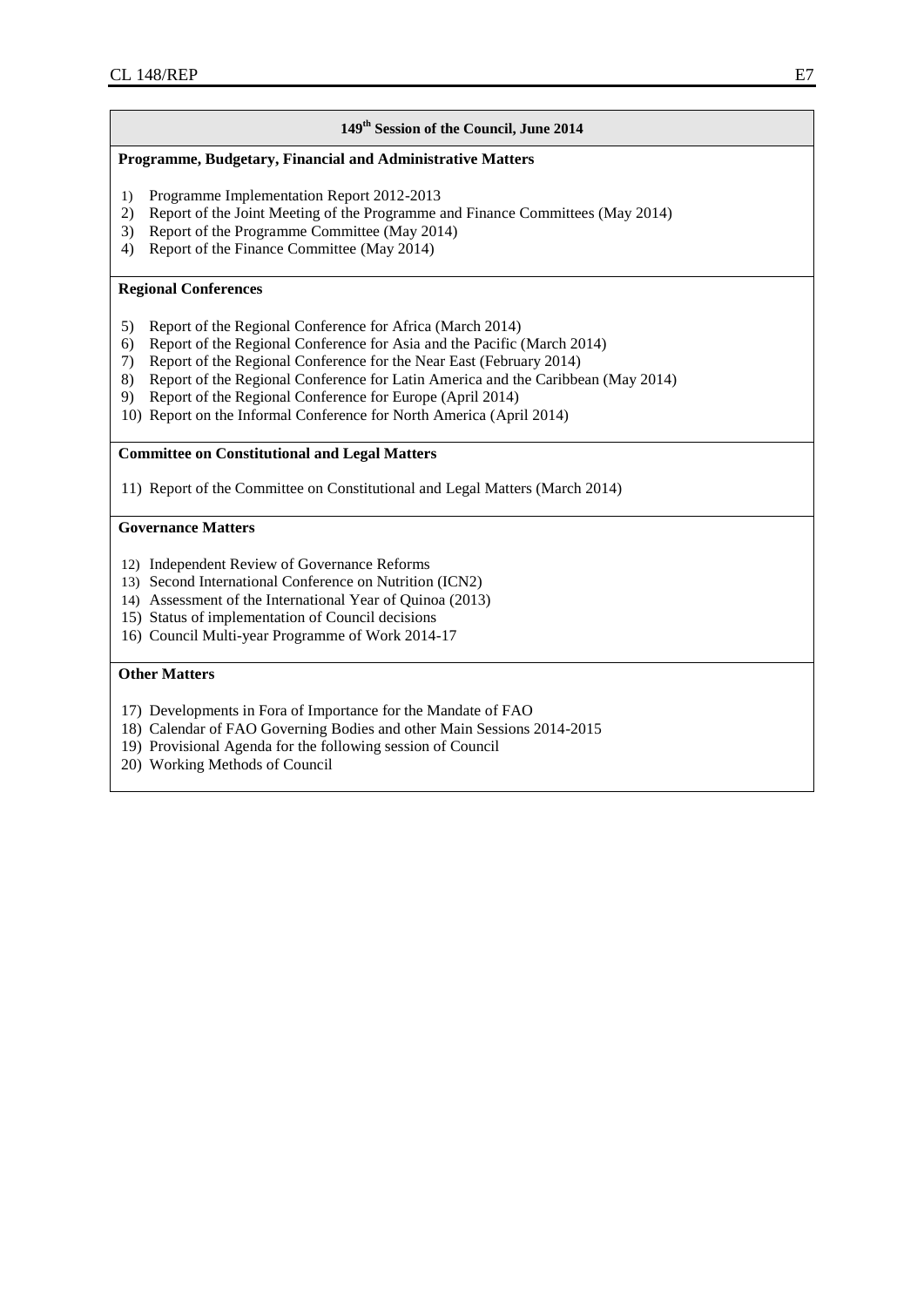#### **150th Session of the Council, December 2014**

#### **Programme, Budgetary, Financial and Administrative Matters**

- 1) Report of the Joint Meeting of the Programme and Finance Committees (May 2014)
- 2) Report of the Programme Committee (May 2014)
- 3) Report of the Finance Committee (May 2014)

#### **Technical Committees and Committee on World Food Security**

- 4) Report of the Committee on Commodity Problems (October 2014)
- 5) Report of the Committee on Agriculture (September 2014)
- 6) Report of the Committee on Fisheries (June 2014)
- 7) Report of the Committee on Forestry (June 2014)
- 8) Report of the Committee on World Food Security (October 2014)

#### **Committee on Constitutional and Legal Matters**

9) Report of the Committee on Constitutional and Legal Matters (March 2014)

#### **Governance Matters**

- 10) Independent Review of Governance Reforms
- 11) Arrangements for the  $39<sup>th</sup>$  Session of the Conference (including provisional agenda and Council recommendation on a theme for the general debate at Conference)
- 12) Council Multi-year Programme of Work 2015-18
- 13) Status of implementation of Council decisions

- 14) World Food Programme: i) Election of Six Members of the WFP Executive Board; and ii) Annual Report of the WFP Executive Board on its activities in 2013
- 15) Developments in Fora of Importance for the Mandate of FAO
- 16) Calendar of FAO Governing Bodies and other Main Sessions 2014-2015
- 17) Provisional Agenda for the following session of Council
- 18) Working Methods of Council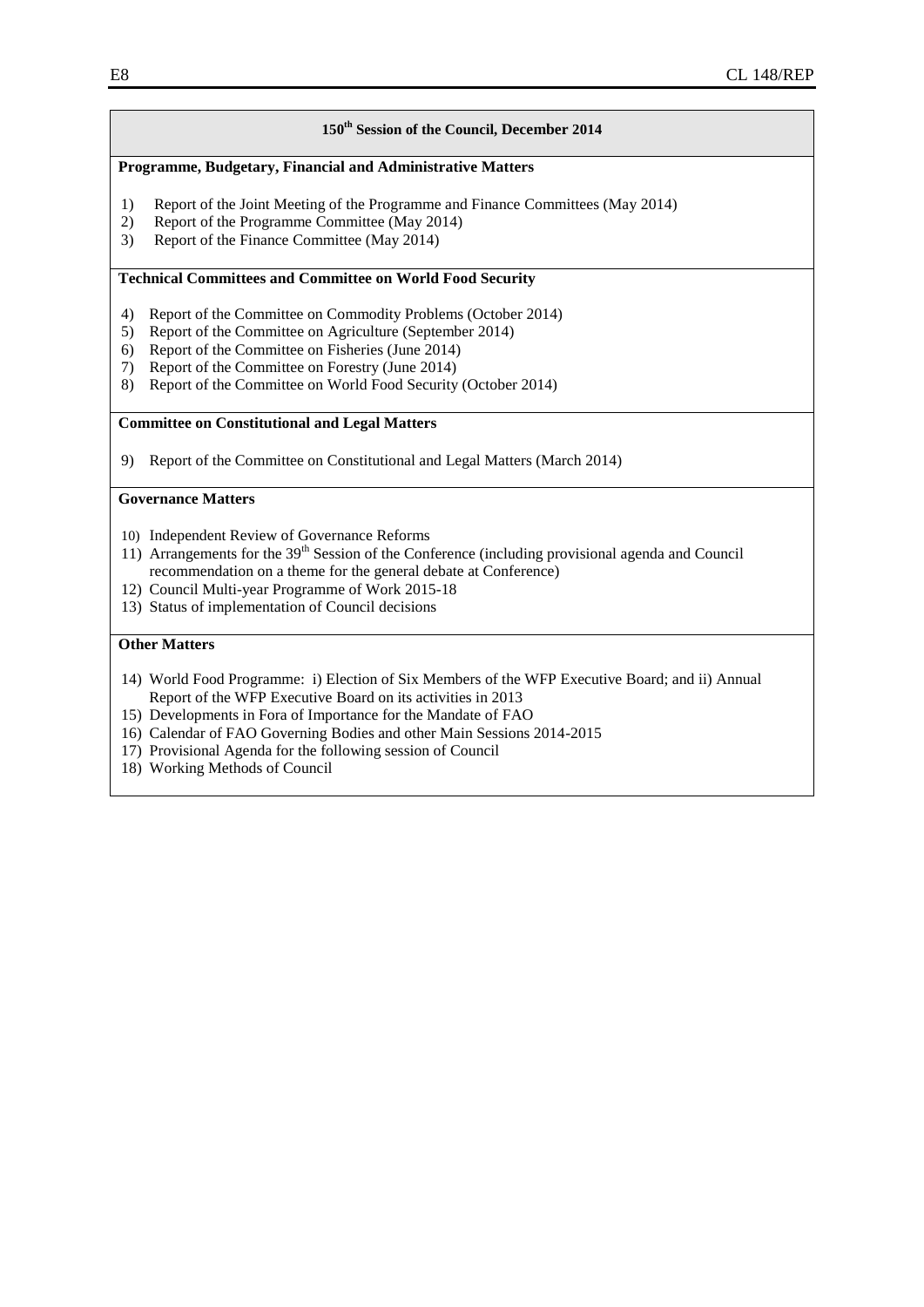#### **151st Session of the Council, April 2015**

#### **Programme, Budgetary, Financial and Administrative Matters**

- 1) Review of the Medium Term Plan (2014-17) and Programme of Work and Budget (2016-2017) Recommendation to Conference on budget level
- 2) Report of the Joint Meeting of the Programme and Finance Committees (...2015) (t.b.d.)
- 3) Report of the Programme Committee (...2015) (t.b.d.)
- 4) Report of the Finance Committee (...2015) (t.b.d.)

#### **Committee on Constitutional and Legal Matters**

5) Report of the Committee on Constitutional and Legal Matters (...2015) (t.b.d.)

#### **Governance Matters**

- 6) Independent Review of Governance Reforms
- 7) Arrangements for the  $39<sup>th</sup>$  Session of the Conference (including tentative timetable) Recommendations to Conference
- 8) Council Multi-year Programme of Work 2015-18
- 9) Status of implementation of Council decisions

#### **Other Matters**

- 10) Developments in Fora of Importance for the Mandate of FAO
- 11) Calendar of FAO Governing Bodies and other Main Sessions 2015-2016
- 12) Provisional Agenda for the following session of Council
- 13) Working Methods of Council

#### **152nd Session of the Council, June/July 2015**

#### **Election of Committees**

- 1) Election of the Chairperson and Twelve Members of the Programme Committee
- 2) Election of the Chairperson and Twelve Members of the Finance Committee
- 3) Election of the Chairperson and Seven Members of the Committee on Constitutional and Legal Matters

- 4) Matters Arising out of the Conference Session
- 5) Developments in Fora of Importance for the Mandate of FAO
- 6) Calendar of FAO Governing Bodies and other Main Sessions 2015-2016
- 7) Provisional Agenda for the following session of Council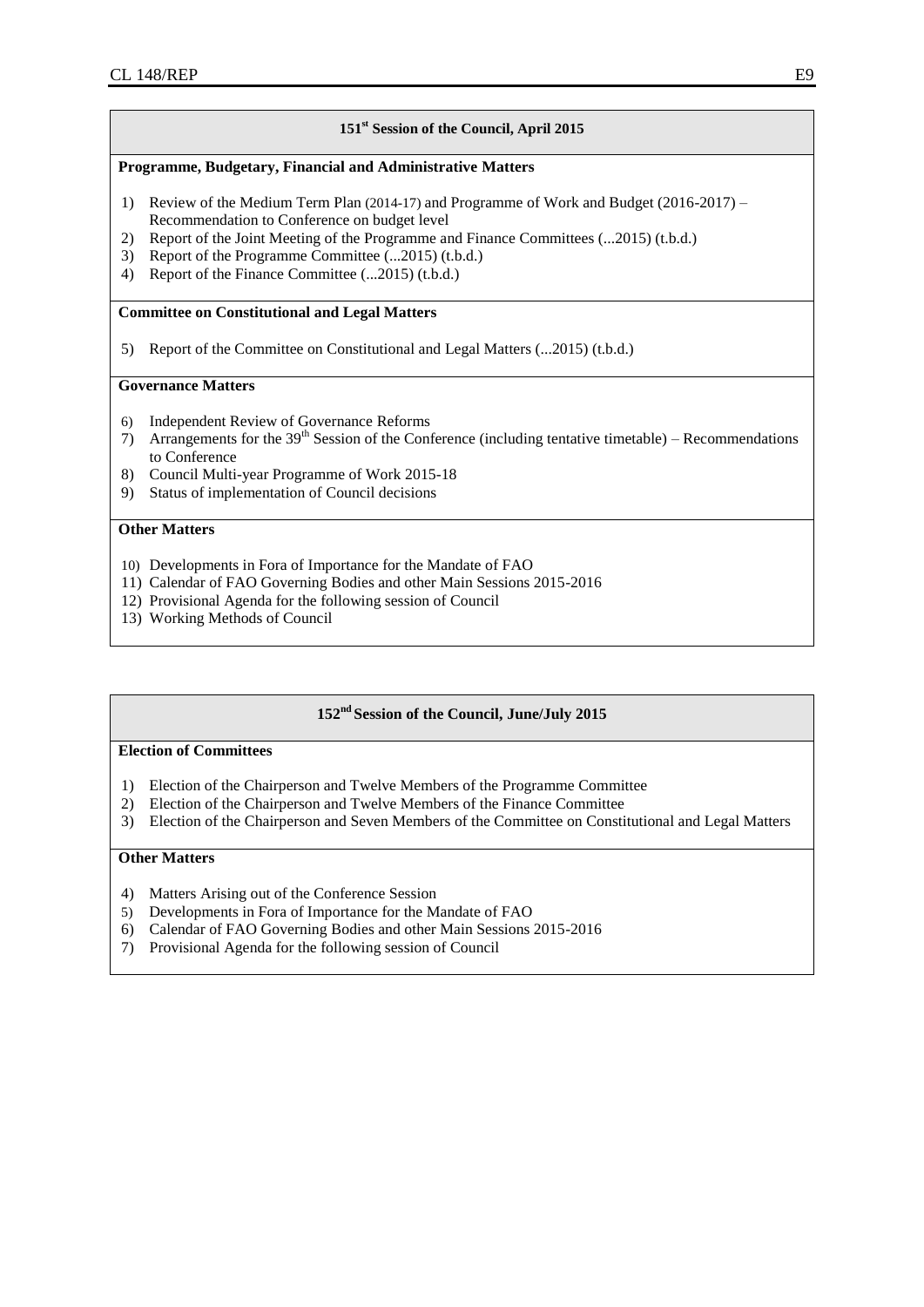#### **153rd Session of the Council, November 2015**

#### **Programme, Budgetary, Financial and Administrative Matters**

- 1) Approval of Adjustments to the Programme of Work and Budget 2016-17
- 2) Report of the Joint Meeting of the Programme and Finance Committees (...2015) (t.b.d.)
- 3) Report of the Programme Committee (...2015) (t.b.d.)<br>4) Report of the Finance Committee (...2015) (t.b.d.)
- Report of the Finance Committee (...2015) (t.b.d.)

#### **Committee on World Food Security**

5) Report of the Committee on World Food Security (October 2015) (t.b.d.)

#### **Committee on Constitutional and Legal Matters**

6) Report of the Committee on Constitutional and Legal Matters (...2015) (t.b.d.)

#### **Governance Matters**

- 7) Multi-year Programmes of Work of the
	- Finance Committee
	- Programme Committee
	- **CCLM**
	- Regional Conferences
	- Technical Committees
	- Council
- 8) Council Multi-year Programme of Work 2016-19<br>9) Status of implementation of Council decisions
	- Status of implementation of Council decisions

- 10) World Food Programme: i) Election of Six Members of the WFP Executive Board; and ii) Annual Report of the WFP Executive Board on its activities in 2014
- 11) Developments in Fora of Importance for the Mandate of FAO
- 12) Calendar of FAO Governing Bodies and other Main Sessions 2016-2017
- 13) Provisional Agenda for the following session of Council
- 14) Working Methods of Council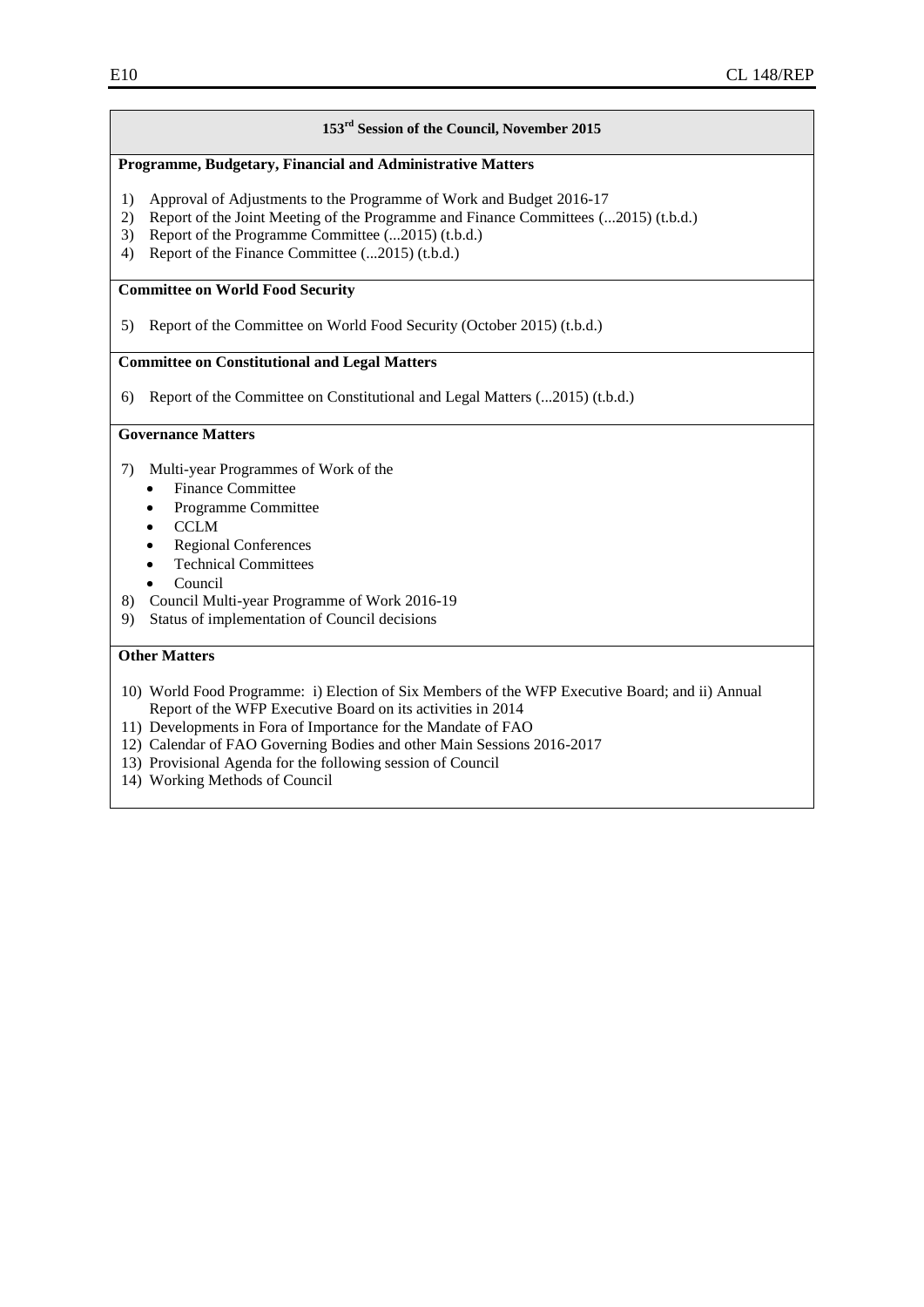#### **154th Session of the Council, June 2016**

#### **Programme, Budgetary, Financial and Administrative Matters**

- 1) Programme Implementation Report 2014-2015
- 2) Report of the Joint Meeting of the Programme and Finance Committees (...2016) (t.b.d.)
- 3) Report of the Programme Committee (...2016) (t.b.d.)
- 4) Report of the Finance Committee (...2016) (t.b.d.)

#### **Regional Conferences**

- 5) Report of the Regional Conference for Africa (2016) (t.b.d.)
- 6) Report of the Regional Conference for Asia and the Pacific (2016) (t.b.d.)
- 
- 7) Report of the Regional Conference for the Near East (2016) (t.b.d.)<br>8) Report of the Regional Conference for Latin America and the Carib 8) Report of the Regional Conference for Latin America and the Caribbean (2016) (t.b.d.)
- 9) Report of the Regional Conference for Europe (2016) (t.b.d.)
- 10) Report on the Informal Conference for North America (2016) (t.b.d.)

#### **Committee on Constitutional and Legal Matters**

11) Report of the Committee on Constitutional and Legal Matters (...2016) (t.b.d.)

#### **Governance Matters**

- 12) Council Multi-year Programme of Work 2016-19
- 13) Status of implementation of Council decisions

- 14) Developments in Fora of Importance for the Mandate of FAO
- 15) Calendar of FAO Governing Bodies and other Main Sessions 2016-2017
- 16) Provisional Agenda for the following session of Council
- 17) Working Methods of Council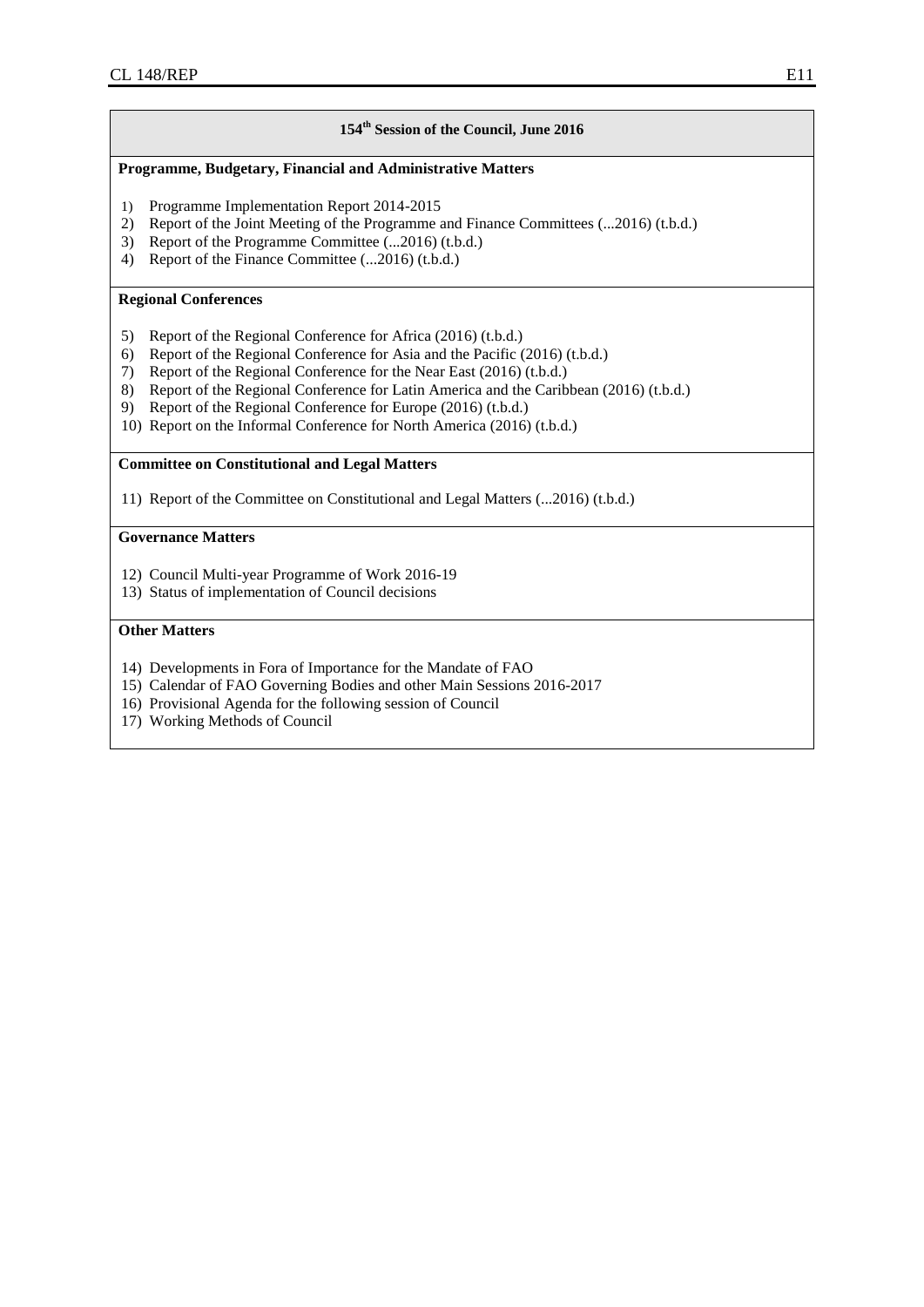#### **155 th Session of the Council, November 2016**

#### **Programme, Budgetary, Financial and Administrative Matters**

- 1) Review of the Strategic Framework
- 2) Report of the Joint Meeting of the Programme and Finance Committees (...2016) (t.b.d.)
- 3) Report of the Programme Committee (...2016) (t.b.d.)
- 4) Report of the Finance Committee (...2016) (t.b.d.)

#### **Technical Committees and Committee on World Food Security**

- 5) Report of the Committee on Commodity Problems (2016) (t.b.d.)
- 6) Report of the Committee on Agriculture (2016) (t.b.d.)
- 7) Report of the Committee on Fisheries (2016) (t.b.d.)
- 8) Report of the Committee on Forestry (2016) (t.b.d.)
- 9) Report of the Committee on World Food Security (2016) (t.b.d.)

#### **Committee on Constitutional and Legal Matters**

10) Report of the Committee on Constitutional and Legal Matters (...2016) (t.b.d.)

#### **Governance Matters**

- 11) Arrangements for the  $40<sup>th</sup>$  Session of the Conference (including provisional agenda and Council recommendation on a theme for the general debate at Conference)
- 12) Council Multi-year Programme of Work 2017-20
- 13) Status of implementation of Council decisions

- 14) World Food Programme: i) Election of Six Members of the WFP Executive Board; and ii) Annual Report of the WFP Executive Board on its activities in 2015
- 15) Developments in Fora of Importance for the Mandate of FAO
- 16) Calendar of FAO Governing Bodies and other Main Sessions 2017-2018
- 17) Provisional Agenda for the following session of Council
- 18) Working Methods of Council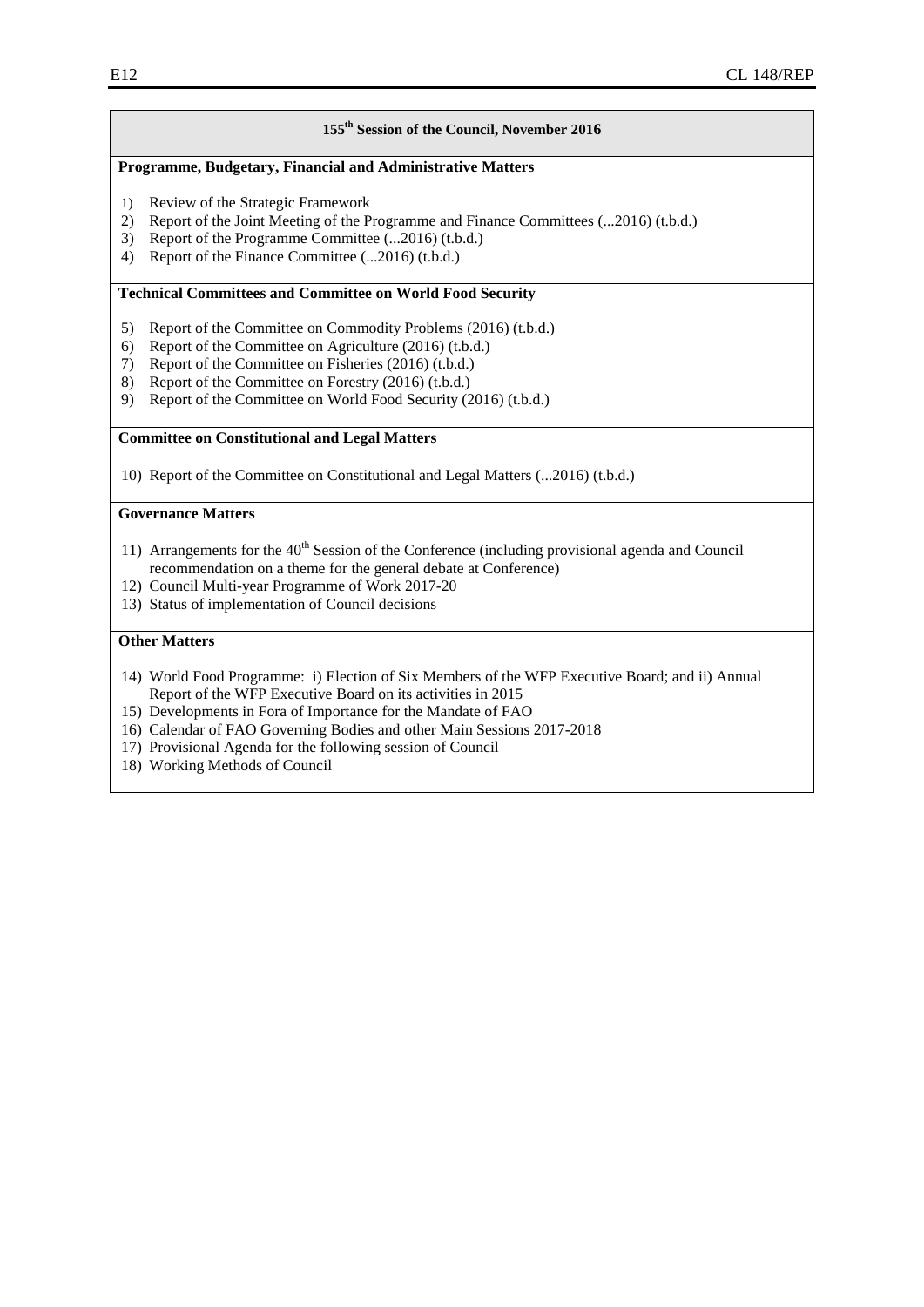#### **156 th Session of the Council, April 2017**

#### **Programme, Budgetary, Financial and Administrative Matters**

- 1) Review of the Medium Term Plan (2018-21) and Programme of Work and Budget (2018-2019) Recommendation to Conference on budget level
- 2) Report of the Joint Meeting of the Programme and Finance Committees (...2017) (t.b.d.)<br>3) Report of the Programme Committee (...2017) (t.b.d.)
- Report of the Programme Committee (...2017) (t.b.d.)
- 4) Report of the Finance Committee (...2017) (t.b.d.)

#### **Committee on Constitutional and Legal Matters**

5) Report of the Committee on Constitutional and Legal Matters (...2017) (t.b.d.)

#### **Governance Matters**

- 6) Arrangements for the  $40<sup>th</sup>$  Session of the Conference (including tentative timetable) Recommendations to Conference
- 7) Council Multi-year Programme of Work 2017-20
- 8) Status of implementation of Council decisions

#### **Other Matters**

- 9) Developments in Fora of Importance for the Mandate of FAO
- 10) Calendar of FAO Governing Bodies and other Main Sessions 2017-2018
- 11) Provisional Agenda for the following session of Council
- 12) Working Methods of Council

#### **157 th Session of the Council, June/July 2017**

#### **Election of Committees**

- 1) Election of the Chairperson and Twelve Members of the Programme Committee
- 2) Election of the Chairperson and Twelve Members of the Finance Committee
- 3) Election of the Chairperson and Seven Members of the Committee on Constitutional and Legal Matters

- 4) Matters Arising out of the Conference Session
- 5) Developments in Fora of Importance for the Mandate of FAO
- 6) Calendar of FAO Governing Bodies and other Main Sessions 2017-2018
- 7) Provisional Agenda for the following session of Council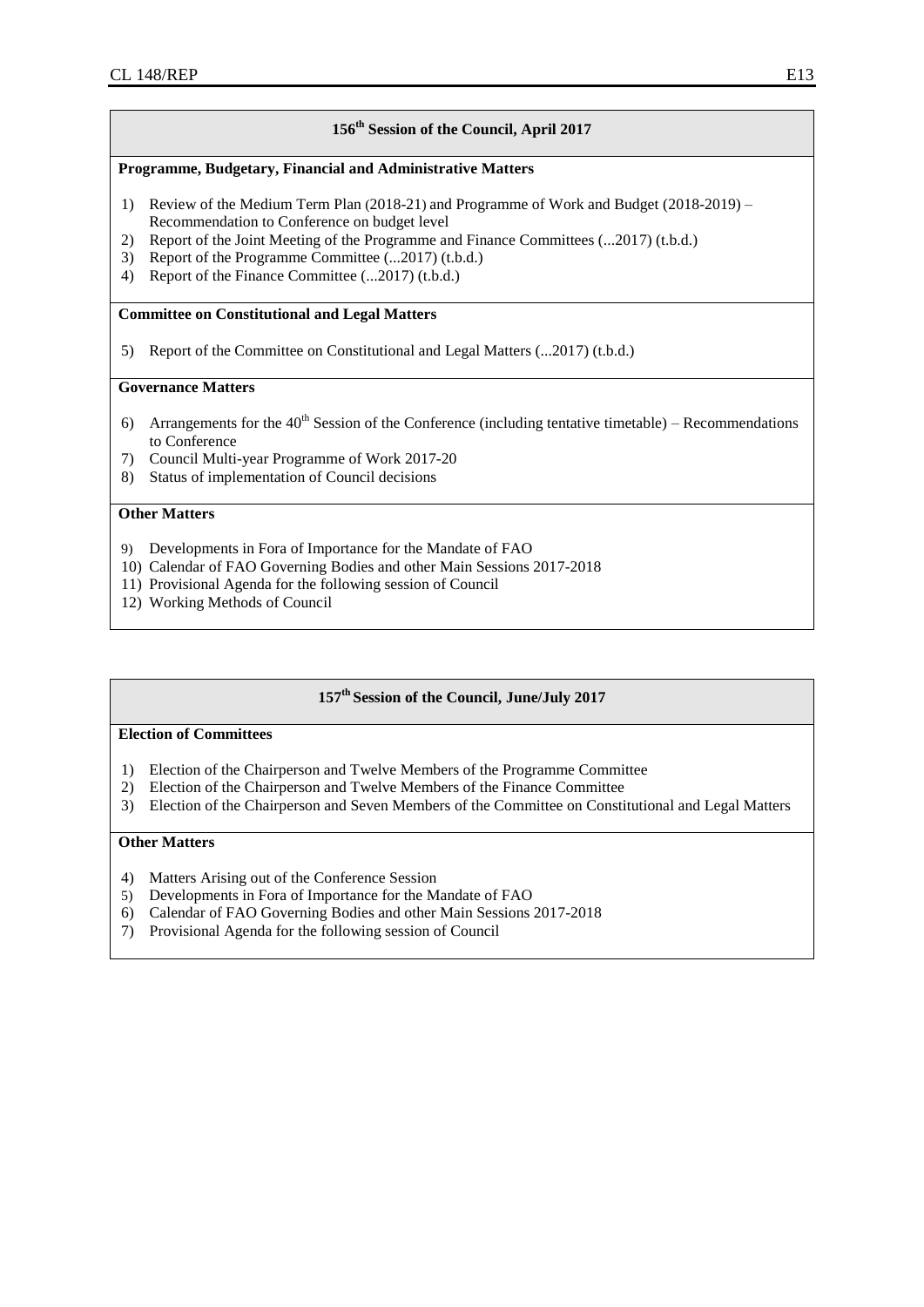#### **158 th Session of the Council, November 2017**

#### **Programme, Budgetary, Financial and Administrative Matters**

- 1) Approval of Adjustments to the Programme of Work and Budget 2018-19
- 2) Report of the Joint Meeting of the Programme and Finance Committees (...2017) (t.b.d.)
- 3) Report of the Programme Committee (...2017) (t.b.d.)<br>4) Report of the Finance Committee (...2017) (t.b.d.)
- Report of the Finance Committee (...2017) (t.b.d.)

#### **Committee on World Food Security**

5) Report of the Committee on World Food Security (October 2017) (t.b.d.)

#### **Committee on Constitutional and Legal Matters**

6) Report of the Committee on Constitutional and Legal Matters (...2017) (t.b.d.)

#### **Governance Matters**

- 7) Multi-year Programmes of Work of the
	- Finance Committee
	- Programme Committee
	- **CCLM**
	- Regional Conferences
	- Technical Committees
	- Council
- 8) Council Multi-year Programme of Work 2018-21
- 9) Status of implementation of Council decisions

- 10) World Food Programme: i) Election of Six Members of the WFP Executive Board; and ii) Annual Report of the WFP Executive Board on its activities in 2016
- 11) Developments in Fora of Importance for the Mandate of FAO
- 12) Calendar of FAO Governing Bodies and other Main Sessions 2016-2017
- 13) Provisional Agenda for the following session of Council
- 14) Working Methods of Council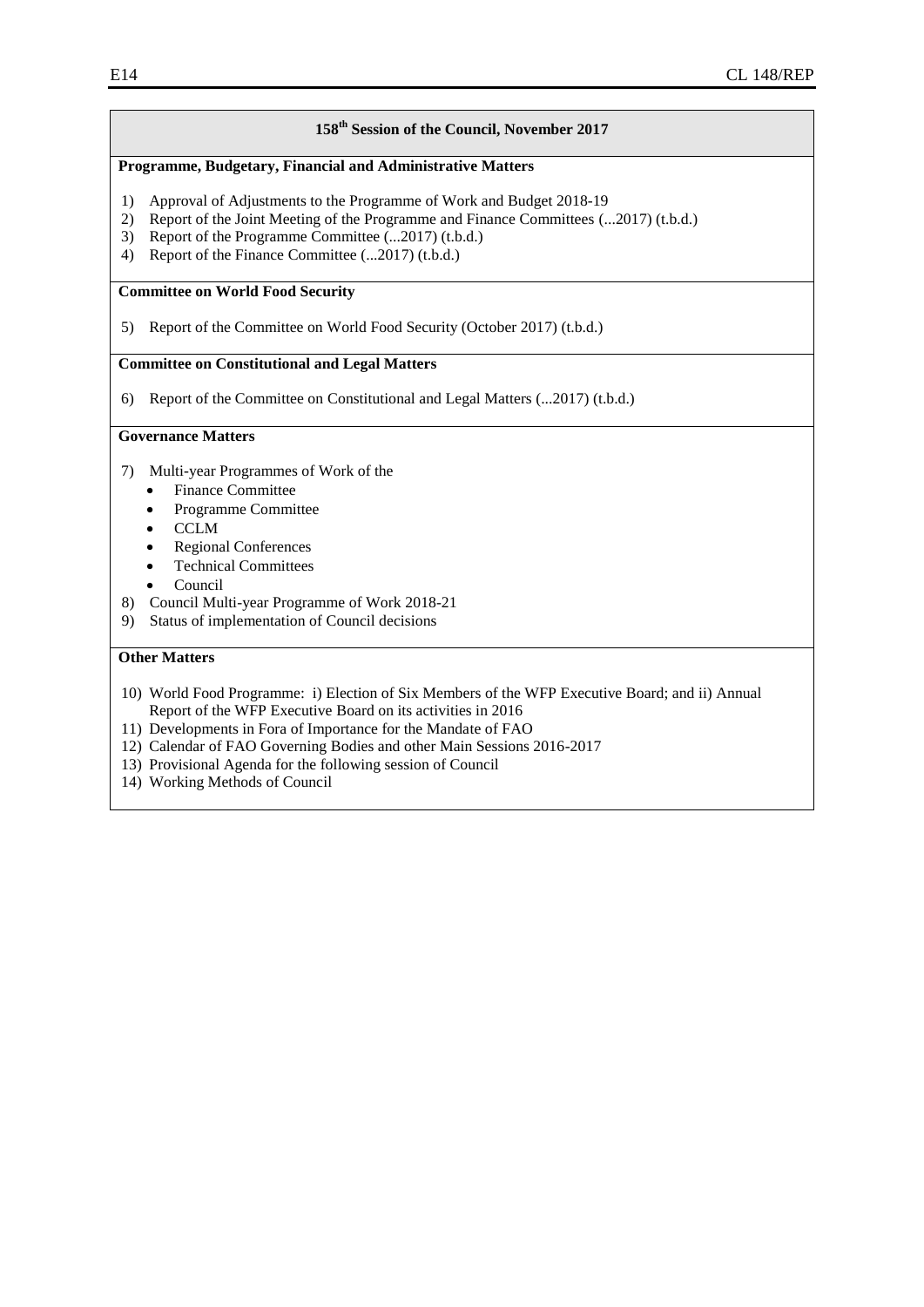## **Appendix F**

## **Provisional Calendar of FAO/IFAD/WFP Governing Bodies and other Main Sessions 2014-2015**

|                  |                  | 2014           |                 | 2015               |
|------------------|------------------|----------------|-----------------|--------------------|
| <b>JANUARY</b>   |                  |                | 15 CGRFA        | 19-23              |
| <b>FEBRUARY</b>  | <b>WFP</b>       | $10-14$        | <b>WFP</b>      | $9-13$             |
|                  | IFAD/GC          | $17-21$        | IFAD/GC         | $16-20$            |
|                  | 32 NERC          | 24-28          | <b>100 CCLM</b> | $23 - 25$          |
| <b>MARCH</b>     | 32 APRC          | $10 - 14$      | 154 FC          | $9-13$             |
|                  | <b>98 CCLM</b>   | $17-19$        | 117 PC          | $9-13$             |
|                  | <b>28 ARC</b>    | 24-28          | 151 CL          | 23-27              |
| <b>APRIL</b>     | <b>29 ERC</b>    | $1-4$          | <b>IFAD/EB</b>  | $20 - 24$          |
|                  | <b>IFAD/EB</b>   | $7 - 11$       |                 |                    |
|                  | 2 INARC          | $15 - 16$      |                 |                    |
| <b>MAY</b>       | 33 LARC          | $6-9$          | <b>WFP</b>      | $25-29$            |
|                  | 152 FC           | $26 - 30$      |                 |                    |
|                  | 115 PC           | $26 - 30$      |                 |                    |
| <b>JUNE</b>      | <b>WFP</b>       | $3-6$          | 39 C            | $6 - 13$           |
|                  | <b>31 COFI</b>   | $9-13$         | 152 CL          | 15                 |
|                  | 149 CL           | $16 - 20$      |                 |                    |
|                  | <b>22 COFO</b>   | $23 - 27$      |                 |                    |
| <b>JULY</b>      | 37 CODEX         | 14-18 (Geneva) | 38 CODEX        | 6-11 July (Geneva) |
| <b>AUGUST</b>    |                  |                |                 |                    |
| <b>SEPTEMBER</b> | <b>IFAD/EB</b>   | $15-19$        | <b>IFAD/EB</b>  | $14-18$            |
|                  | <b>24 COAG</b>   | $29/9 - 3/10$  | <b>101 CCLM</b> | 28-30              |
| <b>OCTOBER</b>   | <b>70 CCP</b>    | $6-8$          | <b>42 CFS</b>   | $12 - 16$          |
|                  | 41 CFS           | 13-17          | <b>WFD</b>      | 16 (Friday)        |
|                  | <b>WFD</b>       | 16 (Thursday)  | 155 FC          | 26-30              |
|                  | <b>99 CCLM</b>   | $20 - 22$      | 118 PC          | $26 - 30$          |
| <b>NOVEMBER</b>  | 153 FC           | $3 - 7$        | <b>WFP</b>      | $9-13$             |
|                  | 116 PC           | $3 - 7$        | 153 CL          | 30/11-04/12        |
|                  | <b>WFP</b>       | $10-14$        |                 |                    |
|                  | ICN <sub>2</sub> | $19-21$        |                 |                    |
| <b>DECEMBER</b>  | 150 CL           | $1-5$          | <b>IFAD/EB</b>  | $7-11$             |
|                  | <b>IFAD/EB</b>   | $15-19$        |                 |                    |
|                  |                  |                |                 |                    |

| Easter:<br>20 April 2014<br>Ramadan:<br>$28$ June $-27$ July $2014$ | Easter:<br>Ramadan:          | 5 April 2015<br>18 June $-$ 16 July 2015 |
|---------------------------------------------------------------------|------------------------------|------------------------------------------|
| Eid Al-Fitr:<br>28 July 2014<br>Eid Al-Adha:<br>4 October 2014      | Eid Al-Fitr:<br>Eid Al-Adha: | 17 July 2015<br>23 September 2015        |

| <b>APRC</b>  | Regional Conference for Asia and the Pacific  | <b>COFO</b>      | Committee on Forestry                                   |
|--------------|-----------------------------------------------|------------------|---------------------------------------------------------|
| ARC          | Regional Conference for Africa                | ERC              | Regional Conference for Europe                          |
| C            | Conference                                    | FC               | <b>Finance Committee</b>                                |
| <b>CCLM</b>  | Committee on Constitutional and Legal Matters | ICN <sub>2</sub> | International Conference on Nutrition                   |
| CCP          | Committee on Commodity Problems               | <b>IFAD/EB</b>   | <b>IFAD Executive Board</b>                             |
| CFS.         | Committee on World Food Security              | IFAD/GC          | <b>IFAD Governing Council</b>                           |
| <b>CGRFA</b> | Commission on Genetic Resources for Food      | <b>INARC</b>     | Informal Regional Conference for North America          |
|              | and Agriculture                               | LARC             | Regional Conference for Latin America and the Caribbean |
| CL           | Council                                       | NERC             | Regional Conference for the Near East                   |
| COAG         | Committee on Agriculture                      | PС               | Programme Committee                                     |
| <b>CODEX</b> | Codex Alimentarius Commission                 | <b>WFD</b>       | World Food Day                                          |
| <b>COFI</b>  | Committee on Fisheries                        | <b>WFP</b>       | World Food Programme Executive Board                    |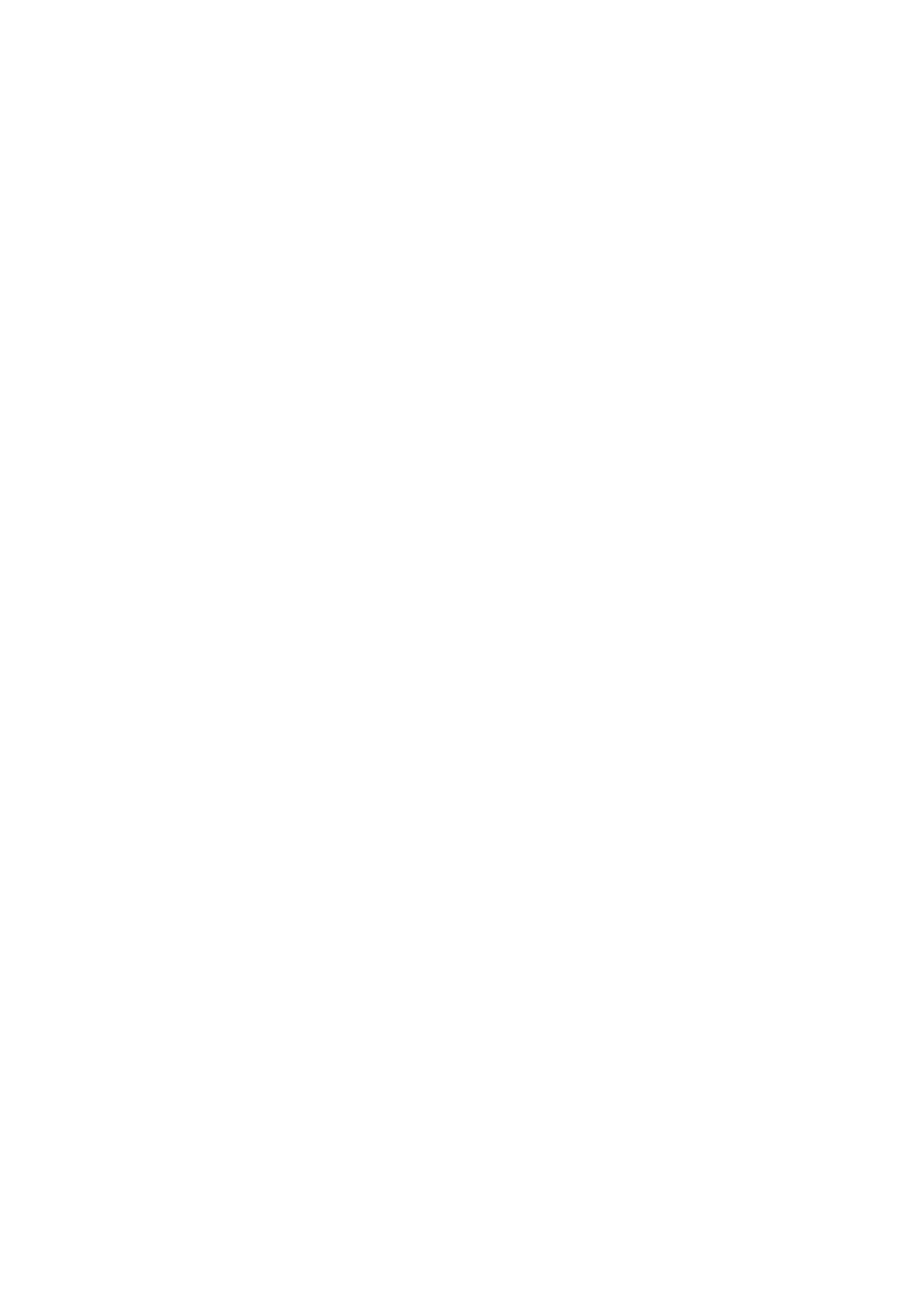#### **PROGRAMME COMMITTEE (July 2013 - June 2015)**

#### **Chairperson Members**

Ms Cecilia Nordin Van Gansberghe (Sweden)

Afghanistan (Mr Abdul Razak Ayazi) Algeria (Mr Mohamed Mellah) Argentina (Mr Gustavo Oscar Infante) Austria (Ms Natalie Feistritzer) Canada (Mr Eric Robinson)\* China (Mr Xia Jingyuan)

Ecuador (Mr José Antonio Carranza) Ethiopia (Mr Abreha G. Aseffa) India (Mr Vimlendra Sharan) New Zealand (Ms Fiona Duncan)\* Switzerland (Ms Christina Emma Grieder) Yemen (Mr Khalid Abdulrahman Al-Akwa)

\* Details of substitute representative available at:

<http://www.fao.org/unfao/govbodies/gsbhome/programme-committee/substitute-representatives/en/>

Australia (Mr Matthew Worrell)\* Brazil (Mr Olyntho Vieira)\*

Egypt (Mr Magdi Anwar Hassanein Hassan) Germany (Mr Georg Friedel Cramer)\* Guinea (Mr Abdoulaye Traore) Japan (Mr Hideya Yamada)

#### **FINANCE COMMITTEE (July 2013 - June 2015)**

#### **Chairperson Members**

Mr Médi Moungui (Cameroon)

Mexico (Ms Emma María José Rodríguez Sifuentes) Morocco (Mr Fouzi Lekjaa)\* Pakistan (Mr Khalid Mehboob) Russian Federation (Mr Vladimir V. Kuznetsov) Sudan (Ms Abla Malik Osman) United States of America (Ms Natalie Brown)\*

\* Details of substitute representative available at: <http://www.fao.org/unfao/govbodies/gsbhome/finance-committee/substitute-representatives/en/>

#### **COMMITTEE ON CONSTITUTIONAL AND LEGAL MATTERS (July 2013 - June 2015)**

#### **Chairperson Members**

Ms Mónica Martínez Menduiño (Ecuador) Bangladesh (Mr Mafizur Rahman) Bulgaria (Mr Lubomir Ivanov) Iraq (Mr Abdulsatar Chiyad Al-Sudani) Liberia (Mr Mohammed Sheriff) Papua New Guinea (Mr Lawrence Kuna Kalinoe) United States of America (Mr Gregory S. Groth) Uruguay (Mr Oscar Gabriel Piñeyro Bentos)

#### **WFP EXECUTIVE BOARD 2014**

| Term of office expiring | <b>Elected by FAO Council</b> | <b>Elected by ECOSOC</b> |
|-------------------------|-------------------------------|--------------------------|
| 31 December 2014        | Belgium (D) $1$               | China(B)                 |
|                         | Brazil $(C)$                  | Czech Republic (E)       |
|                         | Ghana (A) $2$                 | Guatemala $(C)$          |
|                         | Slovakia (E)                  | Japan $(D)$              |
|                         | Sweden $(D)$ <sup>1</sup>     | United Kingdom (D)       |
|                         | Tunisia (A)                   | Zambia(A)                |
| 31 December 2015        | Afghanistan (B)               | India $(B)$              |
|                         | Italy $(D)$                   | Iraq $(B)$               |
|                         | Mexico $(C)$                  | Netherlands (D)          |
|                         | Philippines (B)               | Russian Federation (E)   |
|                         | Uganda $(A)$                  | Sierra Leone (A)         |
|                         | United States of America (D)  | Switzerland (D)          |
| 31 December 2016        | Canada (D)                    | Burundi (A)              |
|                         | Colombia(C)                   | Cuba(C)                  |
|                         | Equatorial Guinea (A)         | Ethiopia (A)             |
|                         | Germany (D)                   | Norway $(D)$             |
|                         | Saudi Arabia (B)              | Pakistan (B)             |
|                         | South Africa (A)              | Span(D)                  |

 $1B$ elgium and Sweden stepped down from the WFP Executive Board on 31 December 2013 and were replaced by Australia and Luxembourg for the remainder of the term of office.

2 This seat rotates between lists A, B and C as follows: List A (2012-2014), List B (2015-2017), List A (2018-2020) and List C (2021-2023).